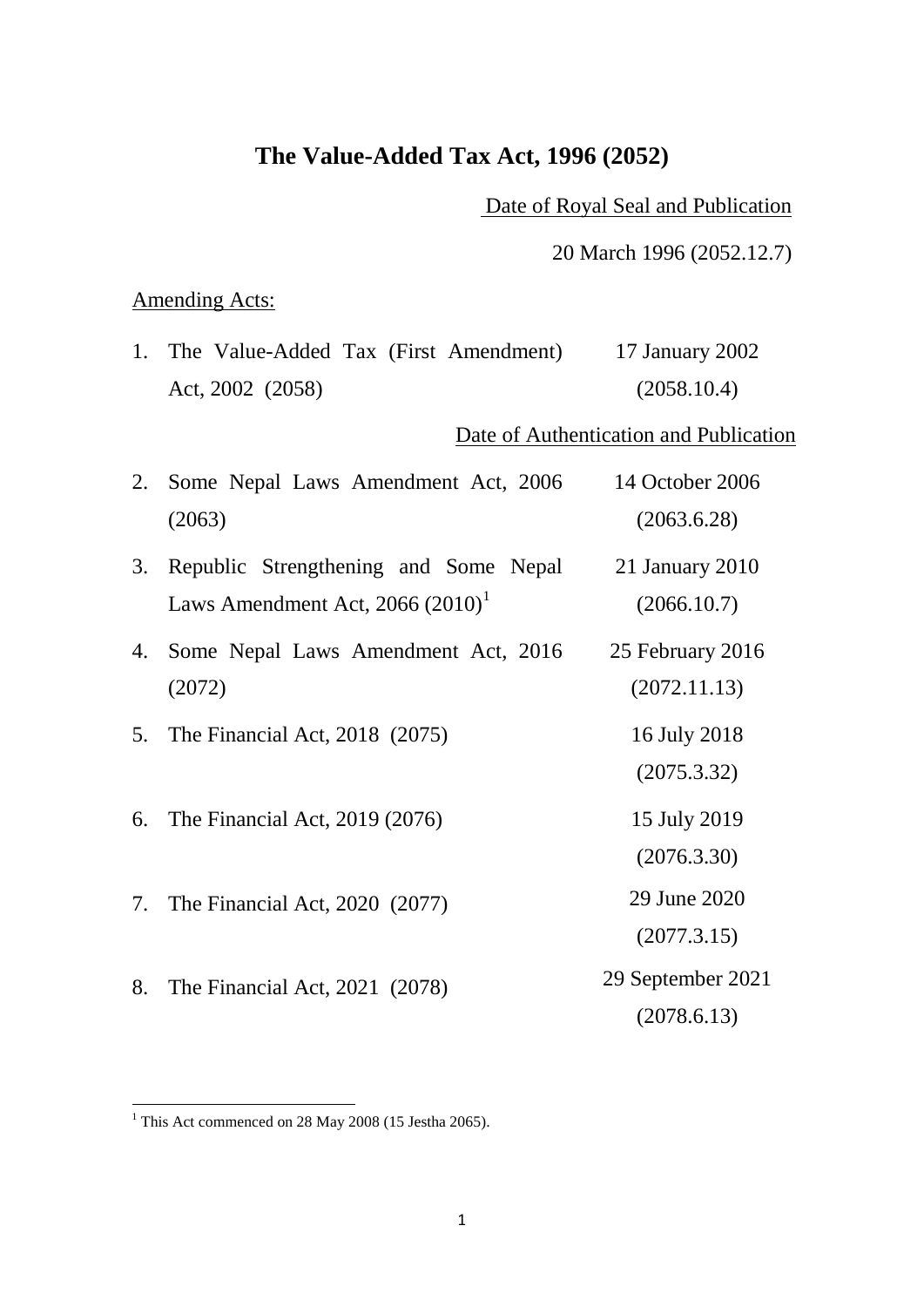#### **Act No. 14 of the year 2052 (1996)**

……………………[2](#page-1-0)

#### **An Act Made to Levy and Collect Value-Added Tax**

### **Preamble:**

Whereas, it is expedient to collect revenue effectively by managing the process of levying and recovering the value-added tax on all transactions including sale, distribution, transfer, import or export of goods or services, in order to increase the mobilization of revenue by making effective the process of collection of revenue required for economic development of the country;

Now, therefore, the Parliament has enacted this Act in the twentyfourth year of the reign of His Majesty King Birendra Bir Bikram Shah Dev.

1. Short title and commencement: (1) This Act may be cited as the "Value-Added Tax Act, 1996".

(2) It shall come into force on such date as the Government of Nepal may appoint by a notification in the Nepal Gazette.<sup>[3](#page-1-1)</sup>

- 2. Definitions: Unless the subject or the context otherwise requires, in this Act,-
	- (a) "Tax" means the value-added tax to be levied pursuant to this Act.

<span id="page-1-0"></span> $2$  Removed by the Republic Strengthening and Some Nepal Laws Amendment Act, 2010.

<span id="page-1-1"></span><sup>&</sup>lt;sup>3</sup> This Act came into force since 16 November 1997 (2054.8.1) by a notification in the Nepal Gazette dated 1 August 1997 (2054.5.2).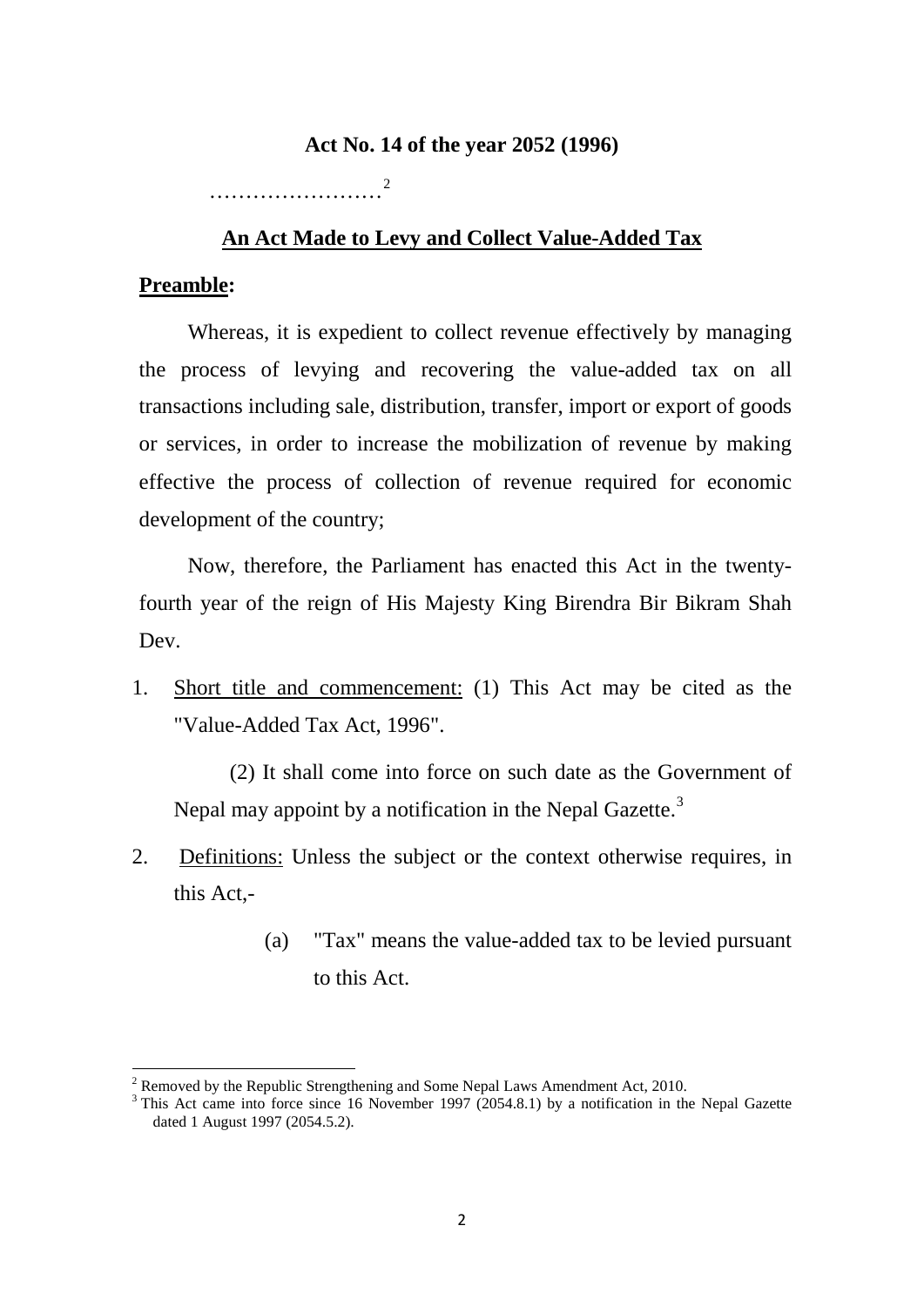- (b) "Transaction" means the supply of any goods or service.
- (c) "Taxable transaction" means the transactions referred to in sub-section (1) of Section 5.
- $^{4}$  $^{4}$  $^{4}$ (d) "Taxable value" means the value to be determined pursuant to Sections 12 and 12A. in relation to any goods or service.
- (e) "Goods" means both kinds of movable and immovable property.
- (f) "Service" means anything other than goods.
- $^{5}$  $^{5}$  $^{5}$ (g) "Supply" means the sale, exchange, transfer of any goods or service whether for consideration or nor or giving of permission thereto or making contract thereon.
- $<sup>6</sup>(h)$  $<sup>6</sup>(h)$  $<sup>6</sup>(h)$  "Consideration" means anything to be obtained as its</sup> value for the supply of goods or service.
- (i) "Import" means the act of importing any goods or service into <sup>[7](#page-2-3)</sup>................. Nepal in accordance with the prevailing laws.
- $8(j)$  $8(j)$  "Export" means the act of exporting any goods or service outside Nepal or to an exporting house or special economic zone pursuant to the prevailing laws.

<sup>4</sup>

<span id="page-2-1"></span>

<span id="page-2-3"></span><span id="page-2-2"></span>

<span id="page-2-0"></span><sup>&</sup>lt;sup>4</sup> Amended by the Financial Act, 2018.<br>
<sup>5</sup> Amended by the Financial Act, 2018.<br>
<sup>6</sup> Amended by the Financial Act, 2018.<br>
<sup>7</sup> Deleted by the Republic Strengthening and Some Nepal Laws Amendment Act, 2010.<br>
<sup>8</sup> Amended by

<span id="page-2-4"></span>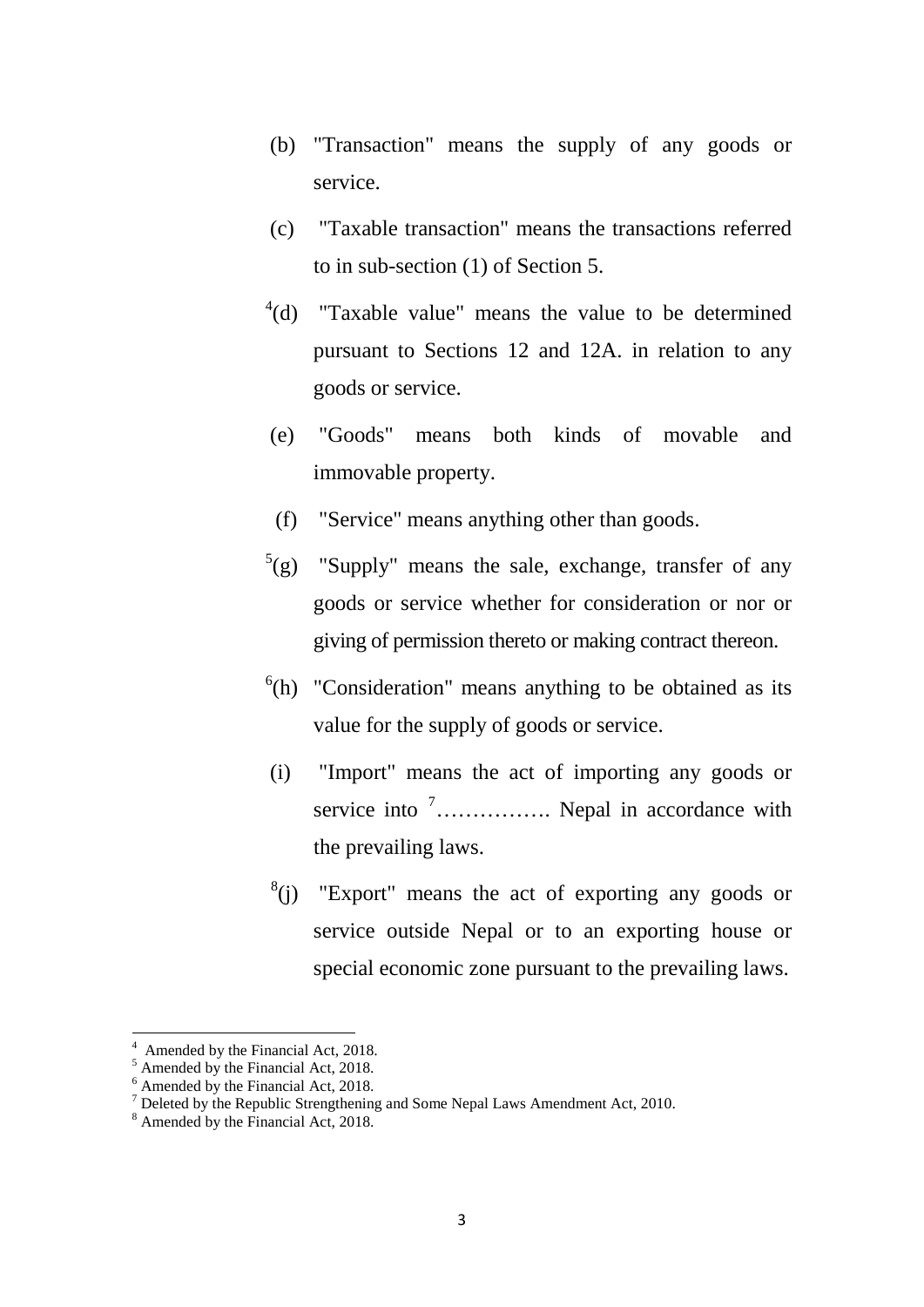- (k) "Market value" means the value determined pursuant to Section 13.
- $(9)(k)$  $(9)(k)$  $(9)(k)$  "Electronic means" means computer, internet, e-mail, fax, electronic cash machine, fiscal printer like means, and this term also includes the means of electronic payment and such other means of similar nature as specified by the Department.
- $10(1)$  $10(1)$  "Person" means any individual, firm, company, association, institution, partnership firm, co-operative, joint venture, trust (*guthi*) or fund, and this term also includes any government body, religious organization, benevolent association or other similar body and branch or sub-branch thereof, which is involved in taxable transaction, whether for profit motive or not.
- $11$  (m) "Registered person" means a person registered pursuant to Sections 10, 10A. and 10B. to carry on transaction.
- $12$  (n) "Registration number" means the registration number provided pursuant to Sections 10, 10A. and 10B.
- (o) "Supplier" means the person who supplies any goods or service.
- (p) "Recipient" means a person who receives any goods or service.

<span id="page-3-2"></span>

<span id="page-3-1"></span><span id="page-3-0"></span><sup>&</sup>lt;sup>9</sup> Inserted by the Financial Act, 2018.<br><sup>10</sup>Amended by the Financial Act, 2018.<br><sup>11</sup> Amended by the Financial Act, 2018.

<span id="page-3-3"></span>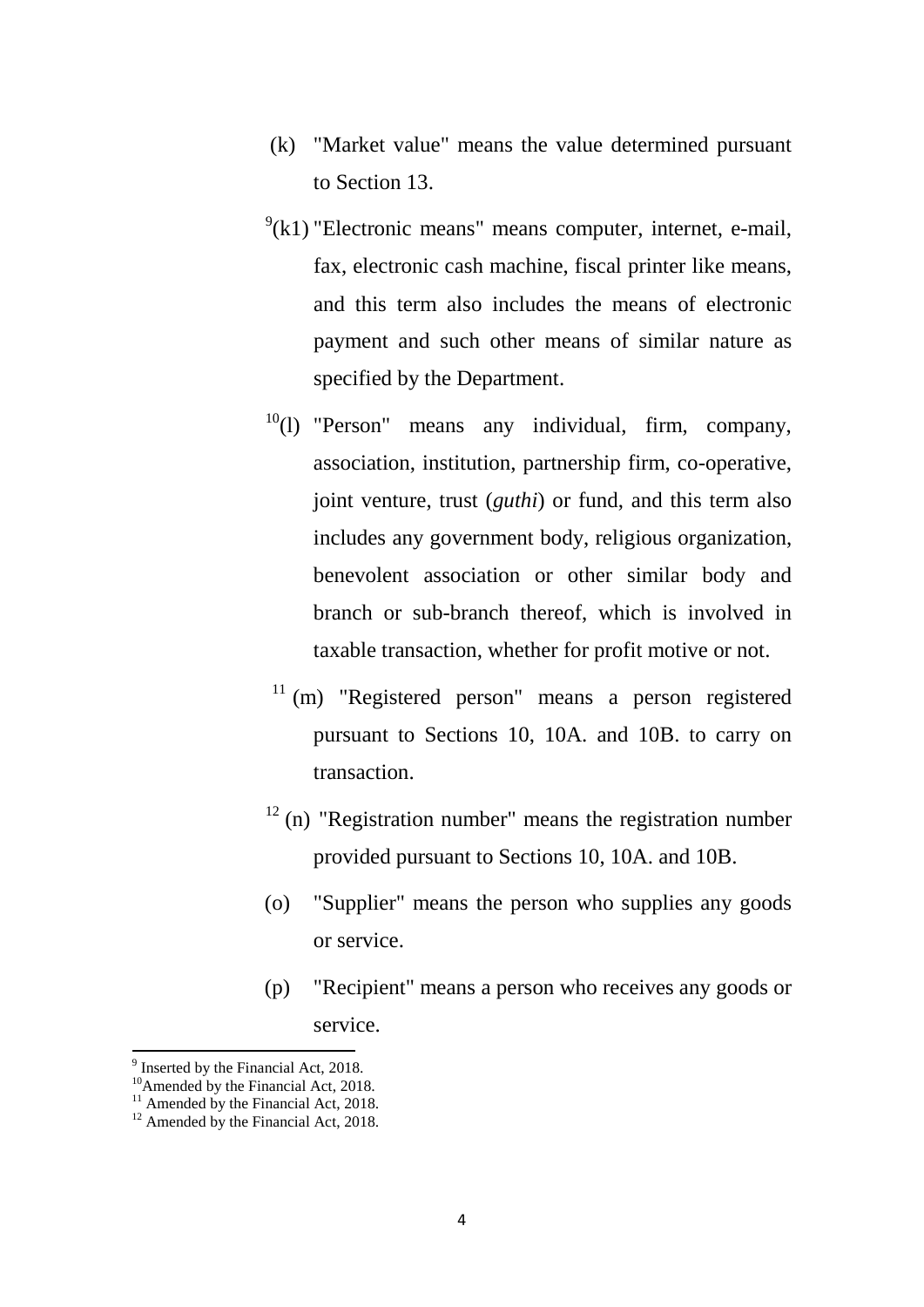- $13<sup>13</sup>(q)$  $13<sup>13</sup>(q)$  "Taxpayer" means a person who is involved in taxable transaction or a person who bears the duty to pay tax pursuant to this Act.
- $14$ (q1) "Tax period" means the period in which the taxpayer is required to submit the tax return pursuant to Section 18.
- $15(r)$  $15(r)$  "Department" means the Inland Revenue Department.
	- (s) "Director General" means the Director General of the Department.
- $16(t)$  $16(t)$  "Tax officer" means the tax officer or chief tax officer or chief tax administrator appointed by the Government of Nepal, and this term also includes the section officer, Director, Deputy Director General of the Department or any other officer so designated by the Government of Nepal as to exercise the powers of the tax officer under this Act.
- (u) "Prescribed" or "as prescribed" means prescribed or as prescribed in the rules made under this Act.
- 3. Tax officer may be appointed or designated: For the purposes of this Act, the Government of Nepal may appoint a required number of tax officers and, the Government of Nepal may, if it deems necessary, also designate any other officer of the Government of Nepal to perform the function of the tax officer.

<span id="page-4-2"></span>

<span id="page-4-1"></span><span id="page-4-0"></span><sup>&</sup>lt;sup>13</sup> Amended by the Financial Act, 2018.<br><sup>14</sup> Inserted by the First Amendment.<br><sup>15</sup> Amended by the Financial Act, 2018.<br><sup>16</sup> Amended by the Financial Act, 2018.

<span id="page-4-3"></span>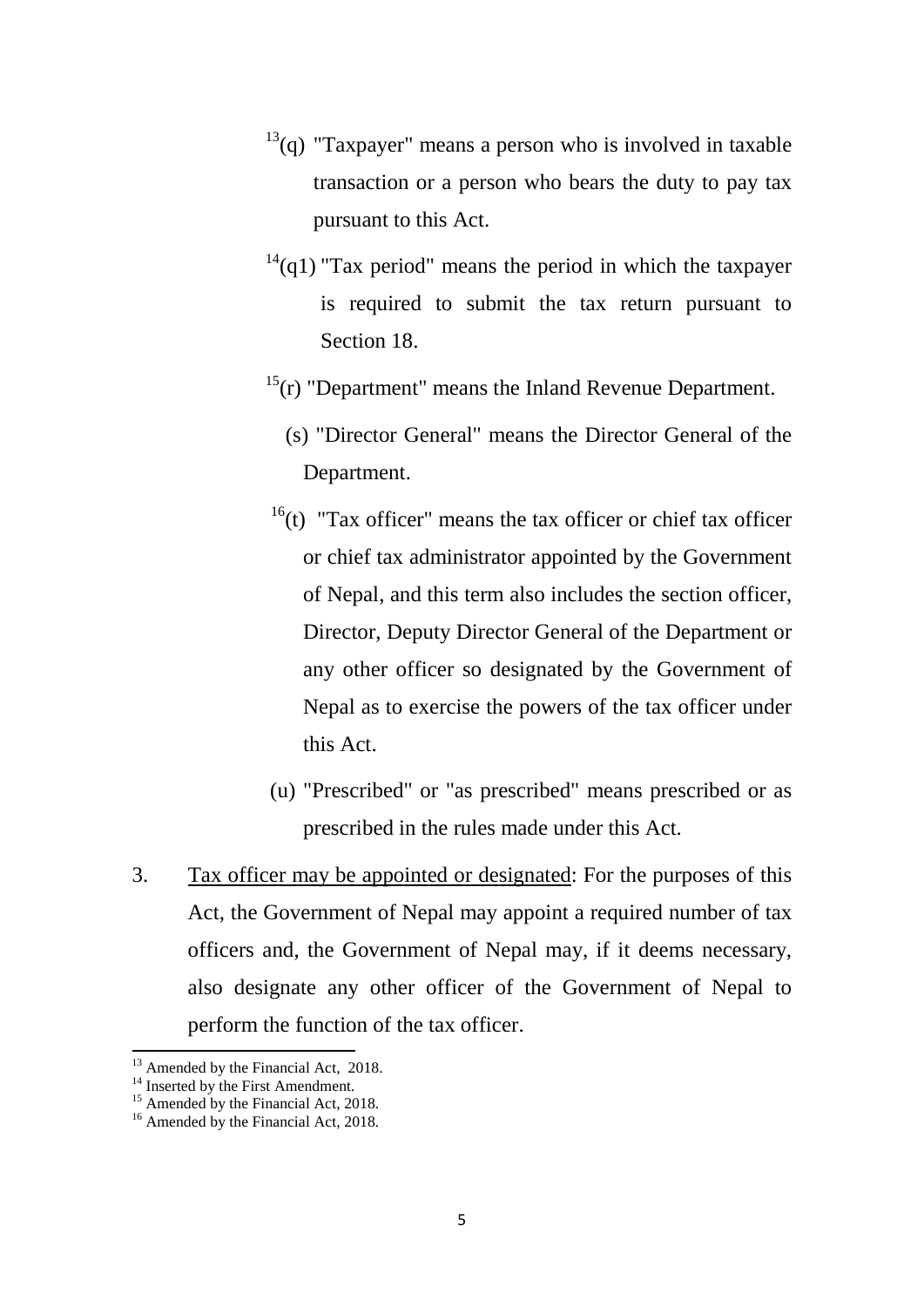<sup>17</sup>4. Jurisdiction of tax officer: (1) The jurisdiction of a tax officer shall be as determined by the Ministry of Finance.

(2) The Director General may so designate and empower any tax officer to make inspection and monitoring of transaction and assessment of tax of the taxpayers in any other area than that falling under his or her jurisdiction.

- 5. Value-added tax to be levied: (1) Except as otherwise provided in this Act, the value-added tax shall be levied on the following transactions:
	- (a) On goods or services supplied within  $18$  … ……… Nepal,
	- (b) On goods or services imported into<sup>19</sup>................ Nepal,
	- (c) On goods or services exported from  $2^0$  .............. Nepal.

(2) The tax shall be levied on the value of each taxable transaction.

(3) Notwithstanding anything contained in sub-section (1), tax shall not be levied on the transaction of goods or services referred to in Schedule -1. In addition, the tax paid prior to the purchase of such goods or services shall not be liable to be deducted pursuant to Section 17 and to be refunded pursuant to Section 24.

<sup>21</sup>5A. Tax not to be levied on transfer of ownership of transactions:  $(1)$ Notwithstanding anything contained elsewhere in this Act, if a

**<sup>.</sup>** 

<span id="page-5-1"></span><span id="page-5-0"></span><sup>&</sup>lt;sup>17</sup> Amended by the Financial Act, 2018.<br><sup>18</sup> Deleted by the Republic Strengthening and Some Nepal Laws Amendment Act, 2010.<br><sup>19</sup> Deleted by the Republic Strengthening and Some Nepal Laws Amendment Act, 2010.<br><sup>20</sup> Deleted

<span id="page-5-4"></span><span id="page-5-2"></span>

<span id="page-5-3"></span>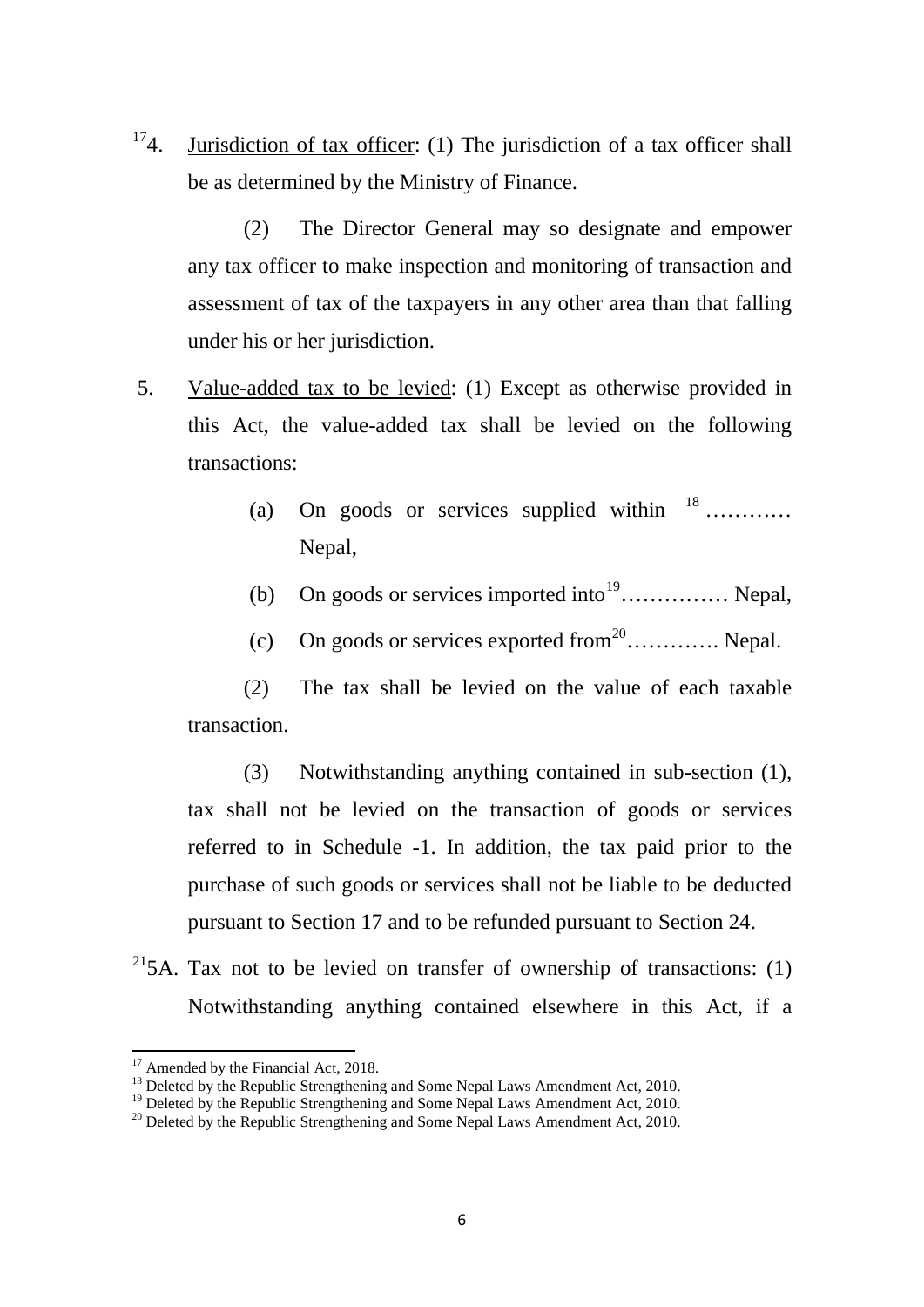registered person sells the transaction being carried on by him or her to another registered person or if the transaction devolves on his or her successor upon his or her death, tax shall not be levied on such transfer of ownership. The registered person or the transferee shall, in so selling or transferring the transaction, give information thereof to the Department as prescribed.

(2) Notwithstanding anything contained in sub-section (1), in the case of transfer of any industry or business registered or to be registered under law, the person acquiring ownership shall bear the obligation of taxation under law.

(3) Subject to sub-section (2), the person acquiring ownership shall bear the obligation to safely maintain accounts, records and books of transaction of such an industry or business until such period (prior to the transfer) as prescribed under this Act.

 $22$ <sub>5</sub>B. Power to order for registration: If there is a reasonable ground to believe that a person required to be registered is carrying on any transaction without getting registered, the tax officer may order such person to get registered.

[23](#page-6-1) Provided that a person who claims that he or she is not required to get registered because he or she has carried on the transaction only the value of which does not exceed the amount prescribed pursuant to Section 9 shall submit an evidence thereof not later than thirty days of the date of receipt of order for registration.

 $\overline{\phantom{a}}$ 

<span id="page-6-0"></span><sup>&</sup>lt;sup>21</sup> Amended by the Financial Act, 2018.<br><sup>22</sup> Inserted by the First Amendment.<br><sup>23</sup> Amended by the Financial Act, 2018.

<span id="page-6-1"></span>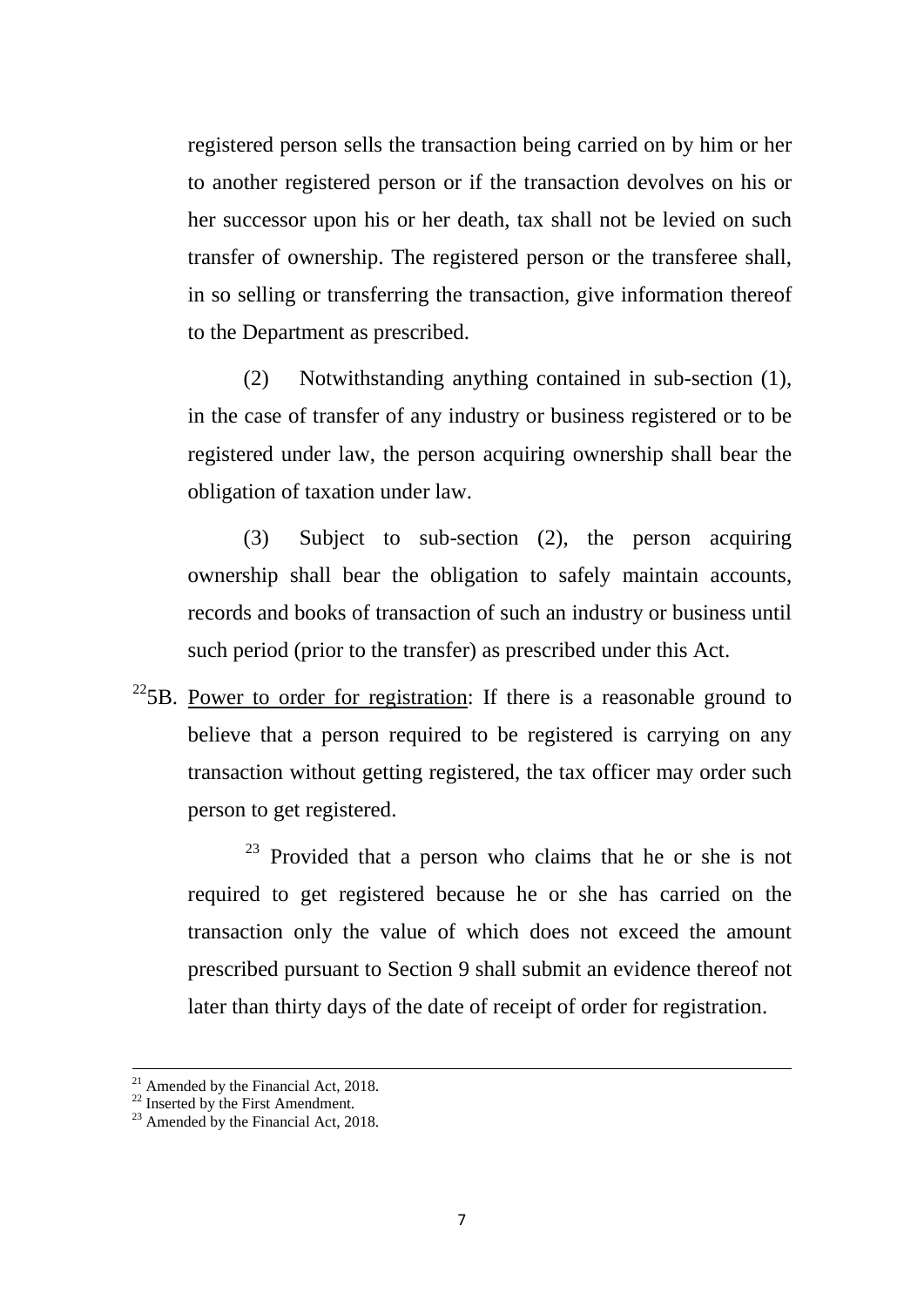6. Place and time of supply: (1) For the purpose of assessment and realization of tax pursuant to this Act, the matter whether the supply of any goods or service has been made within or outside Nepal shall be determined as prescribed.

(2) For the purpose of assessment and realization of the tax pursuant to this Act, the time of the supply of any goods or service which occurs earlier out of the following times shall be regarded as the time of supply of such goods or service:

- (a) At the time when the supplier issued the invoice,
- (b) In the case of supply of goods, at the time when the recipient received or took the goods from the supplier's place of transaction,
- (c) In the case of supply of service, at the time when the service was rendered,
- (d) At the time when the supplier received consideration for the goods or service.

(3) Notwithstanding anything contained in sub-section (2), the following time shall be regarded as the time of supply in any of the following circumstances:

- (a) In the case of telecommunication service to be supplied continuously or similar other public service, the time when the invoice was issued,
- (b) In the case of the contract providing for the payment by installments of the value of any goods or service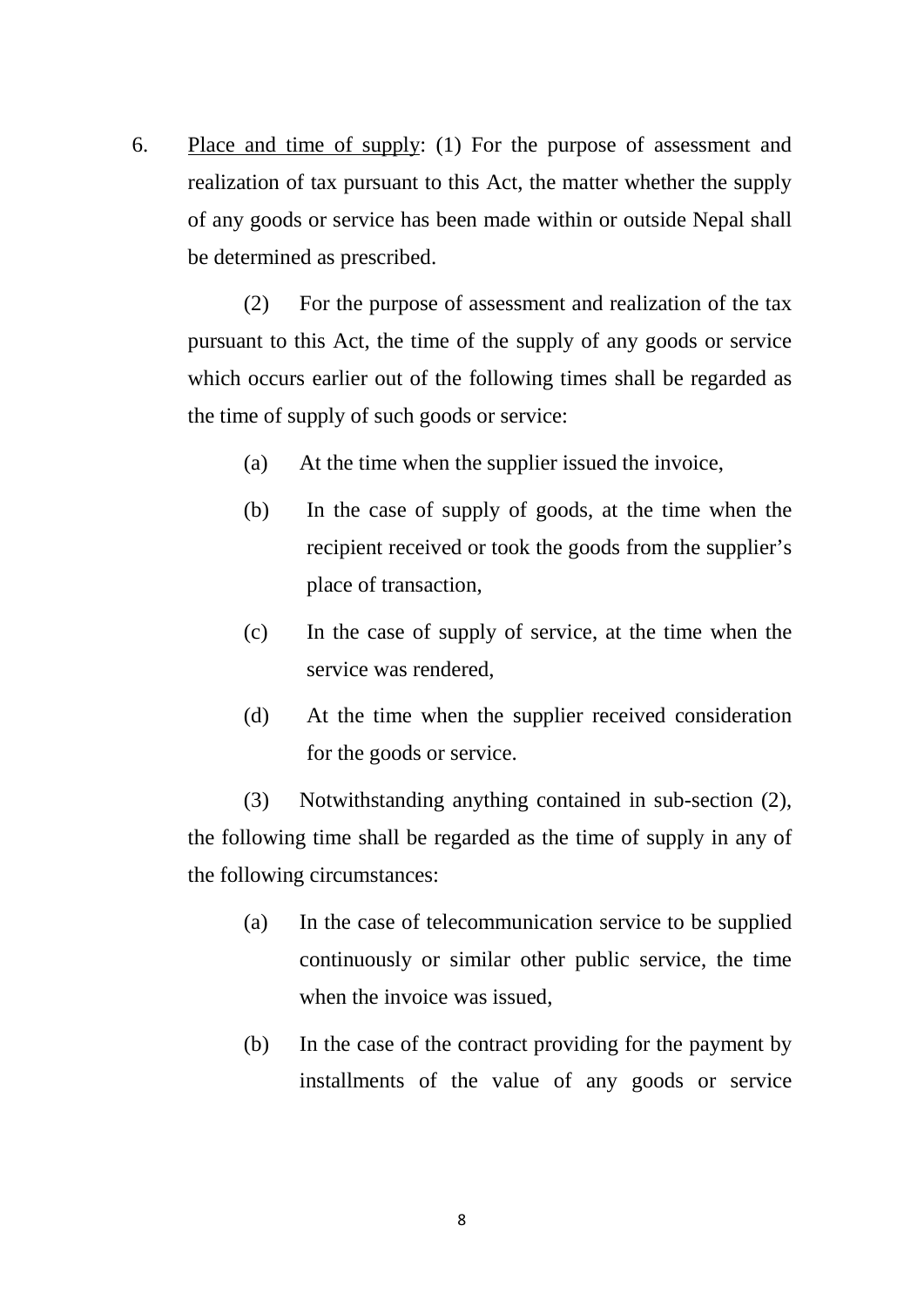partially on more than one day, the day on which the payment was made or the day mentioned in the contract on which payment has to be made, whichever occurs earlier,

(c) In the case of goods or service so used as not to get the tax deduction facility pursuant to this Act, the time when such goods or service were used.

(4) If more than one circumstance set forth in sub-section (2) are simultaneously applicable with respect to the time of supply of any transaction, the time of supply of such transaction shall be determined in a manner specified by the Director General objectively.

7. Rate of tax:  $2^4(1)$  The rate of tax to be levied pursuant to this Act shall be the flat rate of thirteen percent.

(2) Notwithstanding anything contained in sub-section (1), tax on the transaction of goods or services set forth in Schedule-2 shall be levied at the rate of zero percent.

8. Assessment and realization of tax: (1) A registered person shall assess and realize tax on the taxable value in accordance with this Act and the rules framed under this Act.

 $25(2)$  $25(2)$  A person who is registered or not registered to acquire a service from any person outside Nepal shall assess and realize the tax on the taxable value in accordance with this Act and the rules framed

<span id="page-8-0"></span><sup>&</sup>lt;sup>24</sup> Amended by the Financial Act, 2018.<br><sup>25</sup> Amended by the Financial Act, 2018.

<span id="page-8-1"></span>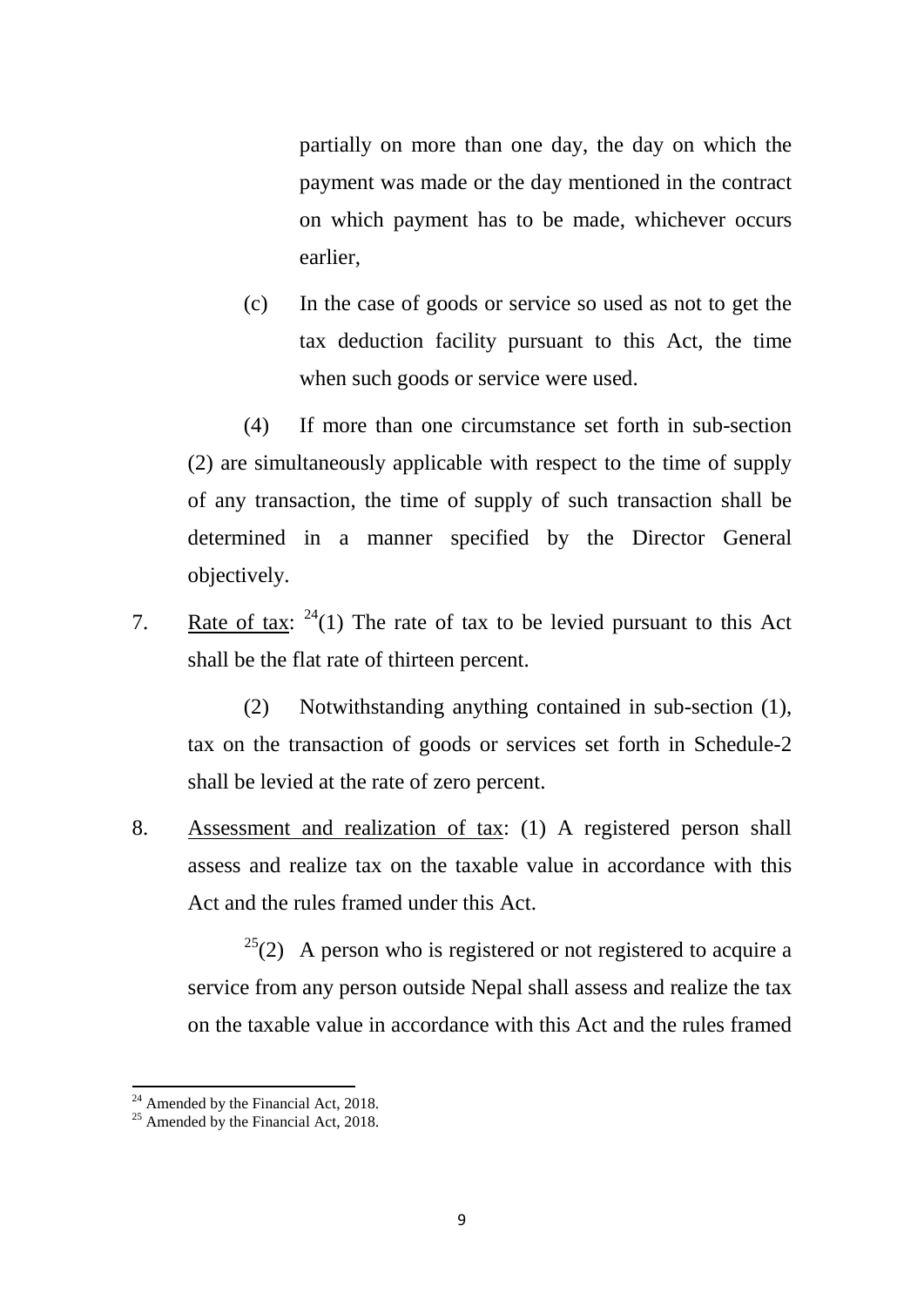under this Act at the time of payment or at the time of acquisition of the service, whichever occurs earlier.

 $^{26}$ (3) Even though a building, apartment or shopping complex or similar other structure as specified by the Department which costs more than five million rupees and which is built for the commercial purpose has been got constructed by a non-registered person, tax shall be deposited as if it were built by a registered person. In the event of a failure to so deposit, tax shall be determined and realized from the person having ownership of that structure.

Explanation: For the purposes of this sub-section, "commercial purpose" means the construction and sale of such building, apartment, shopping complex or similar other structure specified by the Department or use of such structure for income generation by accounting it as a running or permanent property.

<sup>[27](#page-9-1)</sup>8A. Provision o<u>f bank guarantee</u>: (1) An industry that exports more than forty percent of the total sales in the last twelve-month period of its operation may make import by providing to the concerned Customs Office a bank guarantee of the amount of tax leviable on importing such raw materials as required for the production of the quantity of goods to be exported and on the goods to be imported for a duty free shop through the bonded warehouse.

Provided that, except for the import by a duty free shop through the bonded warehouse, in order for other exporter to obtain

<span id="page-9-0"></span><sup>&</sup>lt;sup>26</sup> Inserted by the Financial Act, 2018.<br><sup>27</sup> Inserted by the Financial Act, 2018.

<span id="page-9-1"></span>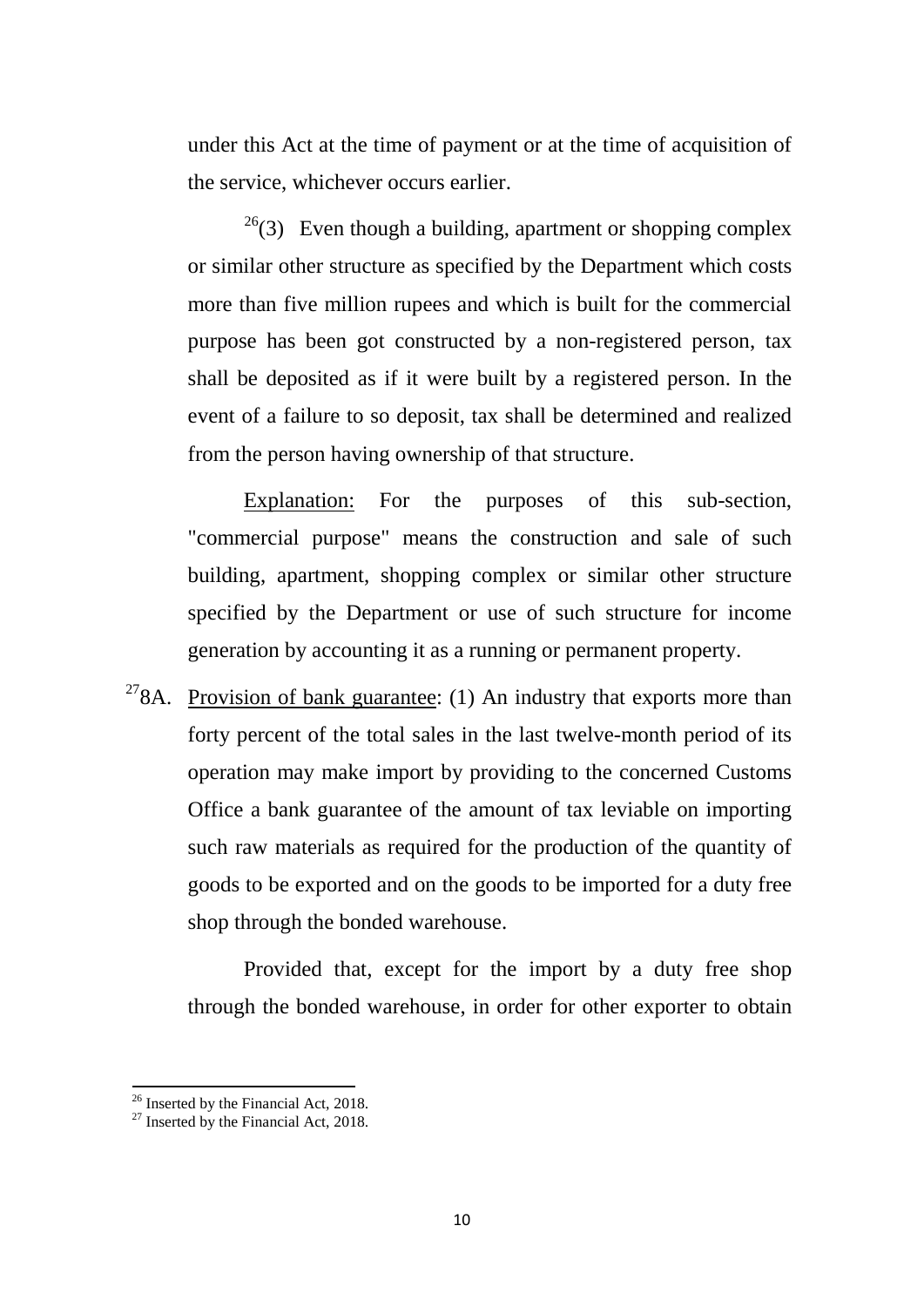such a facility, the goods prepared from the raw materials for export shall have ten percent value addition.

(2) The liquors and cigarettes imported through the boned warehouse facility referred to in sub-section (1) shall be sold only to a person or body who is entitled to diplomatic and tariff facility as recommended by the Ministry of Foreign Affairs, Government of Nepal.

(3) The bank guarantee provided pursuant to sub-section (1) shall be released from the concerned Customs Office upon completing the procedures prescribed by the Department.

 $289$ . Exemption for small entrepreneurs: Notwithstanding anything contained elsewhere in this Act, those small entrepreneurs who carry on annual taxable transaction not exceeding the prescribed amount may be exempted, as prescribed, from the requirements to register, submit returns and complete other process.

Provided that a small entrepreneur, other than a tax payer submitting taxable pre-estimated income returns pursuant to subsection (4) of Section 4 of the Income Tax Act, 2058 (2002) carrying on transaction of the goods and service subject to value-added tax, may, if he or she desires to get registered voluntarily, register his or her transaction after completing the procedures referred to in Section 10, 10A. and 10B.

<span id="page-10-0"></span> $28$  Amended by the Financial Act, 2018.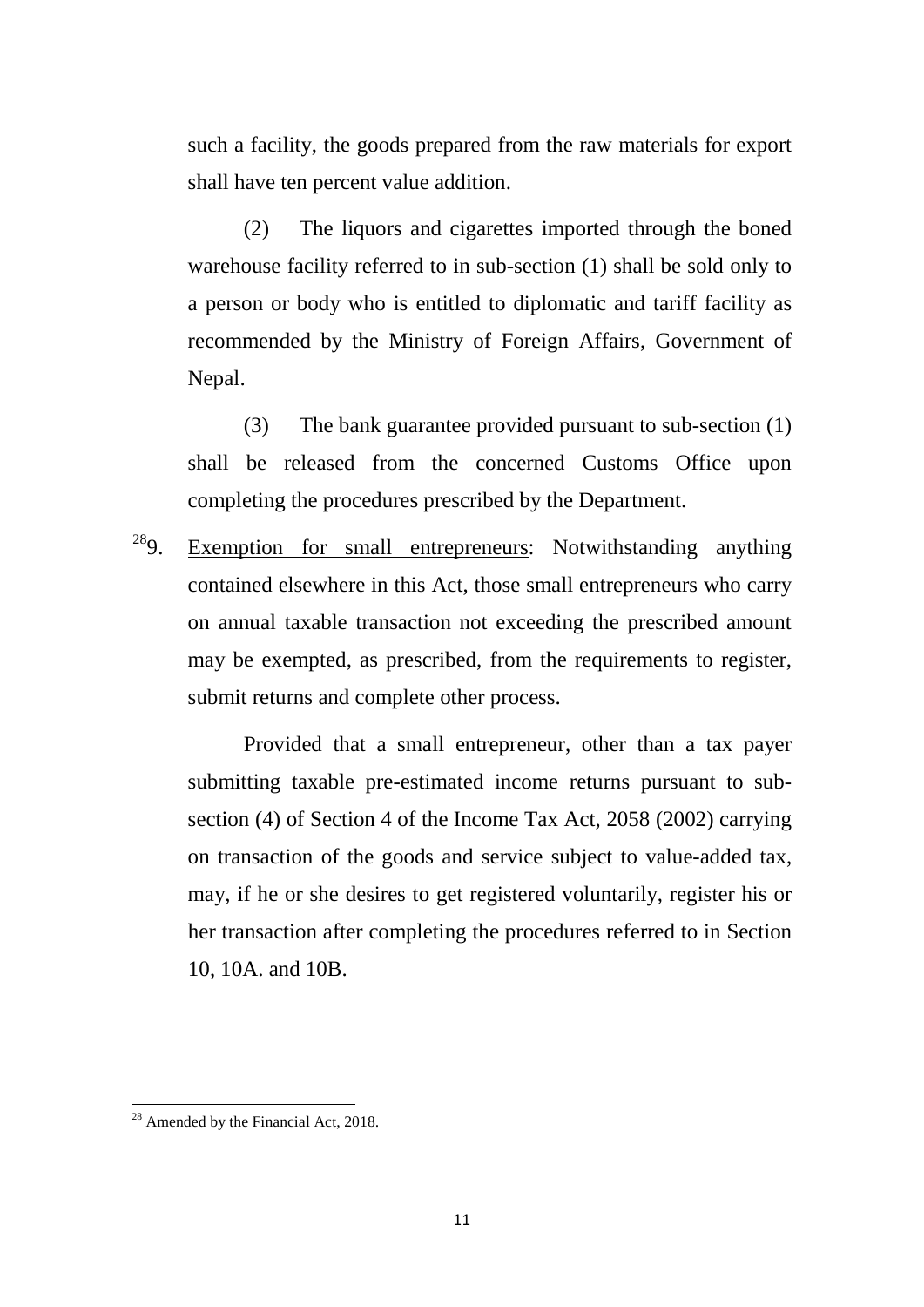10. Registration:<sup>[29](#page-11-0)</sup> (1) Any person wishing to engage in any transaction shall, prior to its commencement, make an application, in the prescribed format, to the tax officer for the registration of the transaction.

 $30(2)$  $30(2)$  If any person carries transaction of goods or service liable to tax, such a person shall, not later than thirty days of the date of levying such tax or of the operation of the transaction, make an application, in the prescribed form, to the tax officer for the registration of such transaction.

(3) Notwithstanding anything contained in sub-sections (1) and (2), a person who carries on the transaction of only such goods or service exempted from tax as mentioned in Schedule 1 shall not be required to get registered.

(4) The tax officer shall register each person who duly makes an <sup>[31](#page-11-2)</sup>application pursuant to sub-section (1) or (2) and issue the registration certificate, along with the registration number, to such a person in such format and within such time-limit as prescribed.

(5) The registered person shall so display the registration certificate at his or her principal place of transaction as is conspicuous to all, and if there are more than one places of

 $\overline{\phantom{a}}$ 

<span id="page-11-0"></span><sup>&</sup>lt;sup>29</sup> Amended by the Financial Act, 2018.<br><sup>30</sup> Amended by the Financial Act, 2021.<br><sup>31</sup> Amended by the Financial Act, 2018.

<span id="page-11-1"></span>

<span id="page-11-2"></span>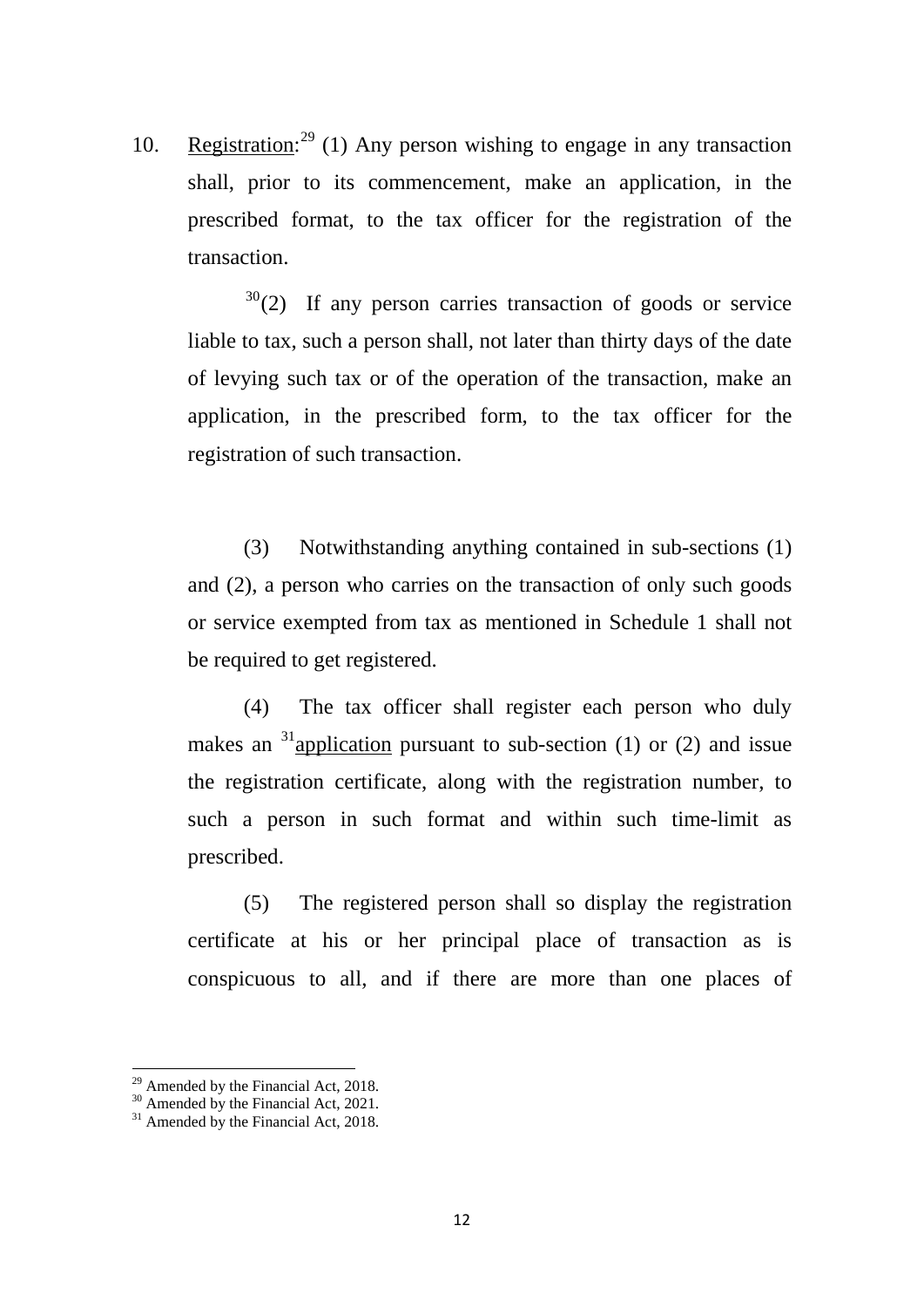transaction, the registration certificate attested by the tax officer shall also be so placed at other places as to be conspicuous to all.

(6) The registered person shall use his or her registration number in relation to all transactions relating to value-added tax, excise and customs and also to such other transactions as prescribed.

(7) The registered person shall inform the tax officer of the change, if any, in the information mentioned in the application made for registration pursuant to sub-section (1) or (2) not later than fifteen days of the making of such change.

 $3210A$  $3210A$ . Special provision on temporary registration: (1) In the case of an exhibition, fair organized temporarily and similar other transaction, the organizer and the entrepreneurs who are not registered in valueadded tax but carry on transaction of taxable goods or services in such events shall, prior to the commencement of such transaction, get registered temporarily in value-added tax as prescribed.

> (2) An entrepreneur registered in value-added tax pursuant to sub-section (1) may carry the goods to be kept in the programme by way of stock transfer.

> (3) The tax payer registered only for the programme referred to in sub-section (1) shall, within seven days of the completion of the exhibition, fair organized by the taxpayer, cancel the temporary registration by submitting the details of the transaction and depositing all the leviable taxes.

<span id="page-12-0"></span> $32$  Amended by the Financial Act, 2018. **.**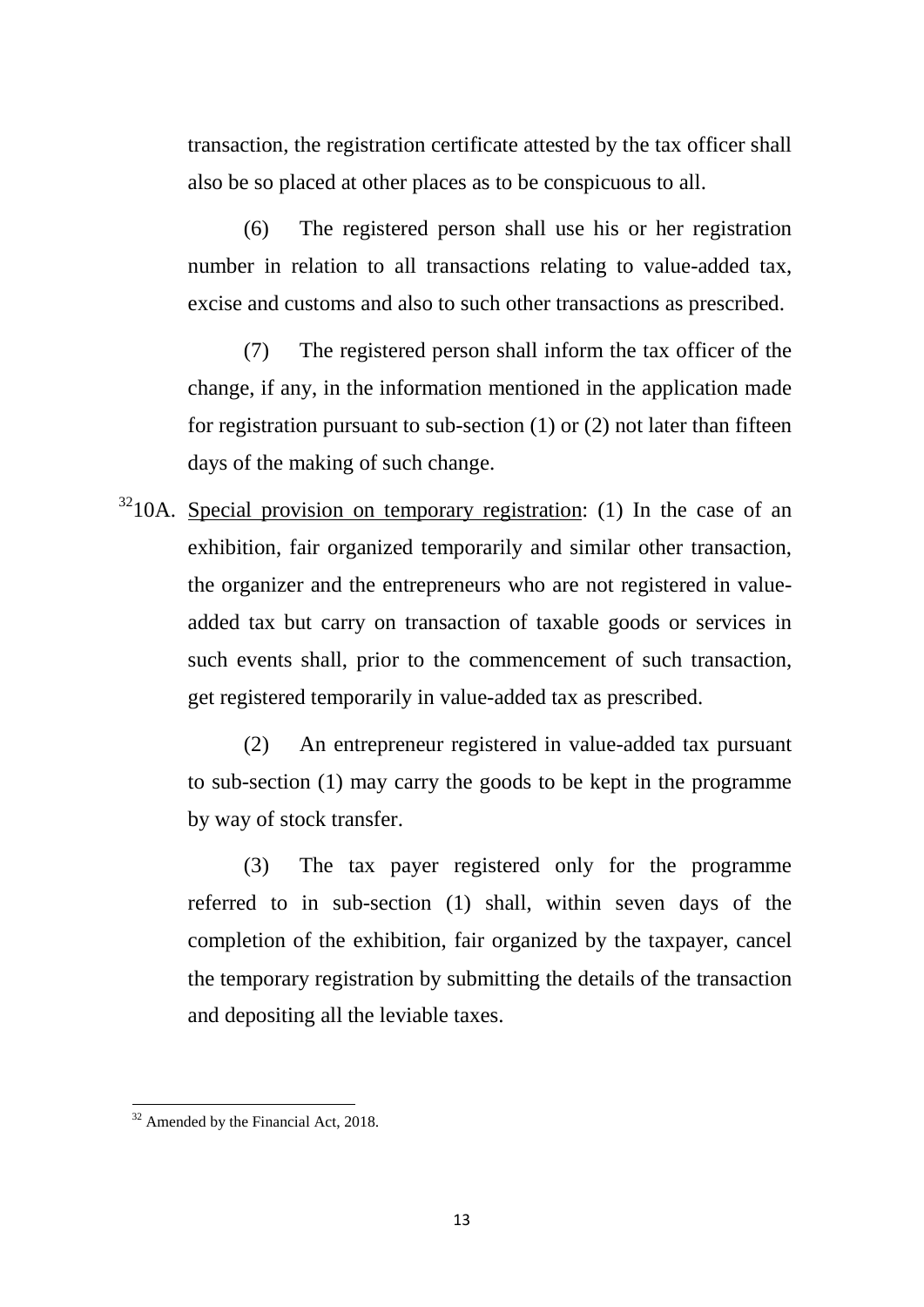$3310B$  $3310B$ . Special provision on registration of joint venture: (1) If two or more persons establish a joint venture to carry on taxable transaction for a certain period, such persons shall make an application to the tax officer of any one of the offices in which such persons have been registered, for the temporary registration of such a joint venture.

> (2) If an application is received pursuant to sub-section (1), the tax officer shall issue the registration certificate in the prescribed format.

> (3) The joint venture registered pursuant to sub-section (1) shall cancel the registration after the expiration of the period specified in the agreement concluded at the time of establishment of such a joint venture.

> (4) The persons involved in a joint venture shall be jointly or severally liable for the purpose of payment of tax obligation of that joint venture.

- <sup>34</sup>10C. Special provision on updating of registration records: A person registered under this Act shall update the information and records as specified by the Department in the biometric registration system of the Department<sup>[35](#page-13-2)</sup>...
- [361](#page-13-3)1. Cancellation of registration**:** (1) The tax officer shall cancel the registration of a registered person if:

<span id="page-13-0"></span><sup>&</sup>lt;sup>33</sup> Inserted by the Financial Act, 2018.

<span id="page-13-2"></span>

<span id="page-13-1"></span><sup>&</sup>lt;sup>34</sup>Inserted by the Financial Act, 2019.<br><sup>35</sup> Removed by the Financial Act, 2021.<br><sup>36</sup>Amended by the Financial Act, 2018.

<span id="page-13-3"></span>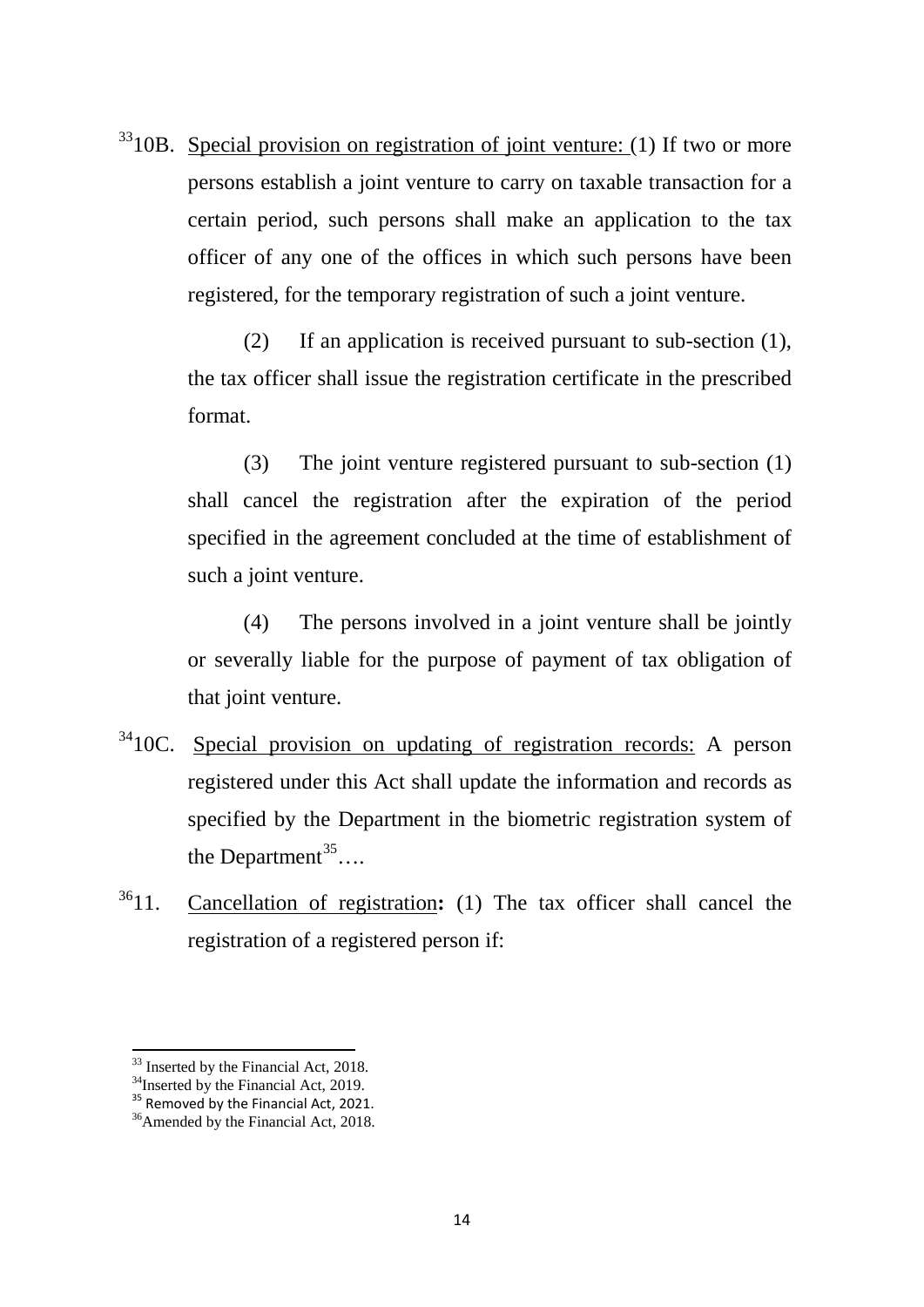- (a) In the case of a body corporate, such a body corporate is closed down, sold or transferred or otherwise ceases to exist,
- (b) In the case of an individual ownership, such an owner dies,
- (c) In the case of a partnership firm, such a firm is dissolved or the partner dies,
- (d) That person ceases to carry on taxable transactions,
- (e) That person is a taxpayer who submits zero return for twelve consecutive years or has failed to submit any return at all,
- (f) That person is a taxpayer whose taxable transaction is less than five million rupees in the case of goods and two million rupees in the case of mixed transaction of goods and service or of service in the last twelve months,
- (g) That person has been registered mistakenly.

(2) Notwithstanding anything contained in clause (f) of subsection (1), if the tax payer registered voluntarily pursuant to Section 9 so intends and makes an application, accompanied by the final return of the last twelve months, in the prescribed format, the registration of such a tax payer shall be maintained.

(3) The tax payer shall submit the documents for tax examination within fifteen days of the submission of tax return for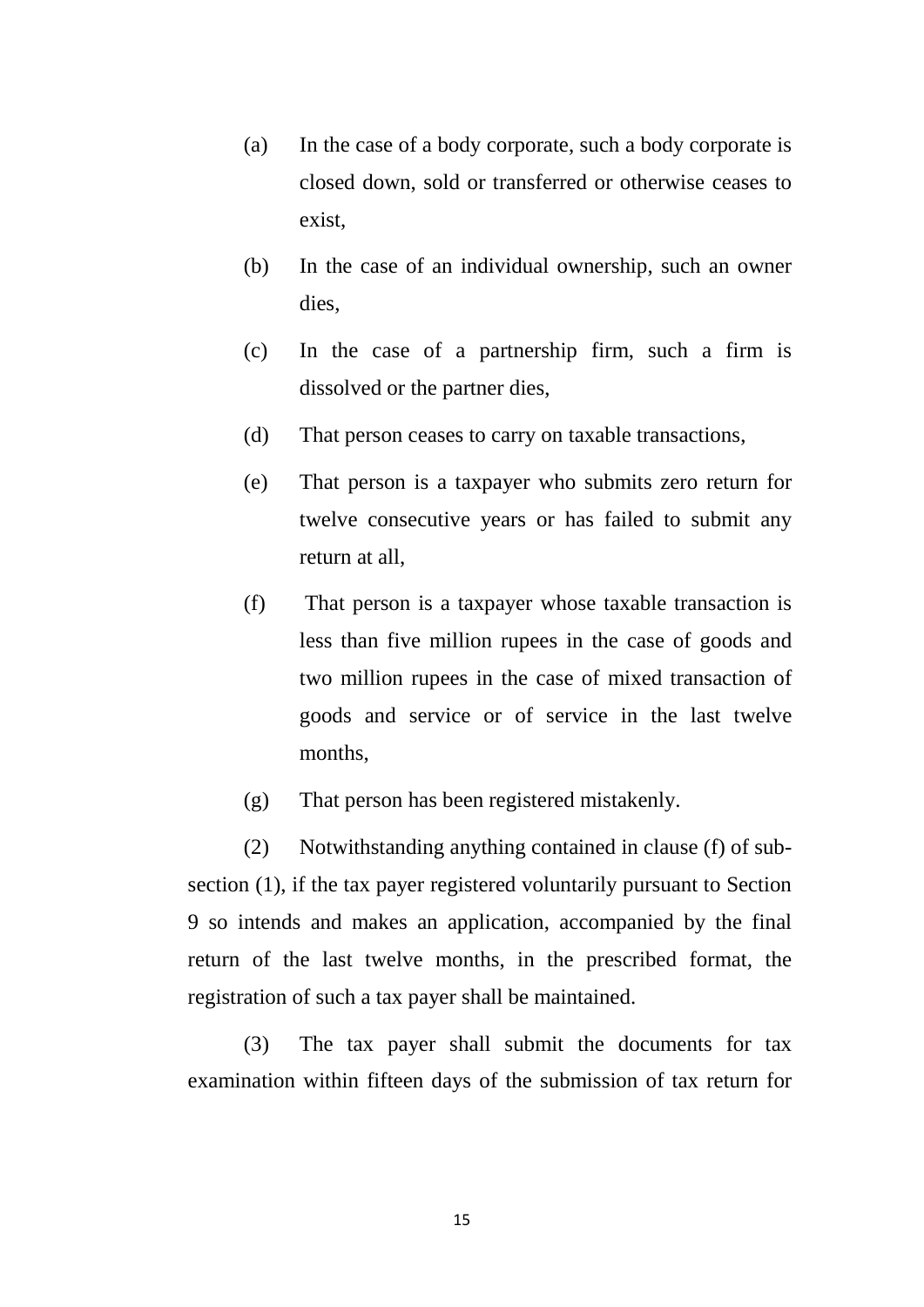the cancellation of registration, and the tax officer shall, within three months, cancel such registration after tax examination of the tax payer or inform the taxpayer if the registration is not liable to cancellation. The tax payer need not submit the tax return after that period if the tax officer fails to cancel the registration or to make a decision for its cancellation within that period.

(4) Stock of the goods, including capital goods, available at the time of the cancellation of registration on which tax deduction facility has already been taken, tax shall be assessed and recovered as if the stock were supplied at the market value.

Explanation: For the purposes of this sub-section, "capital goods" means any property or any part of the property and the property to be used in a taxable transaction.

(5) In the case of a tax payer who has any act and obligation due to be performed under this Act as a result of the commission or omission of anything in the course of transaction of taxable goods or service, the cancellation of the registration of such a tax payer shall not exempt him or her from such obligation.

(6) The other procedures on the cancellation of registration shall be as prescribed.

12. Taxable value: (1) Except as otherwise provided in this Act, in the case where only money is consideration, only the price that the supplier has taken from the recipient shall be the taxable value.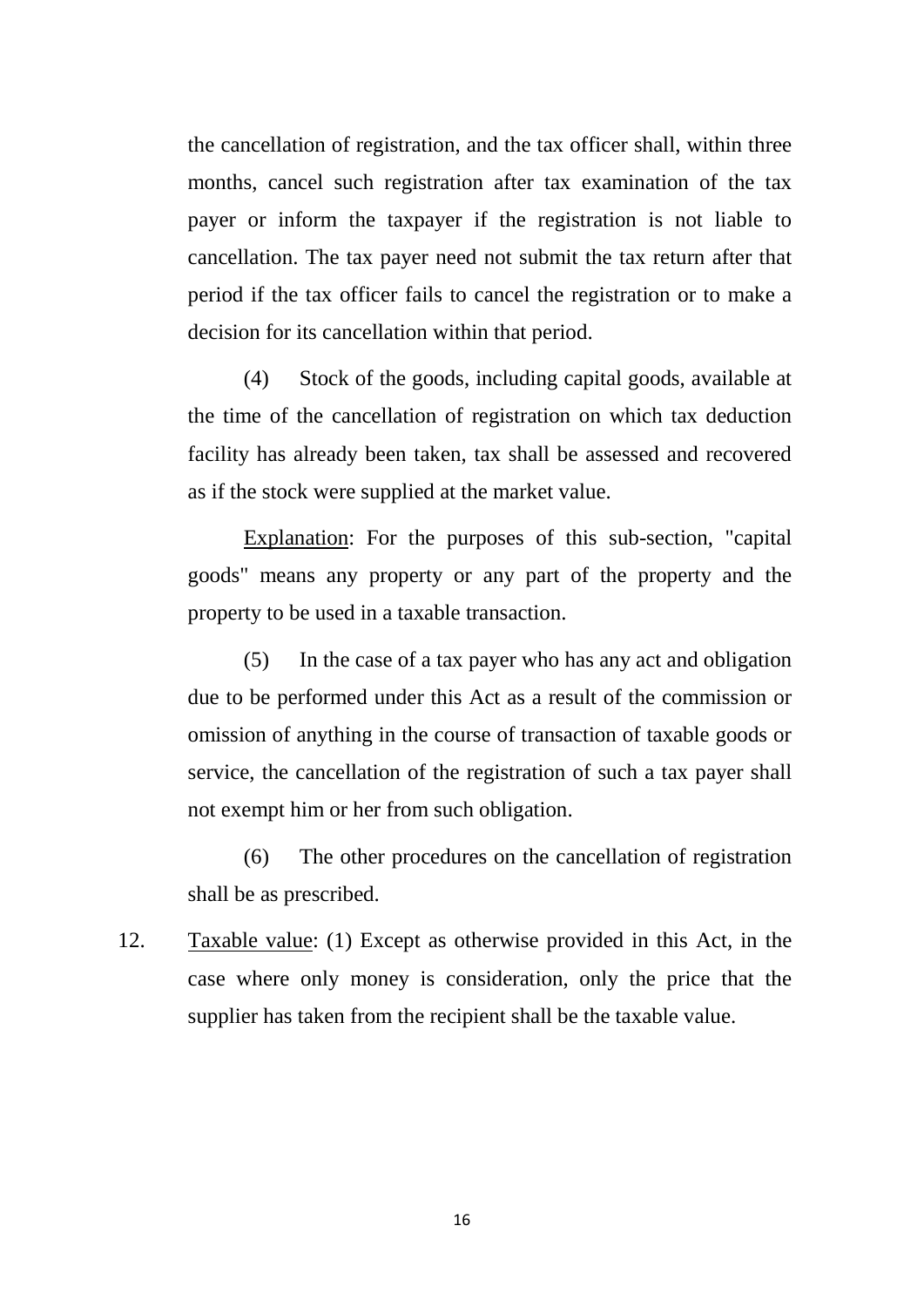- (2) The taxable value shall include<sup>[37](#page-16-0)</sup> the following amounts:
	- (a) The amount of expenditures relating to transportation and distribution borne by the supplier in connection with the transactions, and the amount of profit,
	- $38<sup>38</sup>$ (b) Excise duty, ownership fee and other tax amount other than the tax under this Act.

Explanation: For the purposes of this clause, "other tax amount" means tariff, fee or other charge as specified by the yearly Financial Act.

(3) The Taxable value shall not include the amount of discount, commission or similar other commercial discount granted on the value in supplying goods or service.

(4) The taxable value of any goods or service exchanged under barter shall be equal to the market value of the goods or service so exchanged.

(5) Except as otherwise provided in this Act, in determining the taxable value of any imported goods, it shall be determined by adding its customs value including transportation, insurance, freight, commission of agents and other persons, and customs duties, countervailing duties and other taxes, if any, leviable on import, except the value-added tax.

<span id="page-16-1"></span><span id="page-16-0"></span> $37 \text{ Inserted by the Financial Act, 2018.}$ <br> $38 \text{ Amenteded by the Financial Act, 2018.}$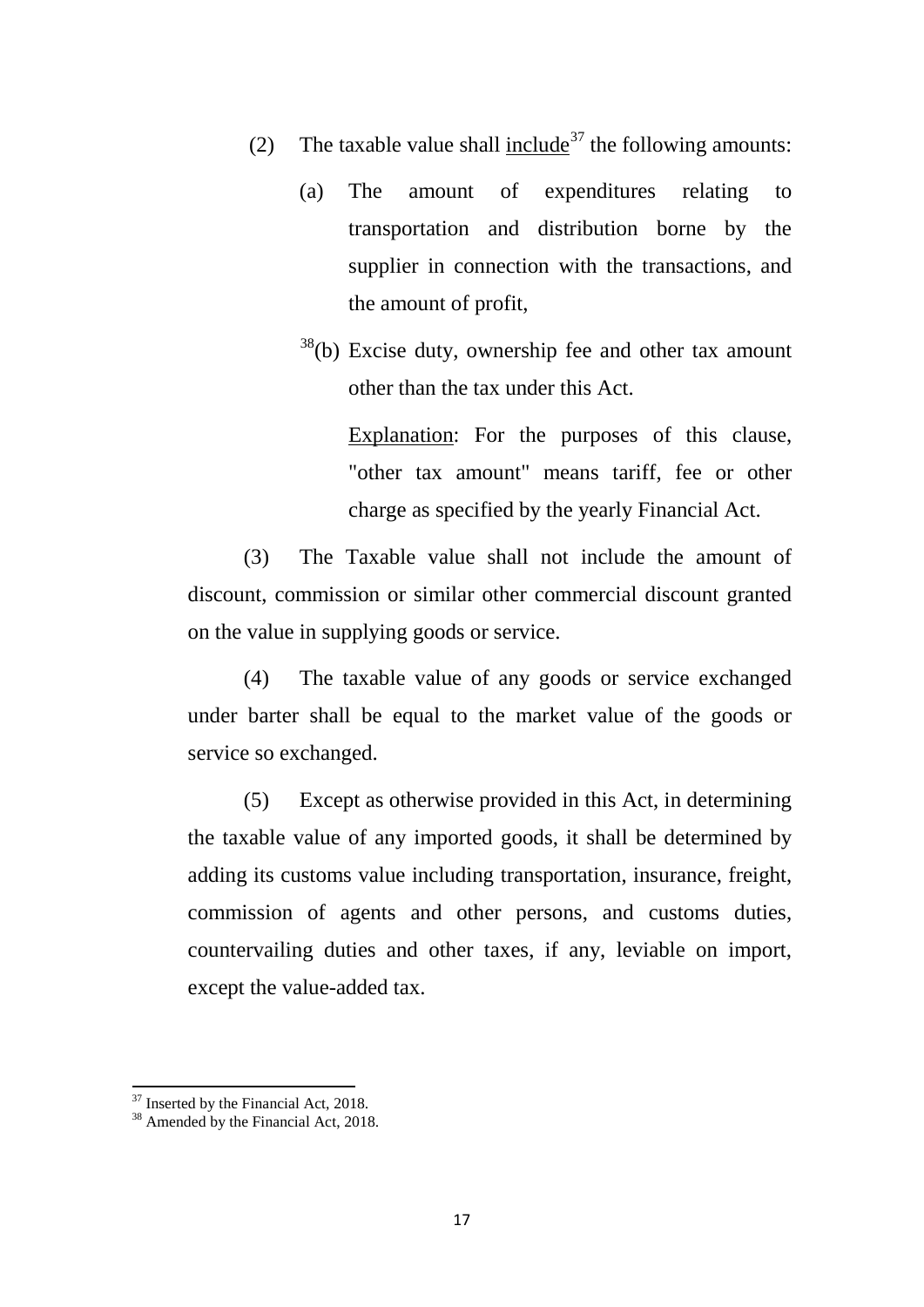(6) If the value of any goods or service is found to be much lower than the prevailing market value, the taxable value of such goods or service shall be equal to the market value.

(7) The taxable value of goods or service supplied for partial consideration shall be equal to the market value.

(8) The security deposited for any goods or service shall not be considered to be a taxable value until the supplier applies the security as the consideration for such goods or service, in such manner as prescribed.

 $3912A$  $3912A$ . To levy tax on transaction of timber: (1) Tax shall be levied and collected on the amount of royalty or the amount of auction of any timber of a national forest, whichever is higher at the time of the receipt of order for auction, release deed or order for sawing of such timber, whichever occurs earlier.

> (2) If any timber of a private cultivation, private forest or community forest is sold for commercial purpose, tax shall be levied on it in accordance with sub-section (1) as if it were a timber of a national forest, in spite of such a sale being free from royalty.

13. Market value:  $(1)^{40}$  $(1)^{40}$  $(1)^{40}$  The market value of goods or service supplied on a particular day shall be determined taking into account the consideration to be received for similar kind of goods or service freely supplied between unconnected persons.

<span id="page-17-0"></span> $39 \text{ Inserted by the Financial Act, 2018.}$   $40 \text{ Amenteded by the First Amentedment.}$ 

<span id="page-17-1"></span>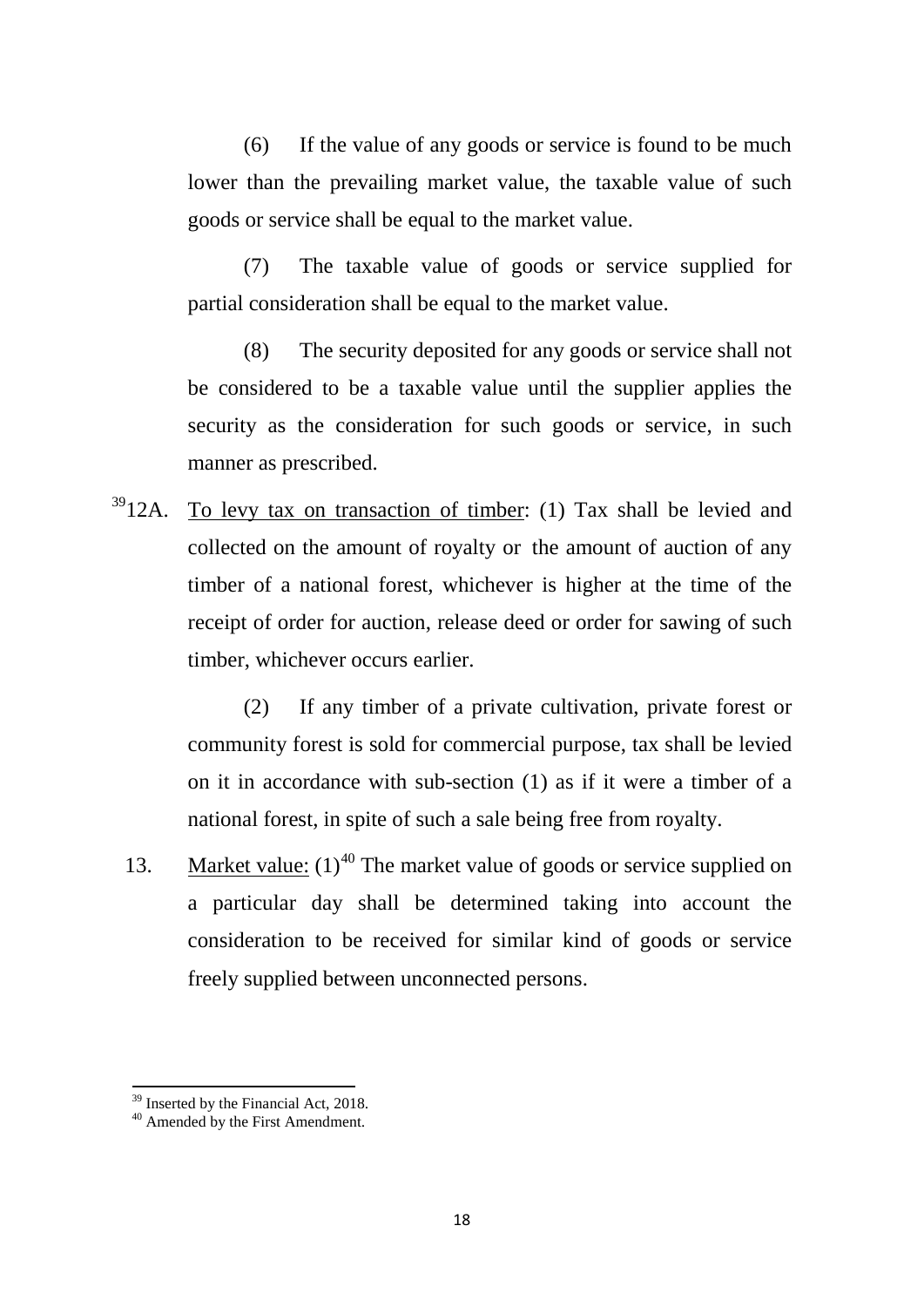(2) For the purpose of this Section, the procedure for the determination of market value shall be as prescribed.

(3) If the market value of any goods or service cannot be determined under sub-sections (1) and (2), the market value of such goods and service shall be determined in accordance with such procedure as specified by the Director General.

- 14. Invoice to be issued: (1) Every registered person is required to issue an invoice to the recipient, in supplying any goods or service, except in the cases as prescribed.
	- (2) The format of the invoice shall be as prescribed.
	- (3) It shall be the duty of the recipient to obtain the invoice.

 $41(4)$  $41(4)$  A person who transports taxable goods the value of which exceeds ten thousand rupees outside the area designated by the Department shall keep the tax invoice with himself or herself.

 $42$ (5) In the case of any such person and such goods as may be specified by the Department by publishing a notice or issuing an order in writing, the Department may so specify that has to make public the retail selling price of such goods for such period as specified in that notice or order. Upon receipt of such notice or order, no goods shall be sold or transferred without making public the retail price thereof.

<span id="page-18-0"></span><sup>&</sup>lt;sup>41</sup> Inserted by the Financial Act, 2018.<br><sup>42</sup> Inserted by the Financial Act, 2018.

<span id="page-18-1"></span>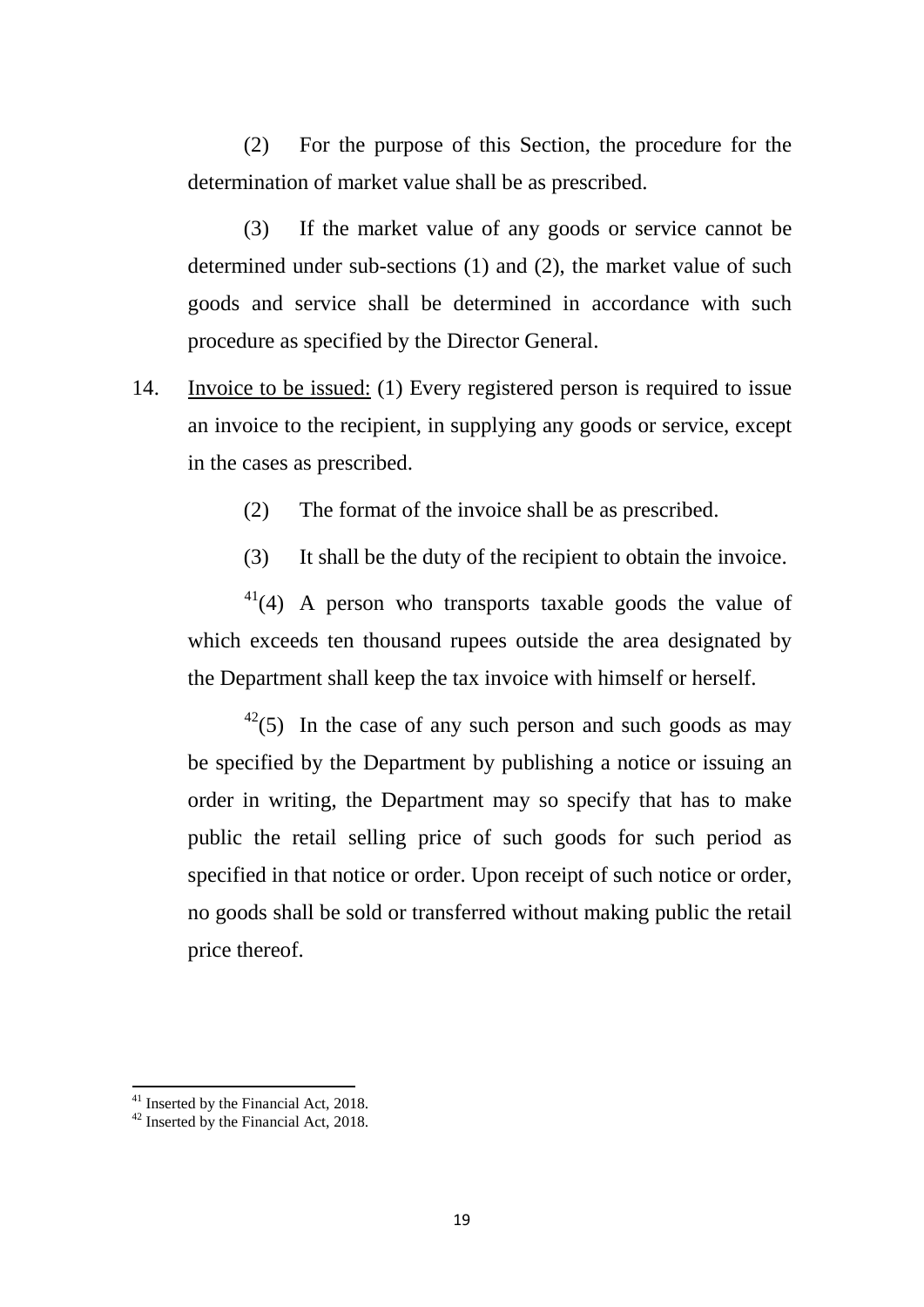$^{43}$ (6) Provision shall be made that on the sale of such goods by the person specified  $44$  pursuant to sub-section (5) to any unregistered person, recovery of consumer level tax too is to be made by issuing the invoice of the price made public in the prescribed format.

Provided that any person not specified pursuant to sub-section  $(5)^{45}$  $(5)^{45}$  $(5)^{45}$  may also issue the invoice referred to in this sub-section voluntarily.

 $4614A$  $4614A$ . Electronic invoice: (1) The taxpayer may, with the prior approval of the Department, issue an electronic invoice.

> (2) Notwithstanding anything contained in sub-section (1), the Department may, by publishing a notice, order the tax payers specified in the notice to issue the electronic invoice compulsorily and link such electronic means to the central invoice/billing monitoring system (CBMS) of the Department.

> (3) The Department shall make and enforce procedures regarding the security and reliability of the software or equipment issuing invoice through electronic means.

15. Unregistered person not to collect tax: (1) A person who is not registered shall not issue any invoice or other document showing the collection of tax and collect the tax.

(2) If a person who is not registered collects tax, the tax so collected shall be assessed and recovered from him or her.

<span id="page-19-2"></span><span id="page-19-1"></span>

<span id="page-19-0"></span><sup>&</sup>lt;sup>43</sup> Inserted by the Financial Act, 2018.<br><sup>44</sup>Amended by the Financial Act, 2019.<br><sup>45</sup>Amended by the Financial Act, 2019.<br><sup>46</sup>Inserted by the Financial Act, 2018.

<span id="page-19-3"></span>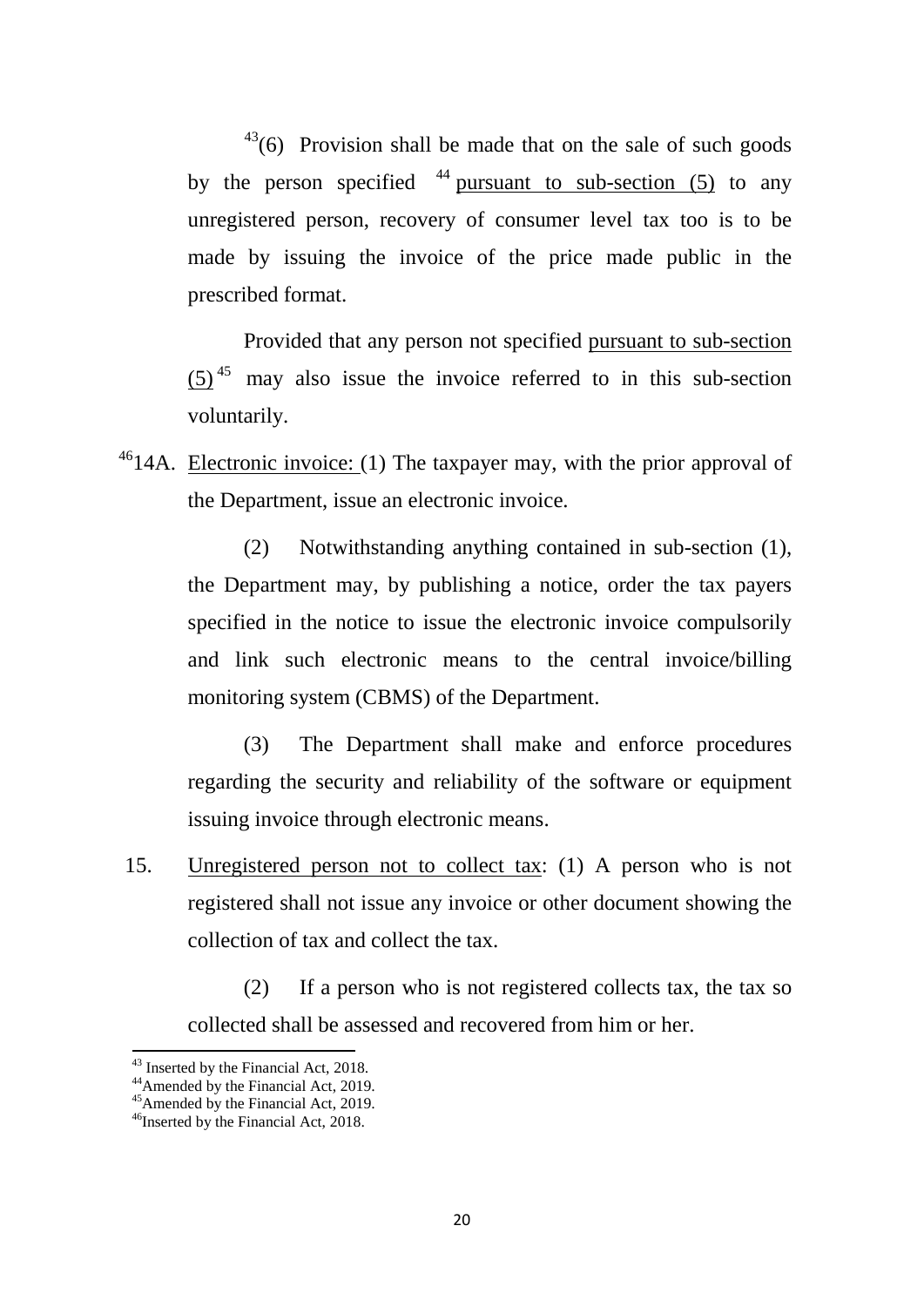$47$ (3) Notwithstanding anything contained in sub-section (1) or (2), the Government of Nepal, Provincial Government, Local Level or any international organization or mission resided in Nepal or public corporation transacting on goods not subject to the valueadded tax shall collect tax on the sale of goods or service subject to the value-added tax.

16. Accounts of transaction to be maintained: (1) A tax payer shall maintain and update accounts of his or her transaction of the tax period referred to in Section 18, and if the tax officer demands such accounts for inspection, the tax payer shall provide such accounts of him or her wherever placed to the tax officer.

 $48(1a)$  $48(1a)$  The Department may receive continuous access to the computer database of the tax payer.

(2) The following shall also be included in the accounts maintained by the tax payer:

- (a) Date of each transaction,
- (b) Value of each transaction,
- (c) Registration number of the other party of the transaction if registered, and
- (d) Such other matters related with transaction as prescribed.

 $49$ (3) A registered or unregistered person carrying transaction of goods or service liable to tax shall use the purchase and sales book

<span id="page-20-2"></span><span id="page-20-0"></span><sup>&</sup>lt;sup>47</sup>Inserted by the Financial Act, 2018.<br><sup>48</sup>Inserted by the Financial Act, 2018.

<span id="page-20-1"></span>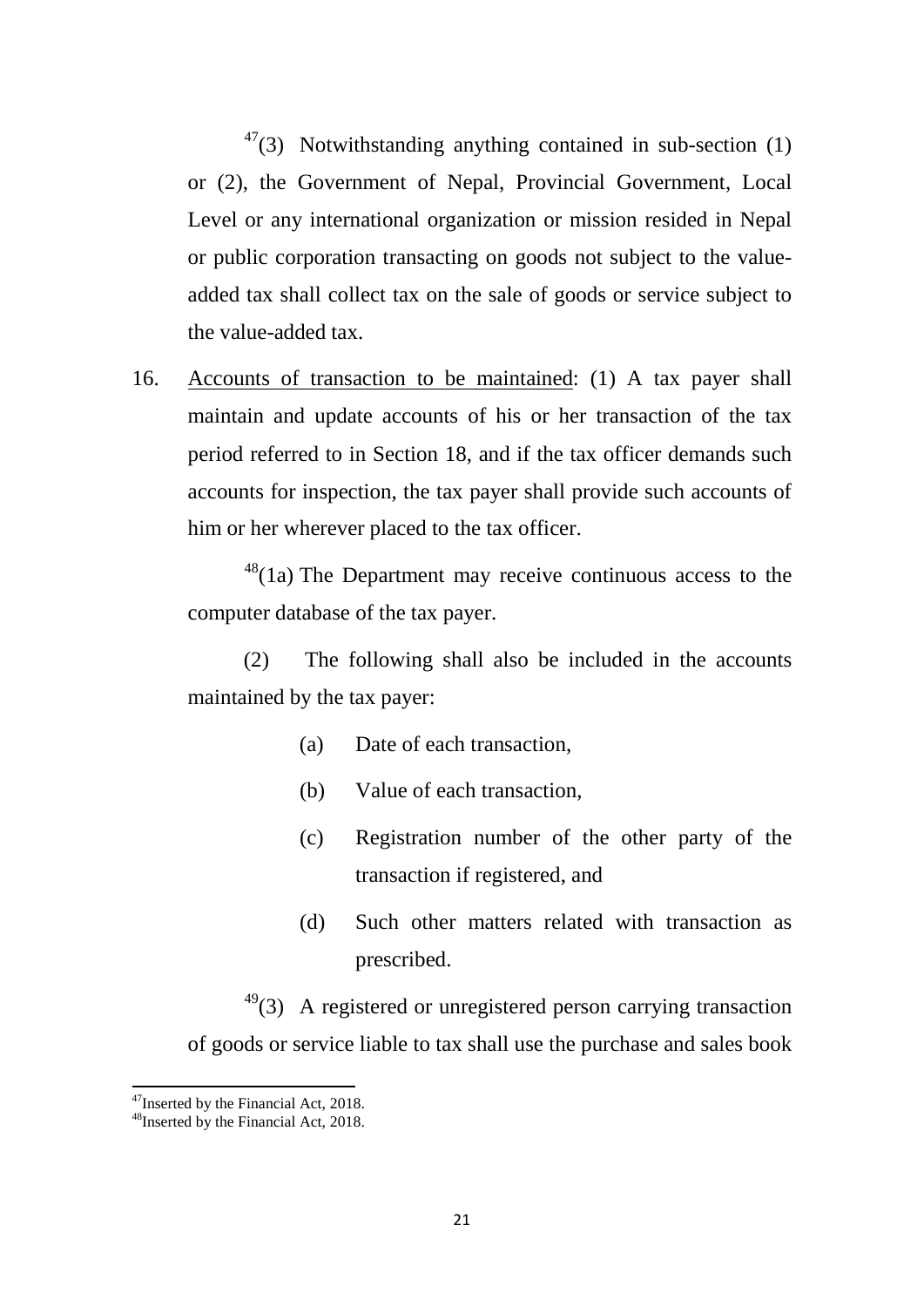certified by himself or herself for each financial year for the purpose of maintaining accounts. The tax officer may inspect such accounts at any time.

 $50(3a)^{51}$  $50(3a)^{51}$  $50(3a)^{51}$  $50(3a)^{51}$  ……………

(4) The tax payer shall preserve the accounts of transactions for the period as prescribed.

 $52(5)$  $52(5)$  The accounts maintained by a taxpayer by fulfilling the procedures specified by this Act or the Rules framed hereunder shall be recognized unless proved otherwise.

[531](#page-21-3)6A. Records processed by computer to be admissible as evidence**:** (1) Notwithstanding anything contained in the prevailing law, the records relating to taxpayers maintained in the computers installed in the Department or offices thereunder shall be admissible as evidence for purposes of tax, except as otherwise proved.

> (2) The Department may, by publishing a notice to that effect, manage the necessary arrangements for issuance of invoices, book keeping, submission of tax returns and payment through electronic means.

 $5416B$  $5416B$ . To deduct tax paid for goods damaged: The value-added tax paid for any goods damaged or lost as a result of arson, theft, accident, wear

<span id="page-21-1"></span>

<span id="page-21-3"></span><span id="page-21-2"></span>

<span id="page-21-0"></span><sup>&</sup>lt;sup>49</sup> Amended by the Financial Act, 2021.<br><sup>50</sup>Inserted by the Financial Act, 2018.<br><sup>51</sup> Removed by the Financial Act, 2021.<br><sup>52</sup> Inserted by the First Amendment.<br><sup>53</sup> Amended by the Financial Act, 2018.<br><sup>54</sup> Inserted by th

<span id="page-21-4"></span>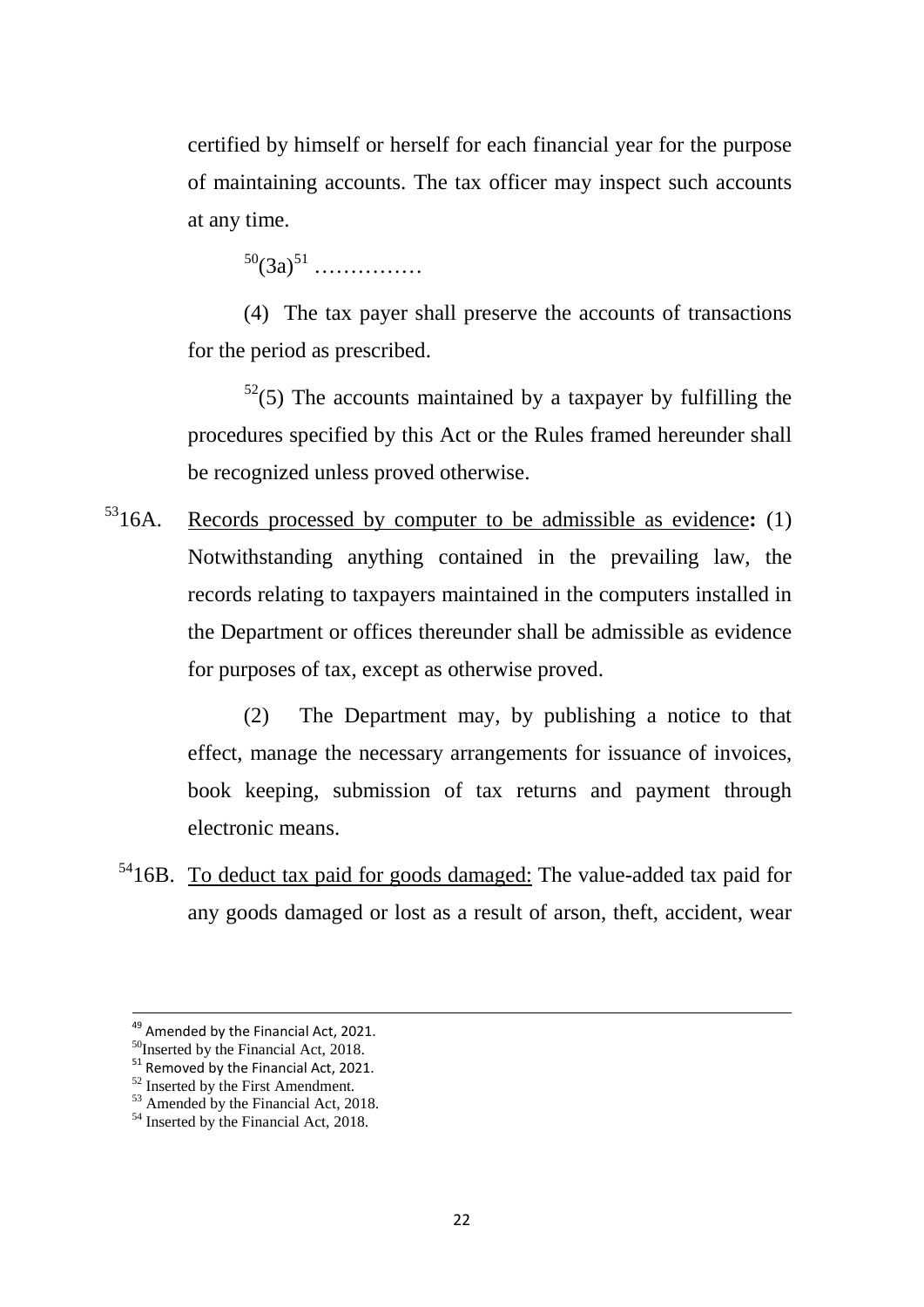and tear or destructive activity <sup>55</sup><sub>or having the usable date expired</sub> may be deducted as prescribed.

17. Tax deduction: (1) A registered person may deduct the amount of tax paid or to be paid by the person in importing or receiving the goods or service related with his or her own taxable transaction from the amount of tax collected by him or her.

 $56(2)$  $56(2)$  Notwithstanding anything contained in sub-section (1), it may be provided that no deduction or only a partial deduction may be allowed in the case of the prescribed goods that can be used for commercial or personal purpose.

(3) If the entire portion of the goods or service transacted in a month is not used in taxable transaction, deduction of the tax previously paid on any goods or service shall be allowed as prescribed only for the portion used in taxable transaction of that goods or service.

(4) If the goods or service for which tax deduction facility is granted pursuant to this Section cease to be used in taxable transaction prior to the expiration of the utility period thereof as prescribed, tax shall be recovered as prescribed as if such goods or service were sold at the immediate market value.

(5) Notwithstanding anything contained in sub-section (1), tax deduction facility to be enjoyed by a registered person dealing with the already used goods shall be as prescribed.

<span id="page-22-0"></span> $55$  Inserted by the Financial Act, 2021.<br> $56$  Amended by the Financial Act, 2018.

<span id="page-22-1"></span>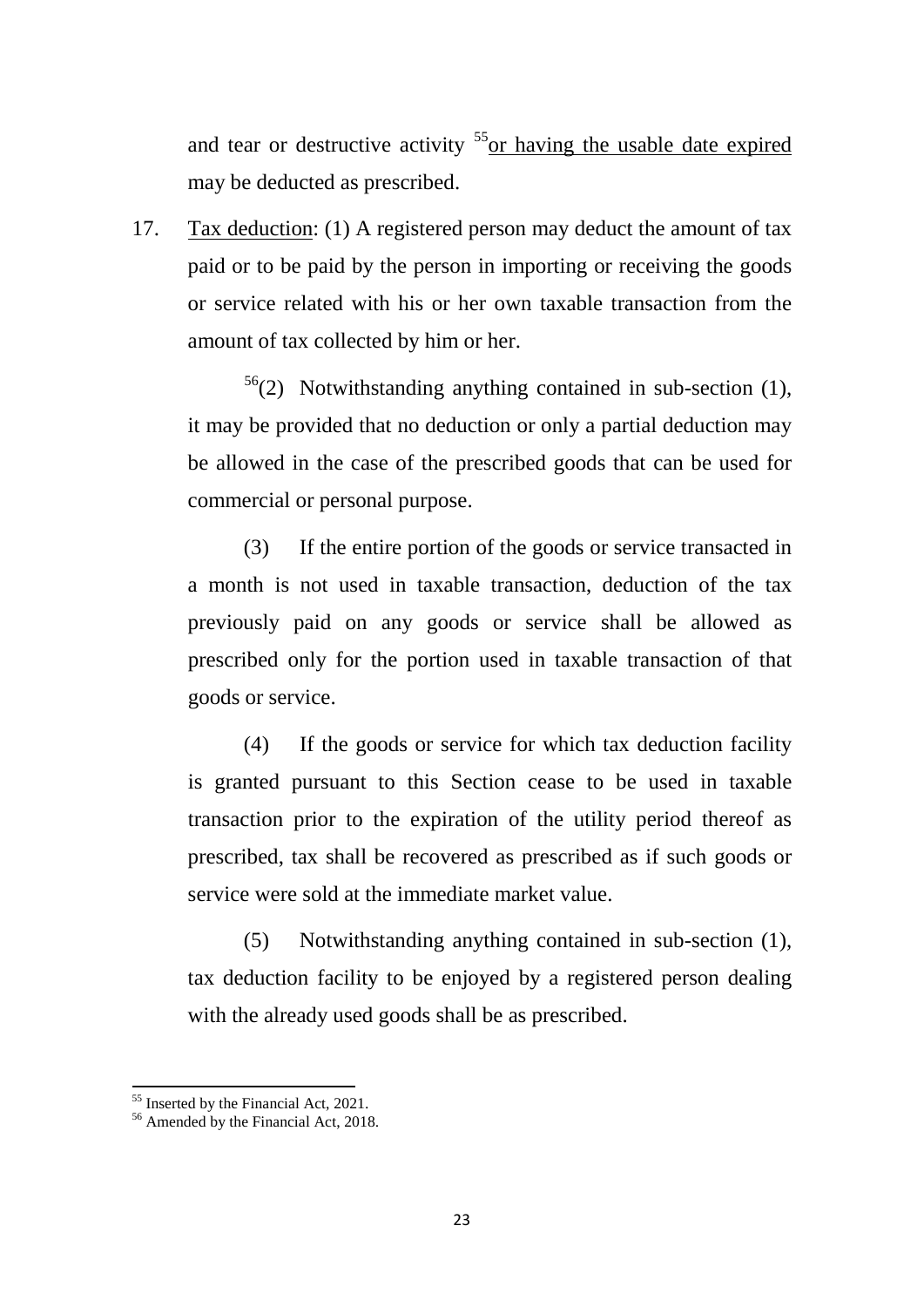$57(5a)$  $57(5a)$  The concerned taxpayer shall be allowed to deduct the tax paid on the capital goods imported or purchased through a loan agreement under a financial lease subject to sub-section (2).

 $58(5b)$  $58(5b)$  The concerned taxpayer shall be allowed to deduct the tax paid pursuant to sub-section (2) of Section 8, Section 12A. and sub-section (3) of Section 15.

(6) The tax deduction facility under this Act shall be granted only when a claim is substantiated by such documents as prescribed.

(7) The provision on deduction of tax paid or to be paid on the goods in stock at the time of registration and used in the taxable transaction shall be as prescribed.

 $59(8)$  $59(8)$  Notwithstanding anything contained elsewhere in this Section, the name of the taxpayer who fails to submit the tax returns for consecutive six months shall be published, and such taxpayer's remaining amount of tax to be deducted, if any, shall be withheld and his or her registration may also be suspended.

18. To submit tax returns: (1) Every taxpayer shall, upon making assessment of the tax payable by him or her in every month, submit the tax return, as prescribed, to the tax officer  $^{60}$  $^{60}$  $^{60}$  or by a registered post or through electronic means within twenty-five days of the

<span id="page-23-0"></span><sup>&</sup>lt;sup>57</sup> Amended by the Financial Act, 2018.

<span id="page-23-1"></span><sup>&</sup>lt;sup>58</sup> Inserted by the Financial Act, 2018.<br><sup>59</sup> Inserted by the Financial Act, 2018.<br><sup>60</sup> Inserted by the Financial Act, 2018.

<span id="page-23-2"></span>

<span id="page-23-3"></span>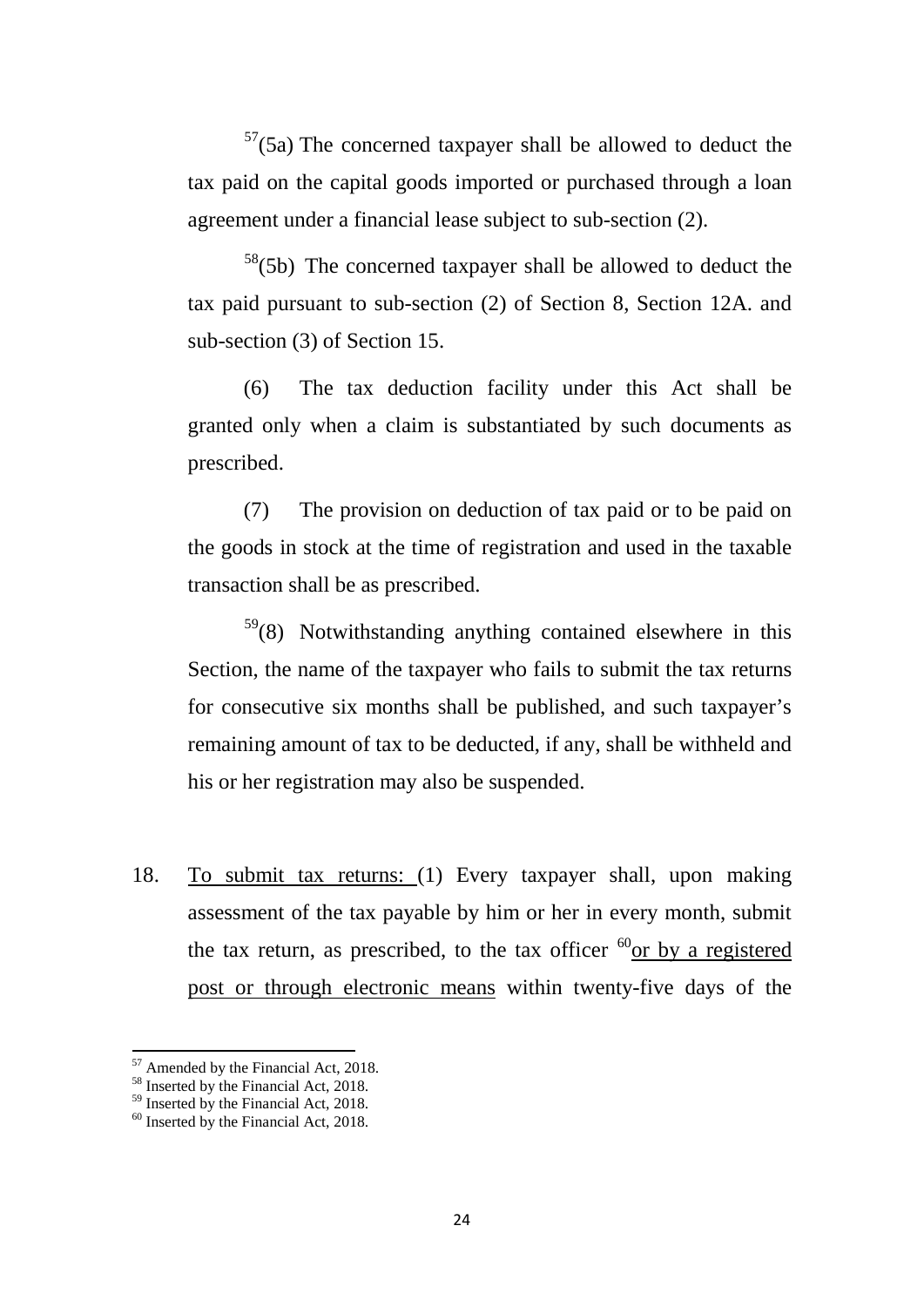completion of that month. Such return shall be submitted whether or not a taxable transaction was carried out in that month.

 $(1a)^{61}$  $(1a)^{61}$  $(1a)^{61}$  Notwithstanding anything contained in sub-section, (1) the taxpayers of the districts having no Inland Revenue Office or Taxpayer Service Office may submit the amount of tax and tax return to the Funds and Accounts Controller Office of the concerned district within the  $15<sup>th</sup>$  day of the month by which he or she is required to submit his or her tax return. The Funds and Accounts Controller Office shall send the tax return and the details of the tax payment received as such to the concerned Inland Revenue Office or Taxpayer Service Office within seven days.

 $(1b)^{62}$  $(1b)^{62}$  $(1b)^{62}$  The procedure for submitting and sending the tax return pursuant to sub-sections (1) and (1a) shall be as determined by the Department.

(2) Notwithstanding anything contained in sub-section (1), such taxpayers as prescribed may submit the tax return of a period that is longer or shorter than one month.

19. Payment of tax: (1) A taxpayer shall pay the  $^{63}$  $^{63}$  $^{63}$ tax for each tax period within twenty-five days of the completion of that period.

 $64(2)$  $64(2)$  If the taxpayer fails to submit the tax within the time limit mentioned in sub-section (1), additional fee of ten percent per annum shall be charged on the due amount.

(3) [65](#page-24-4)…………………

<span id="page-24-4"></span><span id="page-24-0"></span><sup>&</sup>lt;sup>61</sup> Inserted by the Financial Act, 2018.<br><sup>62</sup> Inserted by the Financial Act, 2018.<br><sup>63</sup> Amended by the Financial Act, 2018.

<span id="page-24-2"></span><span id="page-24-1"></span>

<span id="page-24-3"></span>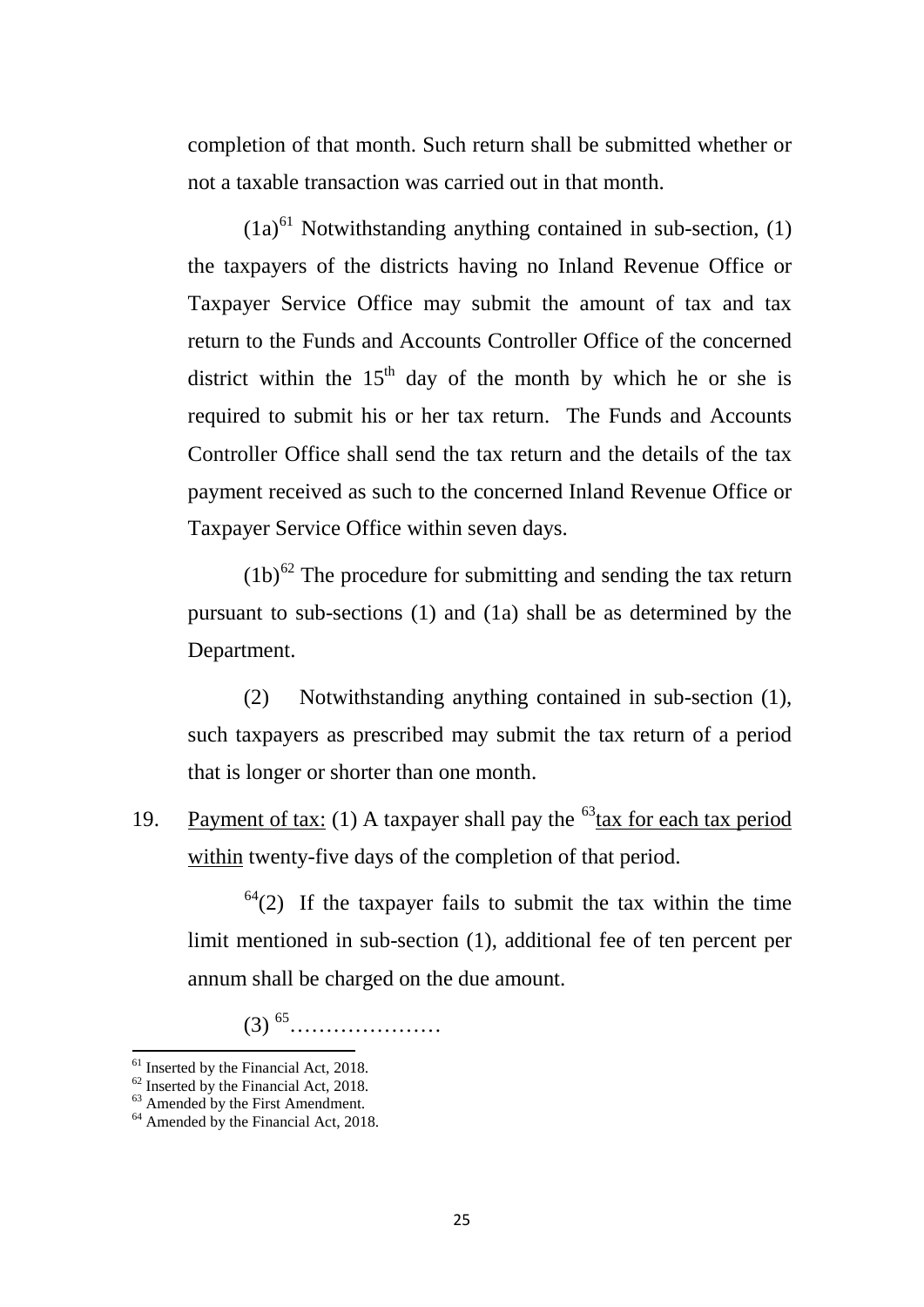(4) If a taxpayer submits an application for the remission of the additional charges imposed under  $^{66}$  $^{66}$  $^{66}$ sub-section (2) stating the reason that the failure to make timely payment was caused by a situation beyond the taxpayer's control (force majeure), the Director General may, if he/she finds the reason reasonable, remit such charges.

(5) The liability of tax amount to be paid on calculation of the additional charges  $67$  referred to in sub-section (2) and the interest referred to in Section 26 shall be charged calculating the period from the date of expiration for submission of the tax of the transaction of the month by which the duty is created  $^{68}$  $^{68}$  $^{68}$  within that tax period.

 $69$ (6) If, in assessing the tax of any taxpayer pursuant to Section 20, it appears that the amount of tax which he or she could get refunded exceeds the tax recoverable from him or her in that tax period, additional charge and interest shall not be recovered in assessing his or her tax in that tax period.

 $70(7)$  $70(7)$  Tax may also be paid within the time-limit mentioned in sub-section (1) by an electronic means or a cheque guaranteed by a bank (good for payment cheque). Tax shall be deemed paid on the date of the payment in case of the payment made through electronic means and receipt by the Office of cheque guaranteed

<span id="page-25-2"></span><span id="page-25-1"></span>

<span id="page-25-0"></span><sup>&</sup>lt;sup>65</sup> Deleted by the Financial Act, 2018.<br><sup>66</sup> Amended by the Financial Act, 2018.<br><sup>67</sup> Amended by the Financial Act, 2018.<br><sup>68</sup> Amended by the Financial Act, 2018.<br><sup>69</sup> Inserted by the First Amendment.<br><sup>70</sup> Amended by the

<span id="page-25-3"></span>

<span id="page-25-4"></span>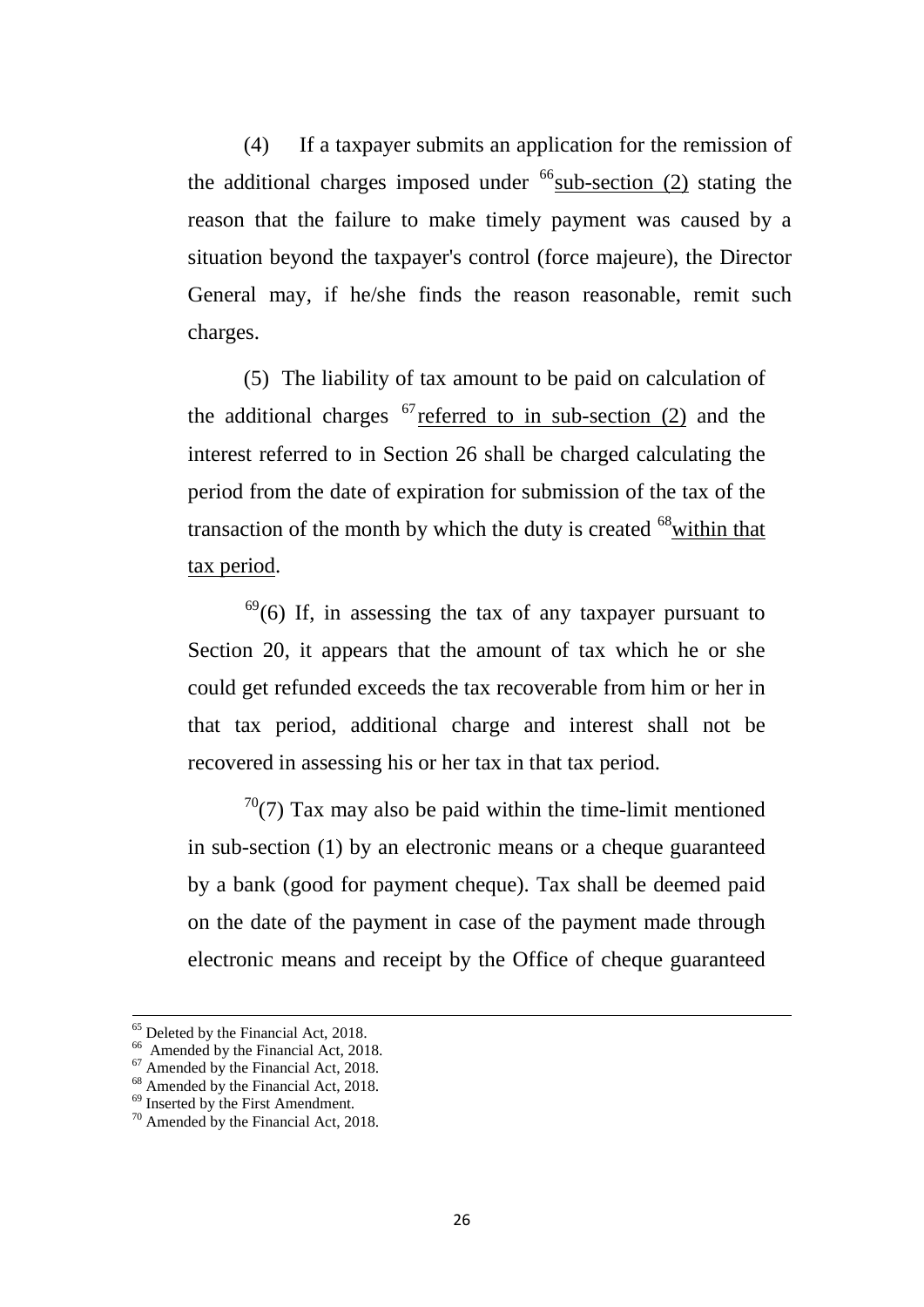by the bank (good for payment cheque) in the case of payment made by good for payment cheque.

 $7^{1}(7a)$  Notwithstanding anything contained in sub-section (7), payment of tax exceeding one million rupees shall be made through a cheque, draft or electronic means.

 $72(8)$  $72(8)$  No interest shall be charged and collected on interest, additional charge and fine.

- 20. Power of tax officer to assess tax: (1) The tax officer may make tax assessment in any of the following circumstances:
	- (a) If the tax return is not submitted within the time limit,
	- (b) If an incomplete or erroneous tax return is submitted,
	- (c) If a fraudulent tax return is submitted,
	- (d) If the tax officer has a reason to believe that the amount of tax was understated or otherwise incorrect,
	- $(e)^{73}$  $(e)^{73}$  $(e)^{73}$  If the tax officer has a reason to believe that the price of supply is under-invoiced,
	- $(f)^{74}$  $(f)^{74}$  $(f)^{74}$  If supplied in a group company making underinvoicing,

<span id="page-26-1"></span><span id="page-26-0"></span><sup>&</sup>lt;sup>71</sup> Inserted by the Financial Act, 2019.<br><sup>72</sup> Inserted by the First Amendment.<br><sup>73</sup> Inserted by the Financial Act, 2018.

<span id="page-26-2"></span>

<span id="page-26-3"></span>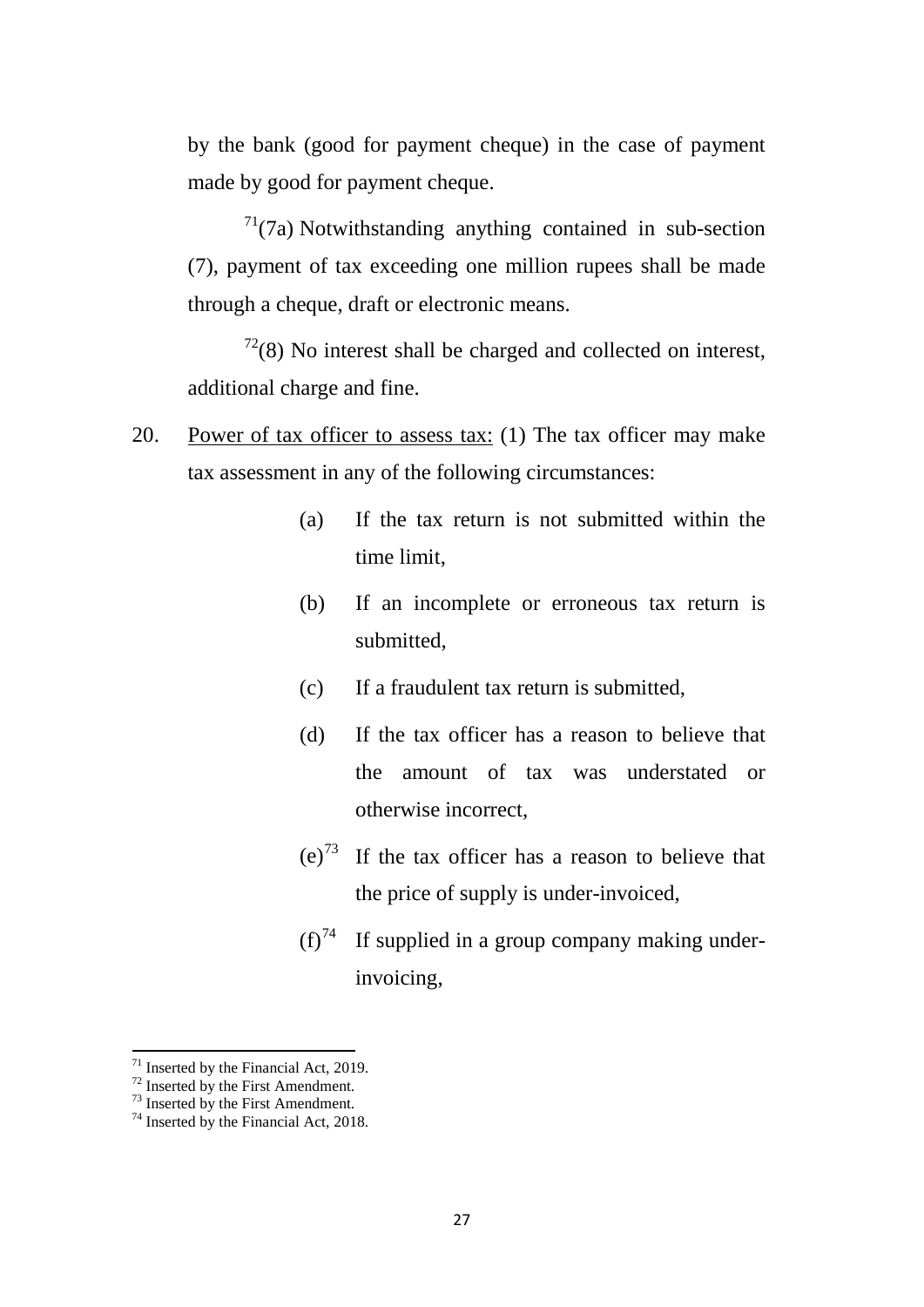- $(g)^{75}$  $(g)^{75}$  $(g)^{75}$  If transaction is made by such a person without registration that has to be registered,
- $(h)$ <sup>[76](#page-27-1)</sup> If sold without issuing invoice,
- $(i)$ <sup>[77](#page-27-2)</sup> If tax is collected by an unregistered person,
- (i)<sup>[78](#page-27-3)</sup> If tax is not paid pursuant to sub-section (2) or (3) of Section 8,
- $(k)^{79}$  $(k)^{79}$  $(k)^{79}$  If there exists the situation referred to in subsection (4) of Section 17.

(2) In assessing the tax pursuant to sub-section (1), the assessment may be made on any or all of the following bases:

- (a) Proof of transaction,
- (b) A tax audit report on transactions submitted by the concerned tax officer,
- (c) Tax paid by another person engaged in a similar transaction.

(3) Notwithstanding anything contained in sub-section (2), the burden of proof shall lie with the concerned tax officer in assessing tax in accordance with the above provisions.

 $80(4)$  $80(4)$  In assessing the tax pursuant to sub-section (1), the assessment shall made within four years from the date of submission of the tax return. If the tax cannot be assessed within

<span id="page-27-0"></span><sup>&</sup>lt;sup>75</sup> Inserted by the Financial Act, 2018.<br><sup>76</sup> Inserted by the Financial Act, 2018.<br><sup>77</sup> Inserted by the Financial Act, 2018.<br><sup>78</sup> Inserted by the Financial Act, 2018.<br><sup>79</sup> Inserted by the Financial Act, 2018.<br><sup>80</sup> Amende

<span id="page-27-1"></span>

<span id="page-27-2"></span>

<span id="page-27-3"></span>

<span id="page-27-4"></span>

<span id="page-27-5"></span>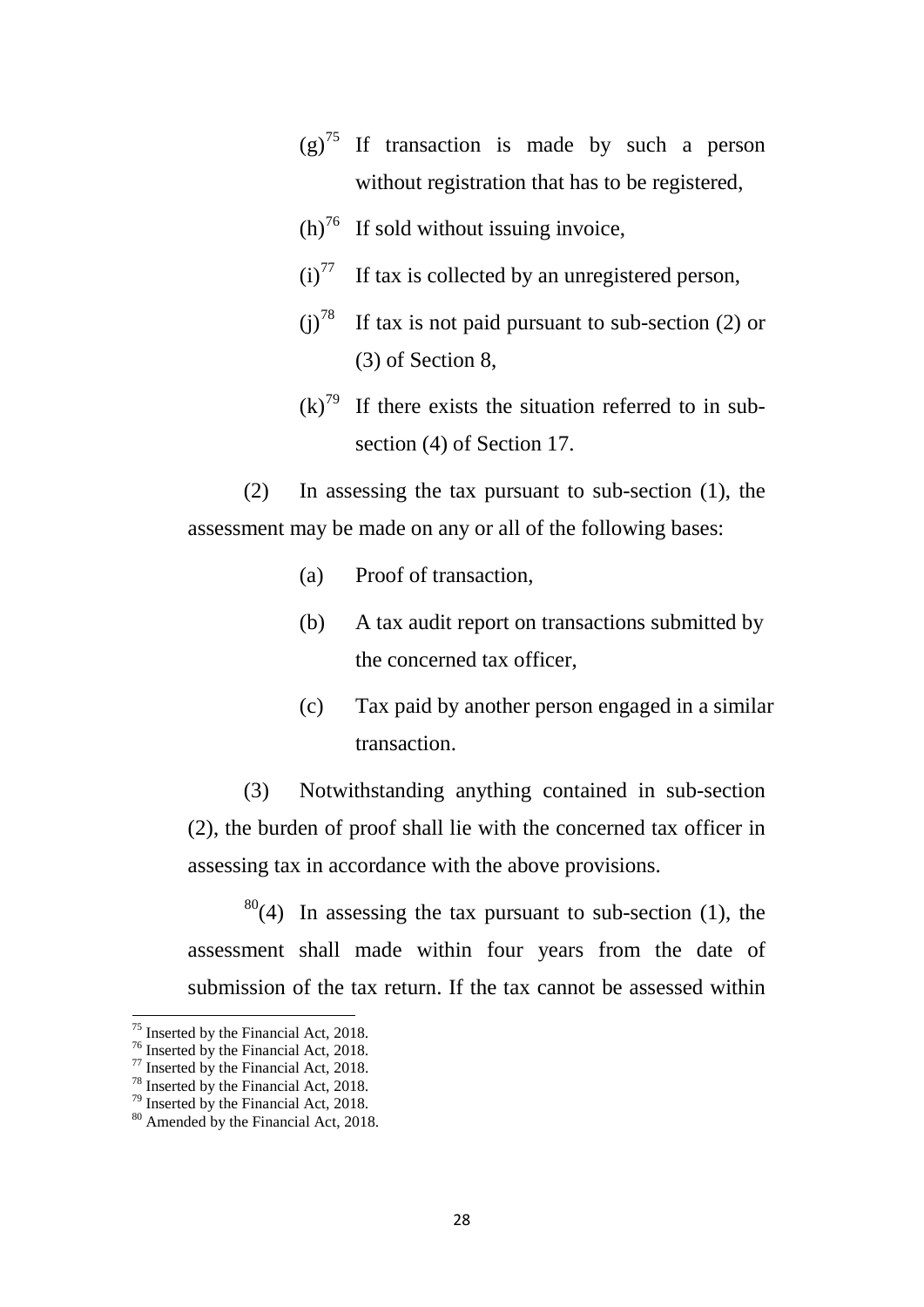that period, the return so submitted shall *ipso facto* be considered to be valid.

 $81(4a)$  $81(4a)$  Notwithstanding anything contained in sub-section (4), the Department may order for reassessment of the tax at any time if any person has evaded tax by preparing a fake account or invoice or other document or with fraudulent act.

 $82(4b)$  $82(4b)$  Notwithstanding anything contained in sub-section (4), the tax officer may not amend the tax, in a case of the amendment of the assessed tax or reduced the assessed tax by the Revenue Tribunal or other courts having jurisdiction, to the extent of such amendment or deduction.

Provided that it shall not be considered as obstruction for tax assessment in the case of re assessment order made by such body.

(5) The tax officer shall, in assessing tax pursuant to this Section, give a period of <sup>83</sup> fifteen days to the concerned person to submit his or her clarification.

21. Tax recovery: (1) If any tax payer fails to pay the payable tax within the time limit referred to in this Act,  $84$  ……. the concerned tax officer may recover the tax by using any or all of the following methods:

> (a) By deducting the amount, if any, to be refunded to the taxpayer,

<sup>&</sup>lt;sup>81</sup> Inserted by the Financial Act, 2018.

<span id="page-28-2"></span><span id="page-28-1"></span><span id="page-28-0"></span><sup>&</sup>lt;sup>82</sup> Inserted by the Financial Act, 2021.<br><sup>83</sup> Amended by the First Amendment.<br><sup>84</sup> Deleted by the Financial Act, 2018.

<span id="page-28-3"></span>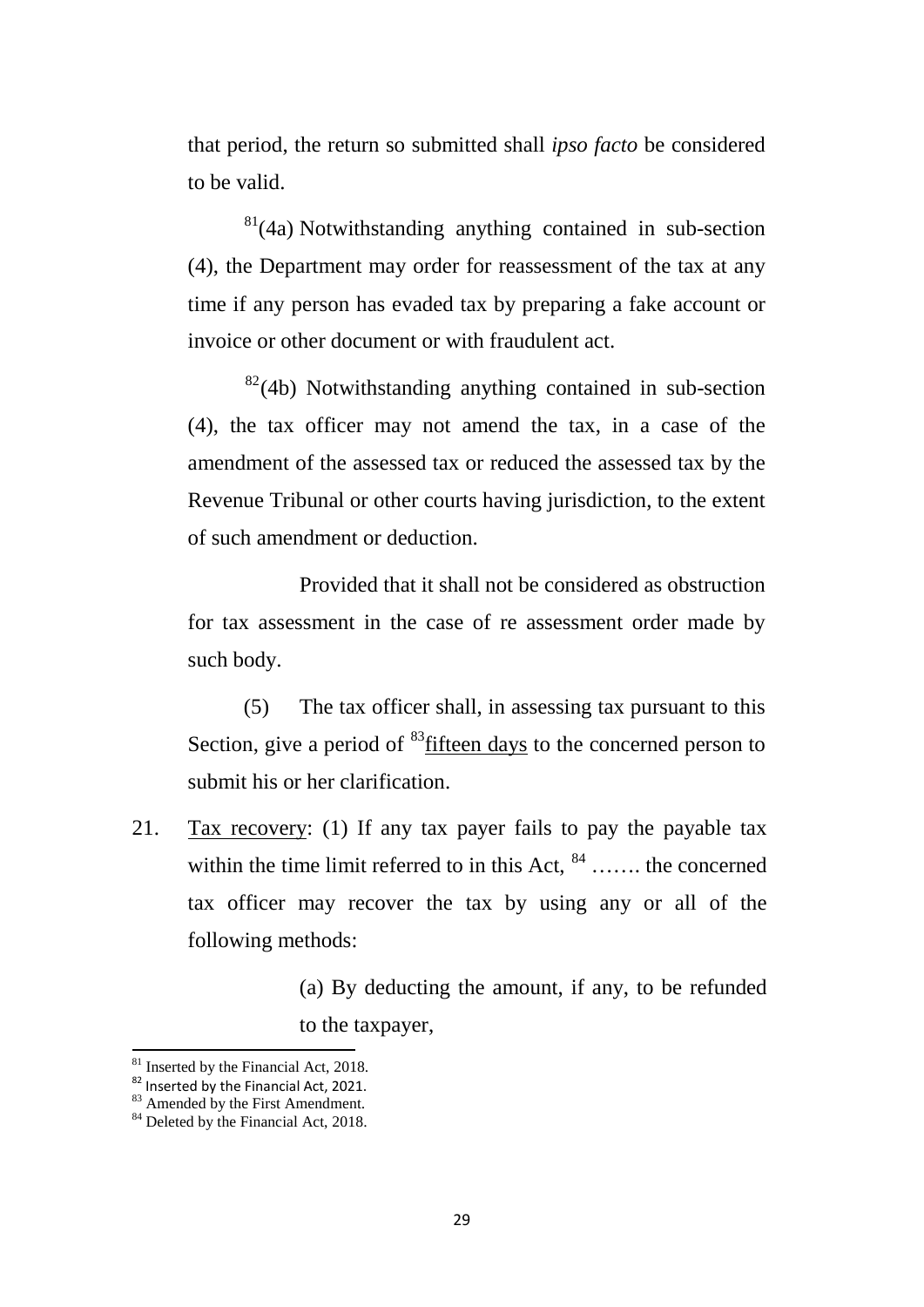(b) By seizing any movable and immovable property of the taxpayer,

- $^{85}$  $^{85}$  $^{85}$ (c) By selling through auction all or any of the taxpayer's property at a time or in a series of auctions,
- (d) By causing to deduct amount from the taxpayer's money held in a bank and financial institution,
- (e) By causing to deduct the amount payable to the taxpayer by the Government of Nepal or a body corporate owned by the Government of Nepal or [86L](#page-29-1)ocal Levels,
- $87(f)$  $87(f)$  By claiming the amount payable by a third party to the taxpayer,
- (g) By withholding import, export and other transactions of the taxpayer,
- $88(h)$  $88(h)$  By preventing him or her from going outside Nepal.

 $89$ <sup>(i)</sup> By publication or broadcasting or publishing in the website of the Department of the name of taxpayer not paying leviable tax within the time limit.

<sup>&</sup>lt;sup>85</sup> Amended by the Financial Act, 2018.

<span id="page-29-1"></span><span id="page-29-0"></span><sup>&</sup>lt;sup>86</sup> Amended by Some Nepal Laws Amendment Act, 2015.<br><sup>87</sup> Amended by the Financial Act, 2018.<br><sup>88</sup> Inserted by the Financial Act, 2021

<span id="page-29-2"></span>

<span id="page-29-3"></span>

<span id="page-29-4"></span>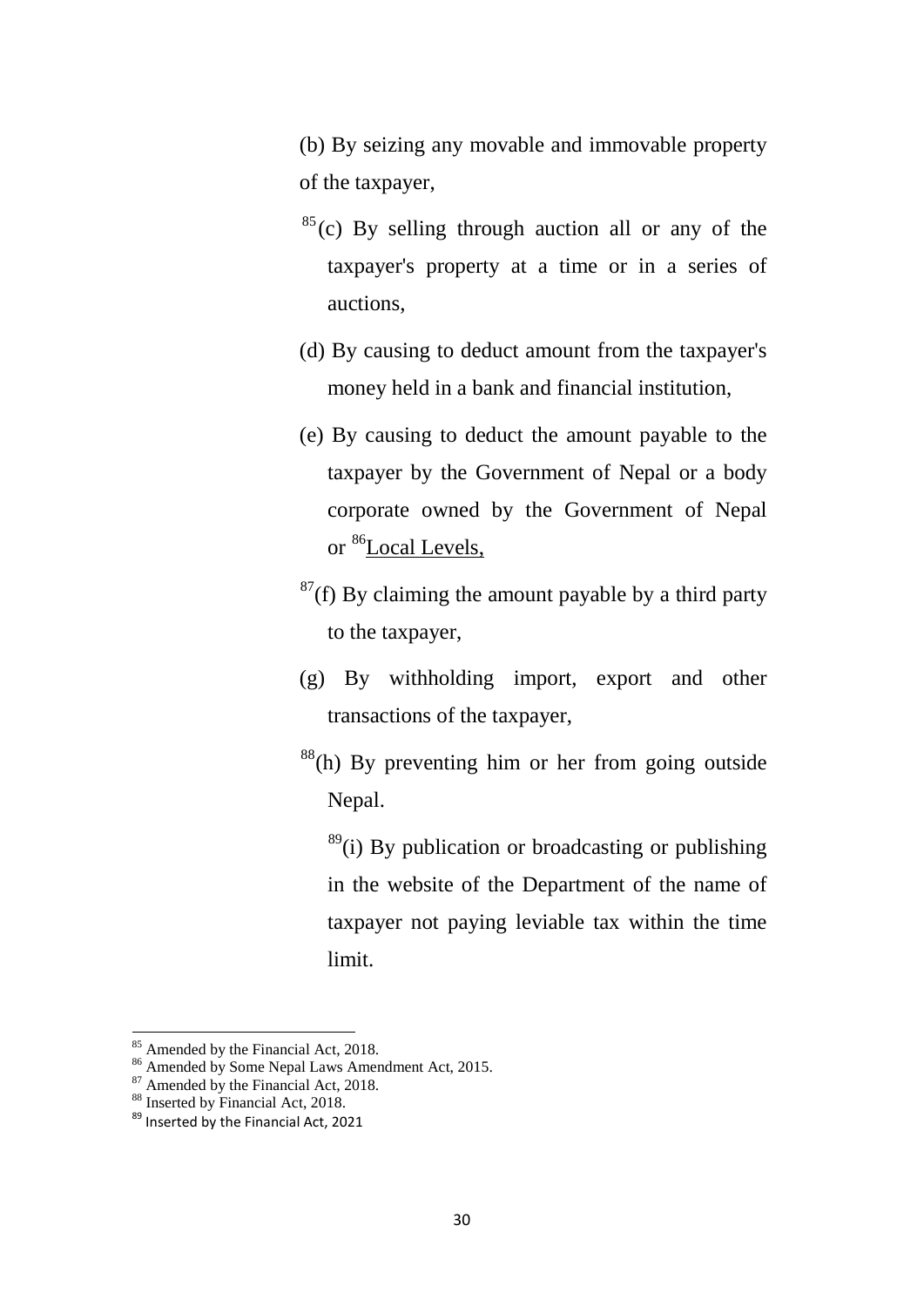$90(2)$  $90(2)$  The information on action taken by the tax officer pursuant to sub-section (1) shall be provided to the Director General within twenty-four hours.

 $91(3)$  $91(3)$  A sum that is less than one rupee shall not be counted in recovering or refunding the tax.

- $9222$  $9222$ . Assessment of tax in special circumstance: Notwithstanding anything contained elsewhere in this Act, whenever there is a reason to believe that the recovery of tax is not possible because any person is about to leave Nepal or to transfer his or her property to anybody or to remove or conceal assets, the tax officer may, with the approval of the Director General, immediately assess and recover or ask for security for the tax due or payable by such a taxpayer.
- $22A.<sup>93</sup>$  $22A.<sup>93</sup>$  $22A.<sup>93</sup>$  Provision against tax evasion plan: Notwithstanding anything contained elsewhere in this Act, if any of the following acts is done with ill intention to get benefits of tax, it shall be considered to be a tax evasion plan, and the Director General may order the tax officer to asses and recover the tax of such taxpayer:
	- (a) If liability of tax is reduced by carrying out any plan and act with ill intention to evade tax by abusing the provision of this Act,

<sup>&</sup>lt;sup>90</sup> Amended by the Financial Act, 2018.

<span id="page-30-1"></span><span id="page-30-0"></span><sup>&</sup>lt;sup>91</sup> Inserted by First Amendment.<br><sup>92</sup> Amended by the Financial Act, 2018.

<span id="page-30-3"></span><span id="page-30-2"></span><sup>&</sup>lt;sup>93</sup> Inserted by the Financial Act, 2018.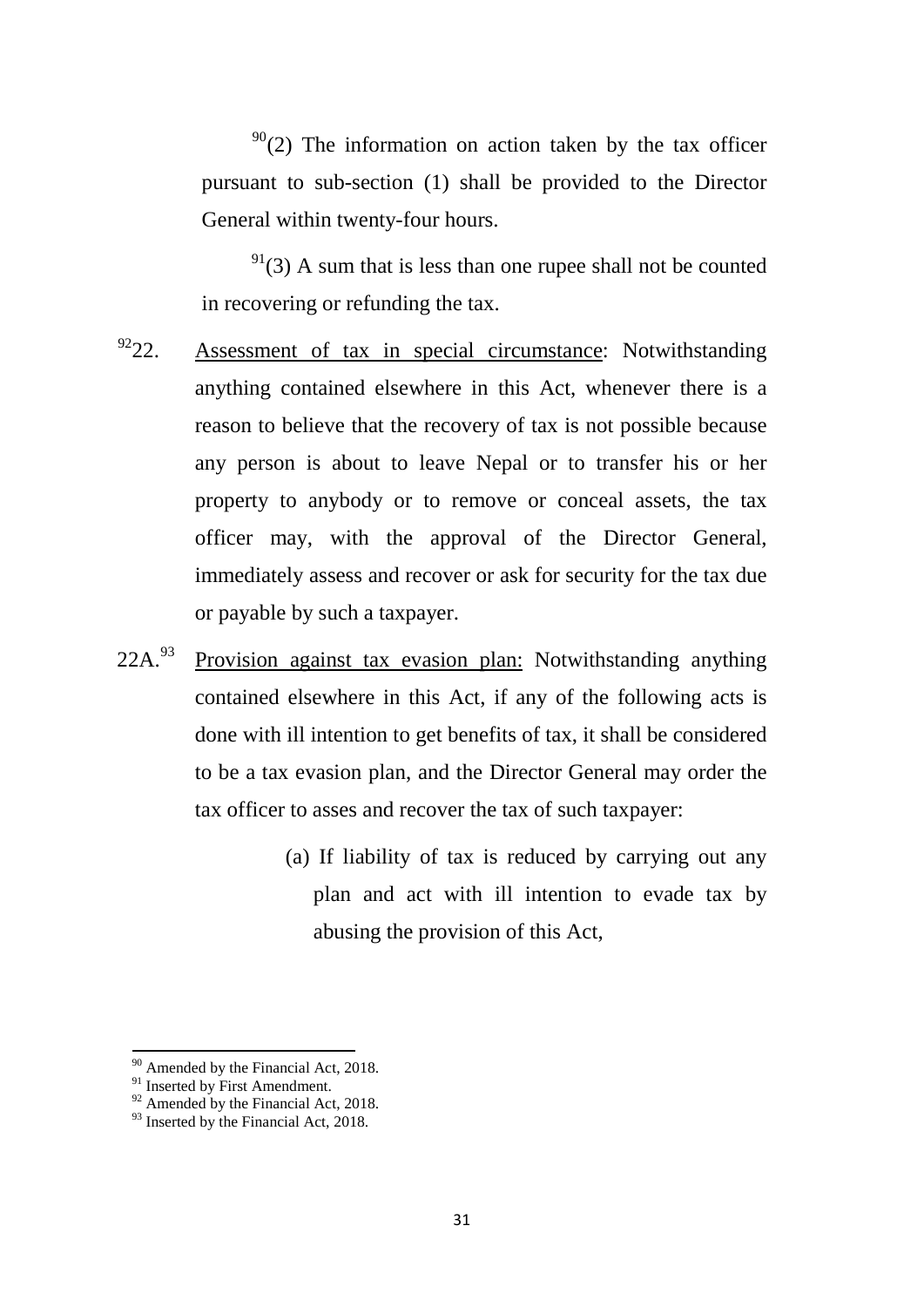- (b) If any person or body conducts any act with ill intention to evade tax or concludes any agreement with such motive.
- 23. Powers of inspection and audit: (1) The tax officer may examine, if there is a reasonable ground to believe that a taxpayer required to be registered under this Act has been involved in a taxable transaction without being registered.

(2) In order to examine pursuant to sub-section (1), verify the tax return submitted by a registered person under Section 18 and assess the tax under Section 20, the tax officer shall have the following powers:

- (a) To inspect all goods, premises, documents, records and accounts relating to the liability for tax,
- (b) To search the place of transaction of the tax payer or other places where the evidence related to an offence under this Act may be found,
- (c) To require, in pursuance of discharging his or her duty, information from a person who prepares any record, book, ledger or other document or makes entry therein,
- (d) To take possession of, remove and transfer, any document, book and record from the place of taxpayer's transaction or other place related thereto,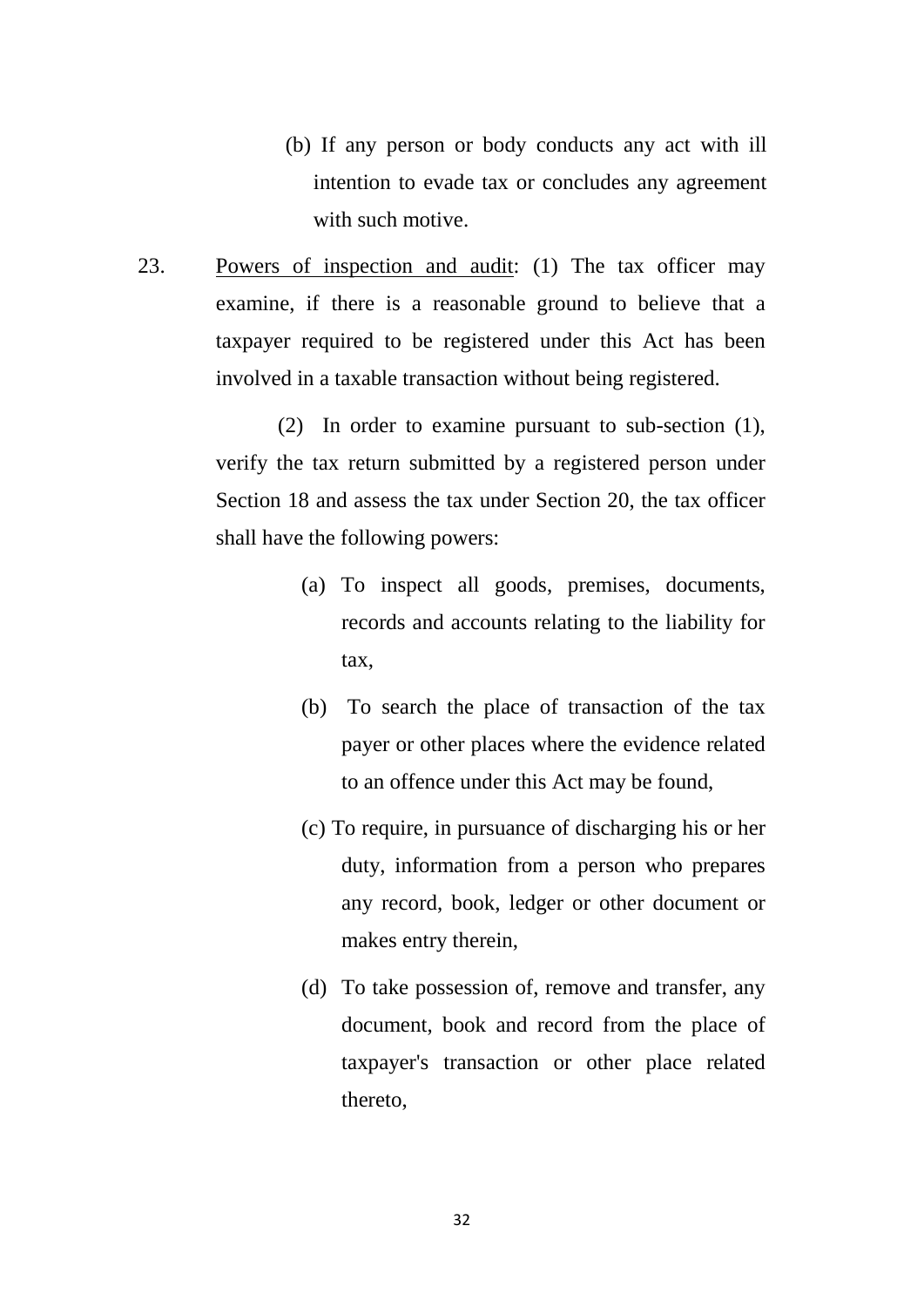(e) To perform audit of tax at the taxpayer's place of transaction or in the Tax Office or at any other appropriate place.

(3) If the tax officer requests any person, including a bank or financial institution to furnish any information about the taxpayer's transaction, it shall be the duty of such person to furnish such information to the tax officer.

- <sup>[94](#page-32-0)</sup>23A. Local administration and police to render assistance: In cases where the tax officer seeks assistance of the local administration and police in the course of implementing this Act, it shall be the duty of the local administration and police to render such assistance.
	- <sup>95</sup>23B. This Act to prevail on tax provision: Notwithstanding anything contained in the prevailing laws, except in cases where the Financial Act to be enforced in every year amends this Act and provides for imposition, assessment, increase, decrease, exemption, or remission of tax, no other Act shall make any amendment to, or alter tax provisions referred to in, this Act or make other tax related provisions.
	- $96$ 23C. To purchase goods under-invoiced: (1) Notwithstanding anything contained in the prevailing laws, if any person under invoices and sells any goods, showing the selling price lower than the market price, the tax officer may withhold the remaining goods of similar nature in stock which were under-

 $\overline{a}$ 

<span id="page-32-0"></span><sup>&</sup>lt;sup>94</sup> Inserted by First Amendment.

<span id="page-32-2"></span><span id="page-32-1"></span> $96$  Inserted by the Financial Act, 2018.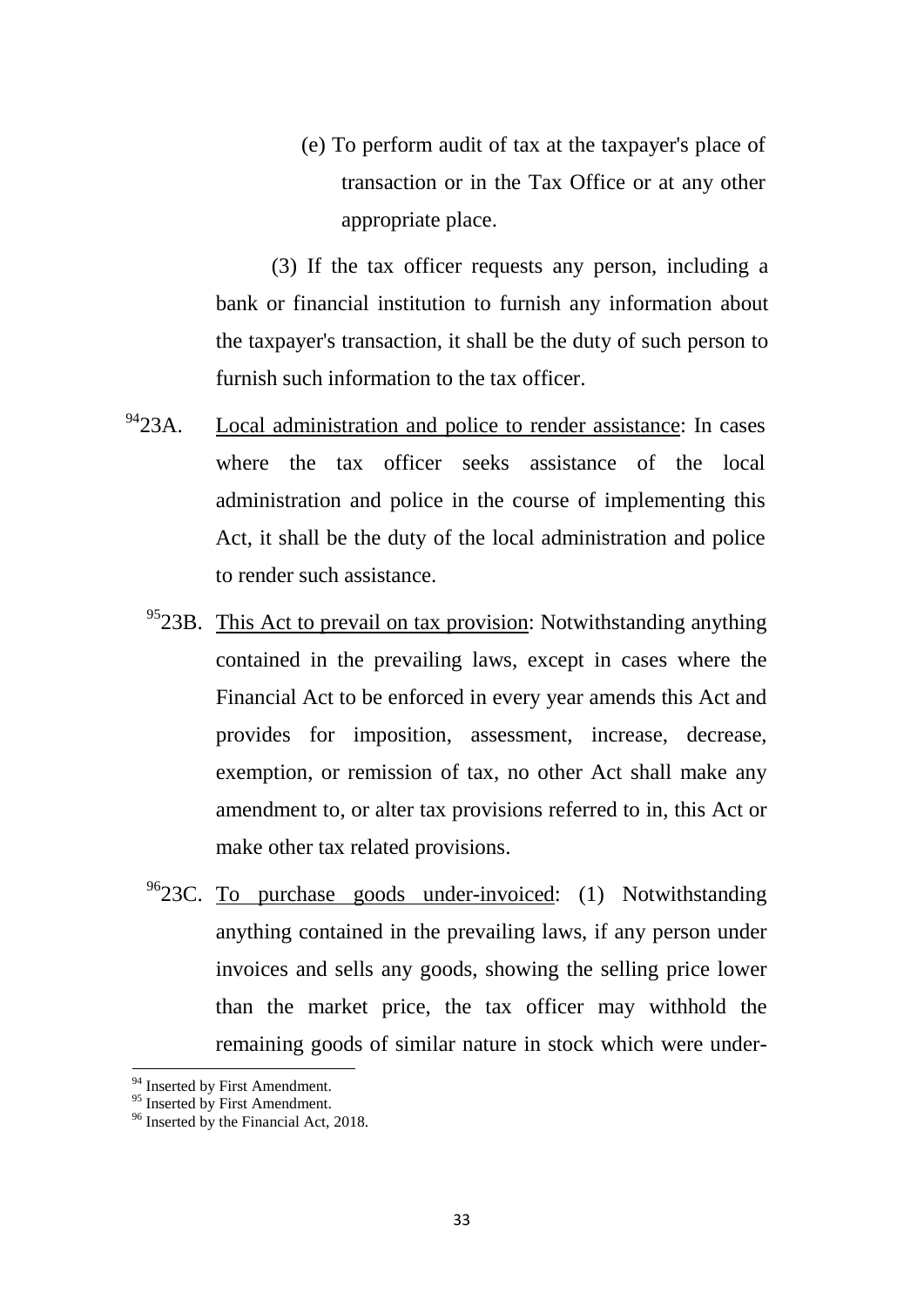invoiced and sold and purchase, or cause to be purchased, them at the selling price made under-invoiced.

(2) If, in the course of purchasing, or causing to be purchased, the goods by the tax officer pursuant to sub-section (1), such person does not agree to sell the goods, the tax officer may take possession of such goods, calculate the same on the basis of the selling price which was under-invoiced and make payment when such person comes to get payment.

(3) The goods purchased, or caused to be purchased, under sub-section (1) or (2) may be sold, or caused to be sold, at such price and in accordance with such process as specified by the Director General.

- $9723D$  $9723D$ . Power to hold in custody or seize or demand security: (1) If any person, firm, company or body conducts transaction with evasion of tax and if action is not taken immediately it is likely to have the accused absconded or evidence of the offence lost, the tax officer may, with the approval of the Director General, do, or cause to be done, the following acts:
	- (a) to seal the place of transaction,
	- (b) to seize the electronic equipment and its record,
	- (c) to execute a memorandum and demand cash or asset security in an amount equivalent to the tax evaded by the person believed to have committed the offence,

<span id="page-33-0"></span><sup>&</sup>lt;sup>97</sup> Inserted by the Financial Act, 2018. **.**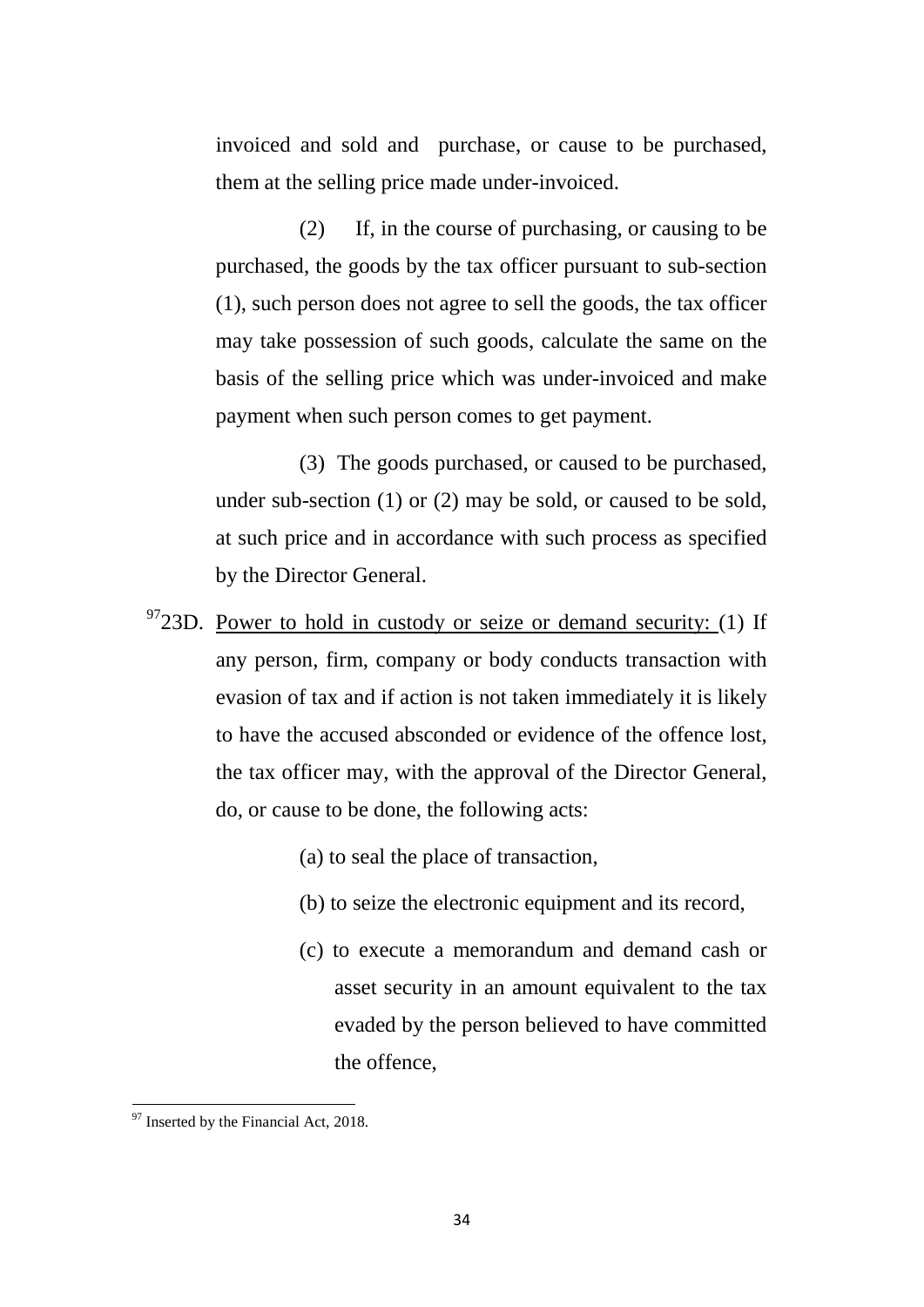(d) to seize the bank account in the name of the taxpayer for three months,

> Provided that the bank account may be seized for additional three months with the approval of the Director General in the case of noncompletion of the tax assessment process,

(e) to hold in custody for a maximum of forty-five days, not exceeding fifteen days at one time if no cash or asset security is deposited pursuant to clause (c).

(2) The tax officer shall have such powers as the police have under law with respect to inquiry and investigation into the offence pursuant to this Act.

24. In case of amount deductible exceeding tax liability: (1) If the amount of tax deductible by a registered person under Section 17 exceeds in any month the amount of tax collected in that month, such excess amount may be adjusted with the outstanding amount, if any, under this Act.

(2) The remainder of the amount after adjustment made under sub-section (1) may be adjusted with the amount of tax payable in the next month.

(3) A registered person may make an application to the tax officer as prescribed, for a lump sum refund of the amount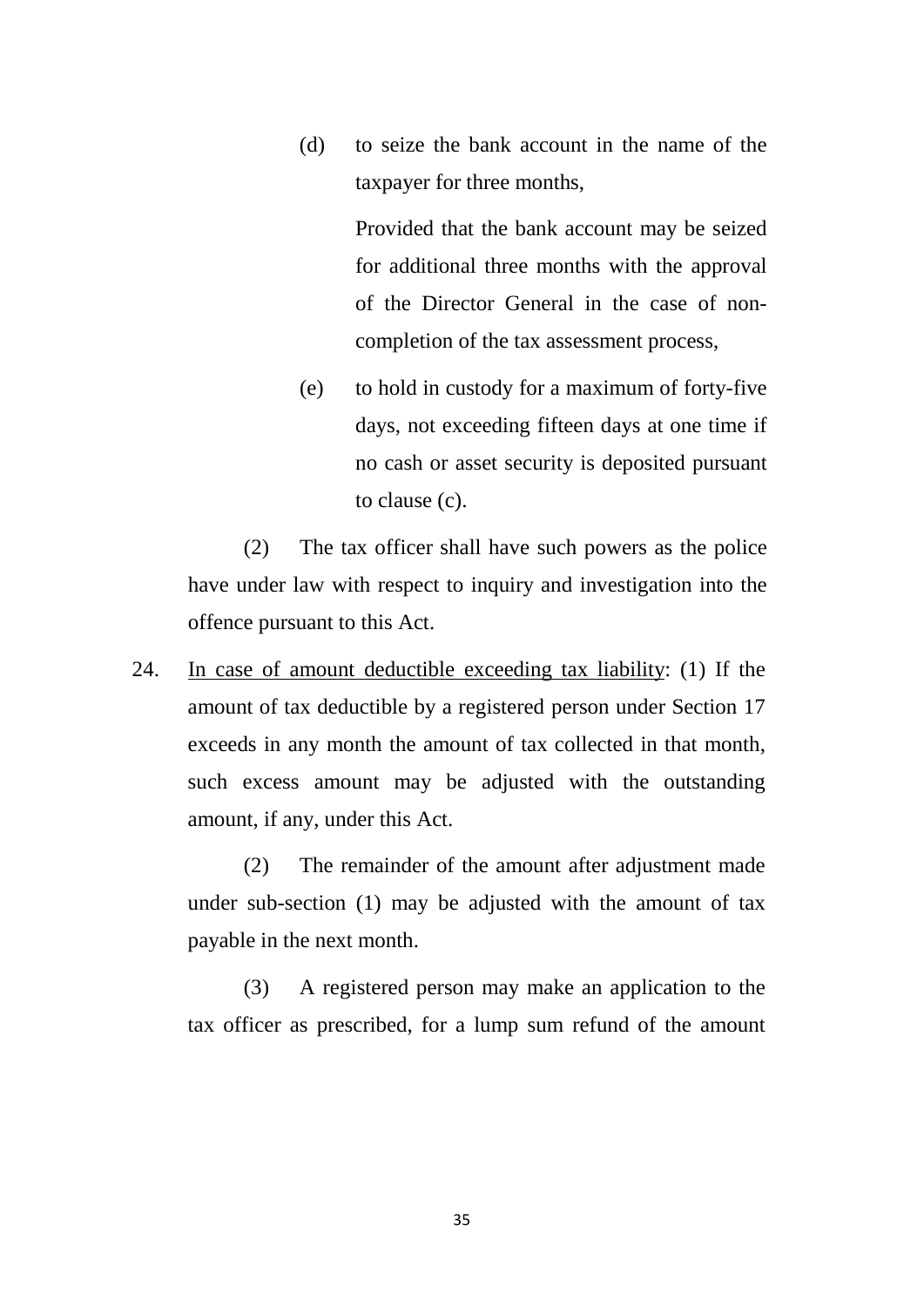remaining after making adjustment for <sup>[98](#page-35-0)</sup>consecutive four months under this Section.

 $99(4)$  $99(4)$  Notwithstanding anything contained in sub-section (2) or (3), if any registered person whose export sales for a month is more than forty percentage of his or her total sales for that month makes an application following the procedures specified in this Section for the refund of the amount pursuant to Section 17, such person may get refund of the remaining amount after making adjustment in the due and payable amount, if any.

 $100(5)$  $100(5)$  If any application is made pursuant to sub-section (3) or (4), the tax officer shall refund the amount held to be refundable, and if it is not refunded within sixty days in the case of sub-section (3) and within thirty days in the case of sub-section (4) of the date of submission of the application, the Government of Nepal shall also pay an interest on that amount as prescribed.

(6) When a registered person makes a claim for refund of the amount remaining after adjustment under sub-sections (3) and (4), such amount cannot be adjusted with the tax collected next month.

25. Tax may be refunded: (1) The following amount of tax shall be refunded if an application for refund is submitted within three years from the date of transaction:

 $\overline{a}$ 

<span id="page-35-1"></span><span id="page-35-0"></span>

<sup>&</sup>lt;sup>98</sup> Amended by the Financial Act, 2019.<br><sup>99</sup> Amended by the Financial Act, 2018.<br><sup>100</sup> Amended by the Financial Act, 2018.

<span id="page-35-2"></span>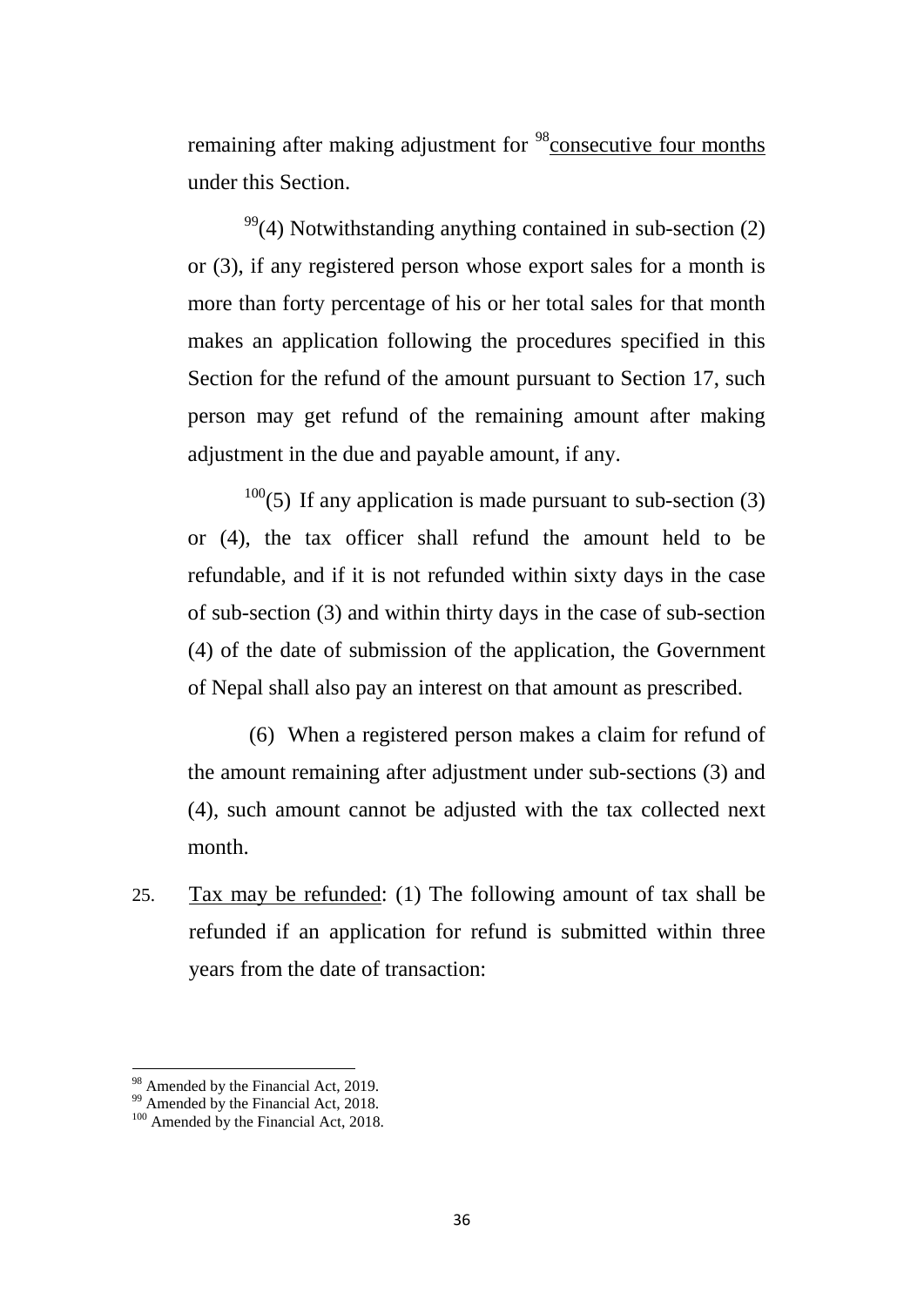- (a)  $^{101}$  $^{101}$  $^{101}$  If a foreign country grants on the basis of reciprocity tax exemption facility to diplomats of Nepal whom the Government of Nepal, Ministry of Foreign Affairs has granted diplomatic recognition or to diplomatic facility enjoying persons serving in a regional or international mission or organization, the amount of tax paid within Nepal by any diplomat of such a country, regional or international mission or organization to the extent of consumption by such a person,
- $(a1)^{102}$  $(a1)^{102}$  $(a1)^{102}$  Tax amount paid by a mission with diplomatic privilege upon recommendation of the Ministry of Foreign Affairs, Government of Nepal in the purchase of goods or service taxable in Nepal,
- $103$ (a2) Tax amount paid by the United Nations Organization, its member and specialized agencies in the purchase of taxable goods and service within Nepal in the course of operation of activities in pursuance of its objective.
	- (b)Tax amount of or paid by an international organization to which the Ministry of Finance, Government of Nepal has granted the tax exemption facility,

<span id="page-36-1"></span><span id="page-36-0"></span><sup>&</sup>lt;sup>101</sup> Amended by the Financial Act, 2018.<br><sup>102</sup> Inserted by the Financial Act, 2019.<br><sup>103</sup> Inserted by the Financial Act, 2020.

<span id="page-36-2"></span>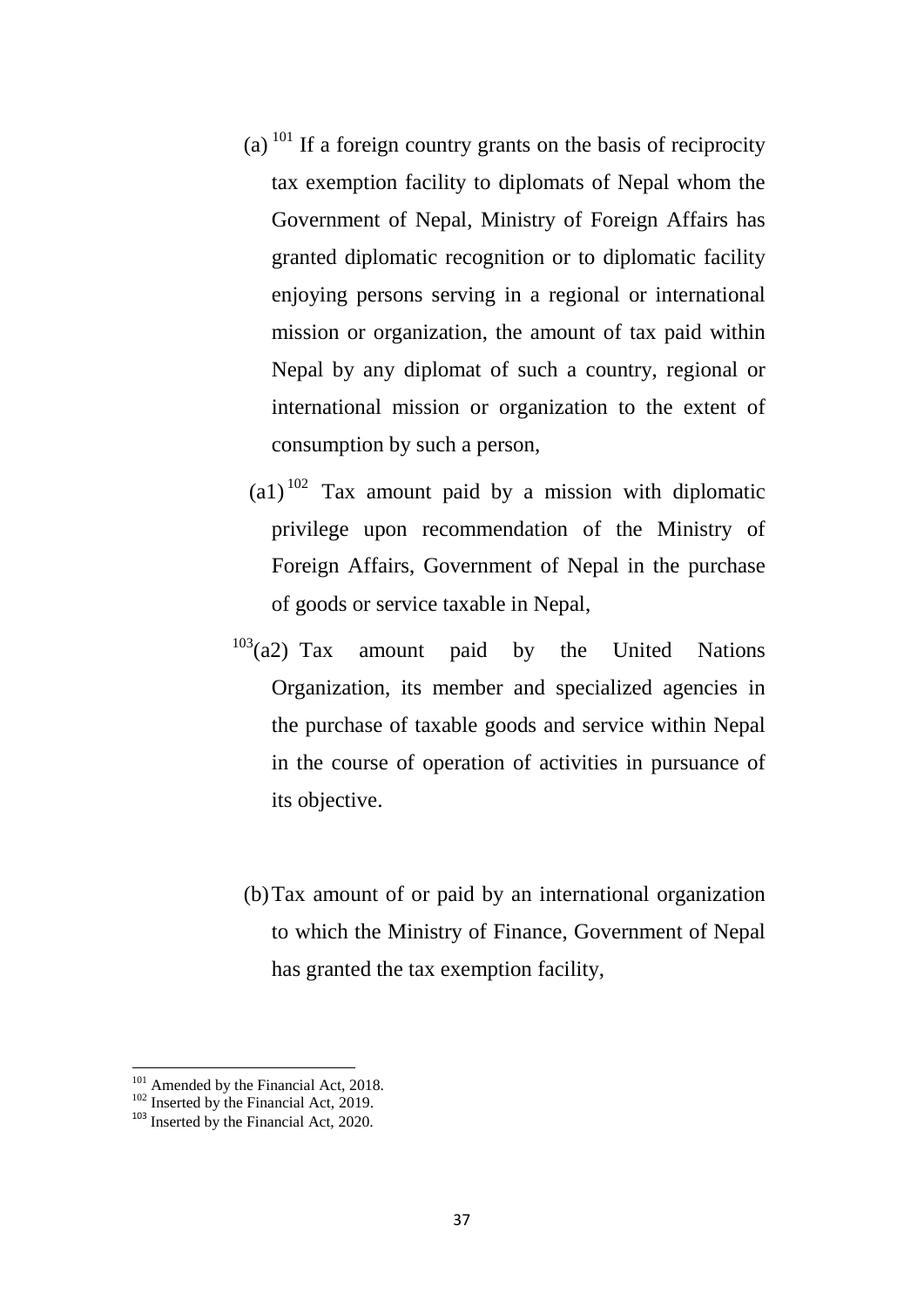- (c) Tax amount paid in carrying out a project conducted in [104](#page-37-0) …….. Nepal under a bilateral or multilateral agreement to which the Ministry of Finance, Government of Nepal has given permission for tax exemption,
- (d)Any tax amount recovered by mistake.

 $105(1a)$  $105(1a)$  Notwithstanding anything contained in sub-section (1), the tax amount paid by a diplomatic agency or diplomat in the purchase of taxable goods or service, tax paid in a purchase of less than  $106$  ten thousand rupees at one time shall not be refunded.

 $107$  (1b) If the price of any consumable goods or service purchased is paid through electronic mode of payment pursuant to the prevailing laws, ten percent of such payment shall be refunded to his or her bank account under the procedure prescribed by the Department as a cash incentive.

(2) The tax amount to be refunded under clause (d) of subsection (1) shall only be refunded to the person bearing the actual burden of tax.

 $108$  25A. Tax paid in purchase by foreign tourist to be refunded: The tax paid in the goods purchased of more than twenty-five thousand rupees and brought along with himself or herself by a foreign tourist, returning upon visiting Nepal through air way

<span id="page-37-1"></span><span id="page-37-0"></span><sup>&</sup>lt;sup>104</sup> Deleted by the Republic Strengthening and Some Nepal Laws Amendment Act, 2010.<br><sup>105</sup> Inserted by the Financial Act, 2018.<br><sup>106</sup> Amended by the Financial Act, 2019.<br><sup>107</sup> Inserted by the Financial Act, 2019.<br><sup>107</sup> In

<span id="page-37-2"></span>

<span id="page-37-3"></span>

<span id="page-37-4"></span>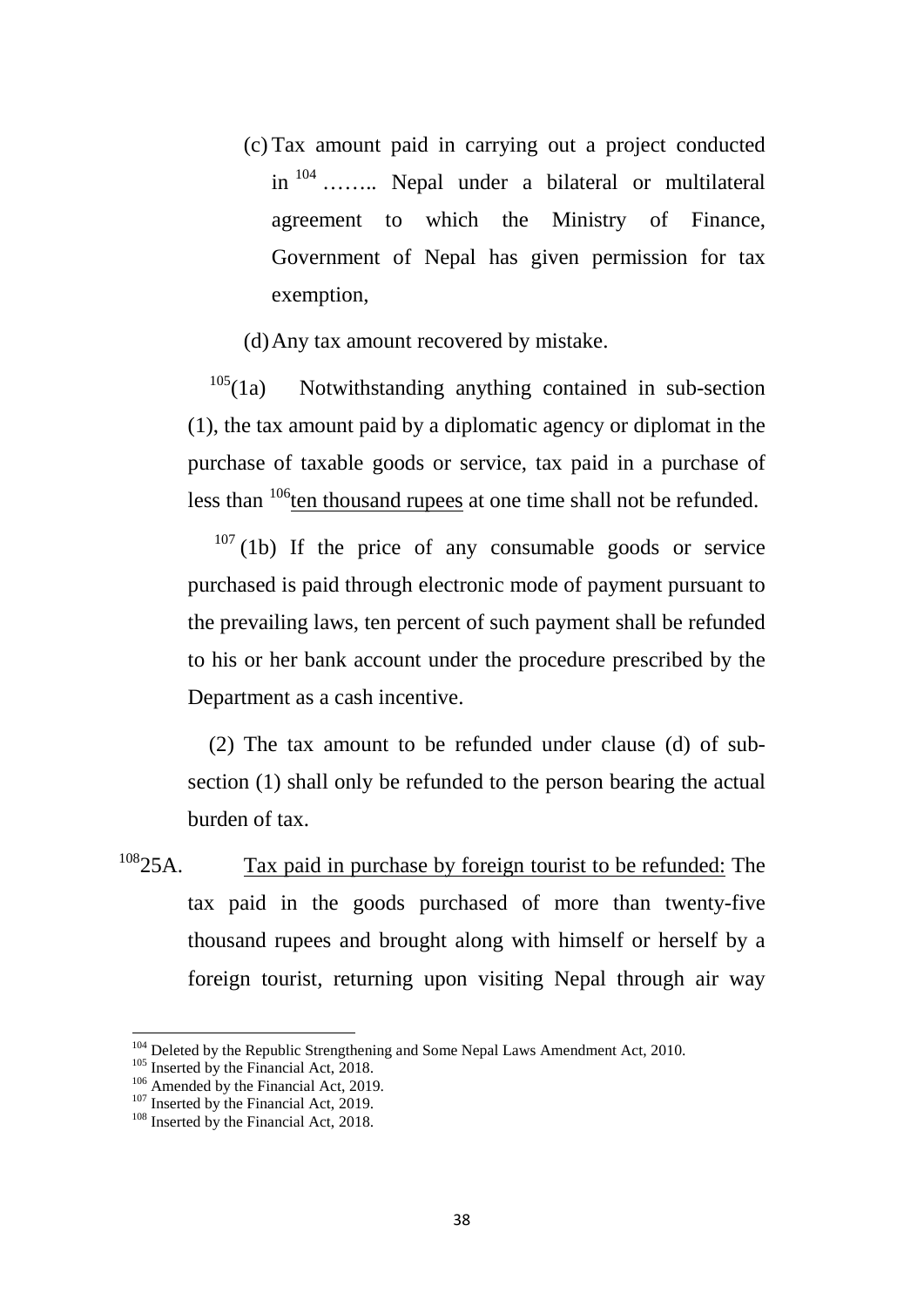shall be refunded in accordance with the procedure prescribed by the Department. Three percent of such refunded amount shall be deducted as a service charge.

- $10925B$  $10925B$ . Tax to be refunded from custom point in re-exportation: If any good is re-exported, the person shall be refunded with the amount on the basis of evidence of re-exportation of such goods from the deposit for value-added tax deposited by the concerned person from the concerned customs office.
- $110$ <sub>25</sub>C. Tax to be refunded in re-exportation: If the payment is received in advance in convertible currency after exportation, the amount paid in purchase for value-added tax shall be refunded to the concerned person shall.
- $11125C(1)$  $11125C(1)$ .Tax to be refunded in excess payment made under deed or contract: (1) The public body or organization having full or partial ownership of the Government of Nepal in accordance with the prevailing laws related to public procurement in the course of making payment to the concerned contractor or supplier for the goods or service supplied under the deed agreement or contact, the amount deposited for tax in its name may be adjusted in the tax to be paid by the concerned contractor or supplier.

(2) The amount deposited in excess not possible for adjustment even after making adjustment for executive four months pursuant to sub-section (1), the concerned contractor or

<span id="page-38-2"></span>

<span id="page-38-1"></span><span id="page-38-0"></span><sup>&</sup>lt;sup>109</sup> Inserted by the Financial Act, 2018.<br><sup>110</sup> Inserted by the Financial Act, 2018.<br><sup>111</sup> Inserted by the Financial Act, 2020.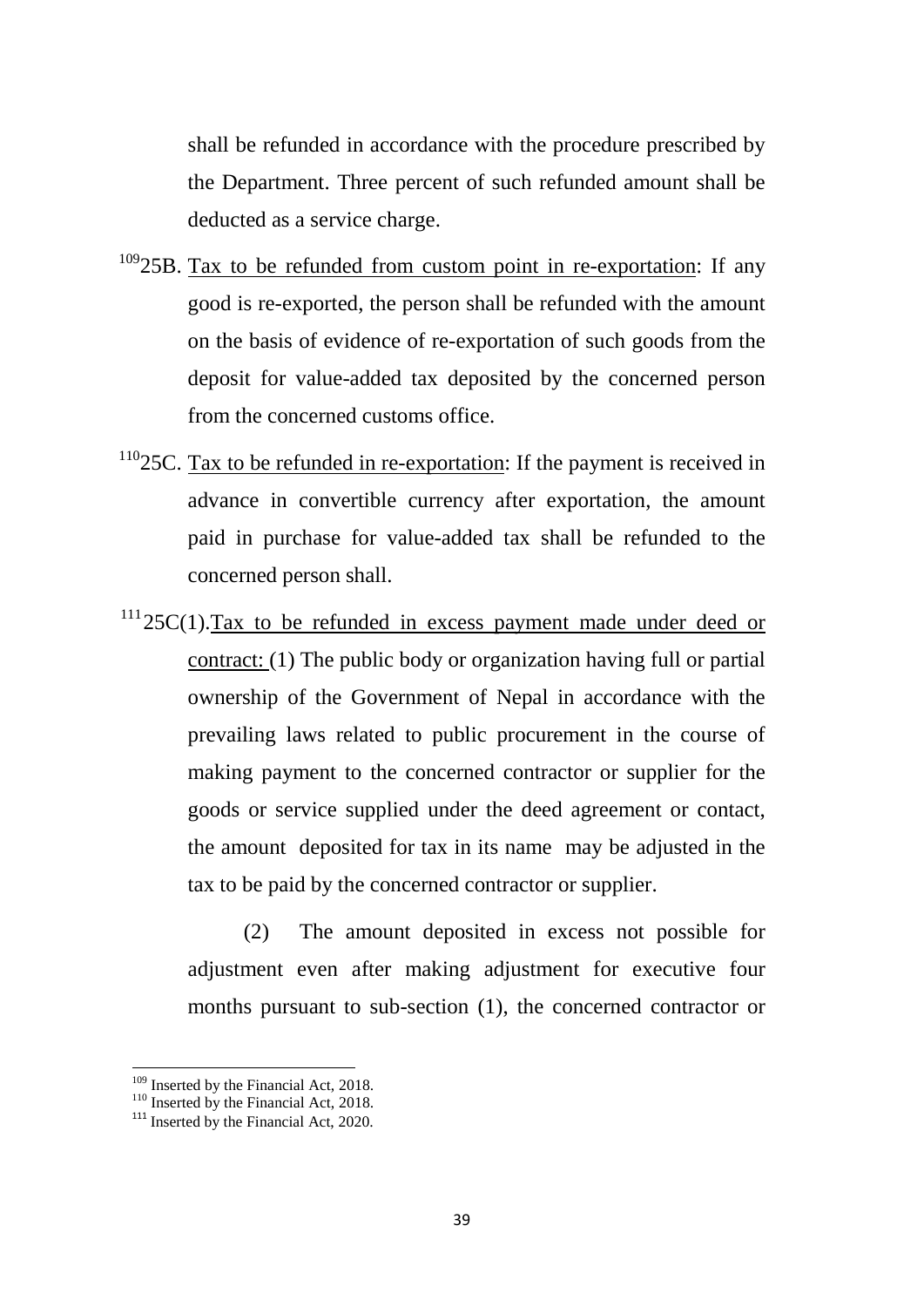supplier shall, if he or she wishes to have refund of such amount, submit an application to the tax officer.

(3) Upon receipt of any application pursuant to subsection (2), the tax officer shall refund the amount determined to be refunded within sixty days of submission of such application.

(4) Wherever the concerned contractor or supplier claimed for the remaining amount after adjustment to be refunded under sub-section (2), such amount shall not be adjusted in the amount of tax raised in the next month.

 $11225C(2)$  $11225C(2)$ . Tax paid in purchase by the Drugs Industry to be refunded: (1) If a drugs industry purchases raw material, associated raw material and packing material for production of drugs from the domestic industry, such industry may submit an application to the tax officer to have refunded tax paid in such purchase in every four months.

> (2) Upon receipt of any application pursuant to subsection (1), the tax officer shall refund the amount determined to be refunded within sixty days of submission of such application.

 $11325D$  $11325D$ . Tax not to be refunded: Notwithstanding anything contained elsewhere in this Act, the amount to be refunded under this Act

<span id="page-39-0"></span><sup>&</sup>lt;sup>112</sup> Inserted by the Financial Act, 2020.<br><sup>113</sup> Inserted by the Financial Act, 2018.

<span id="page-39-1"></span>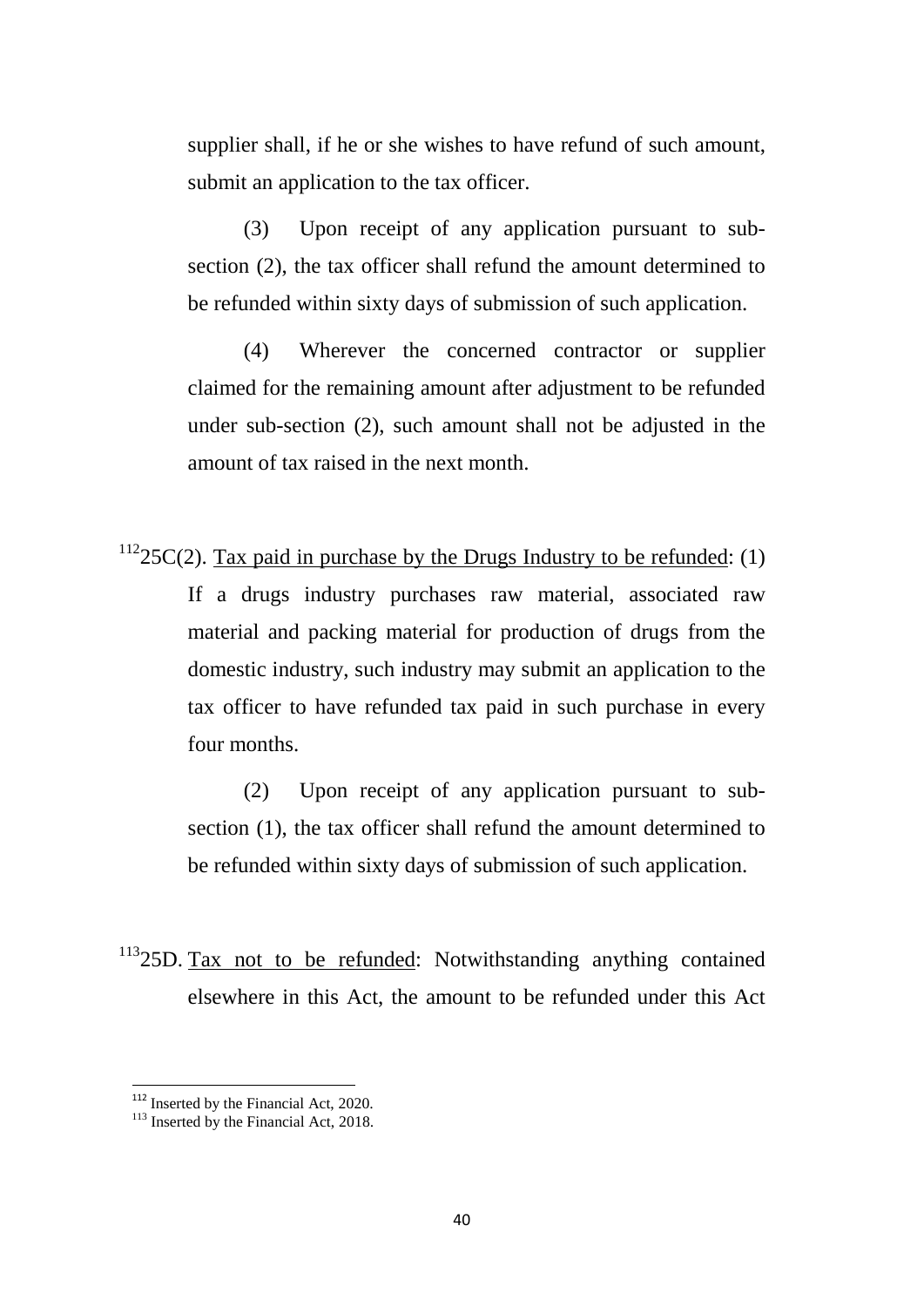shall not be refunded if an application for refund is not made within three years from the date of expiration of the tax period.

 $11426$  $11426$ . Interest: (1) If any amount payable under this Act is not paid within the time-limit, interest shall be charged on the outstanding amount after the date of expiration of such time-limit. Such interest shall be calculated even where an application is made for administrative review under Section 31A. and for appeal under Section 32.

> (2) For the purpose of sub-section (1), the rate of the interest shall be fifteen percent per annum.

- 27. To be treated as tax: Any charge, interest and penalty to be levied under this Act shall be treated as a tax payable under this Act.
- 28. Provision relating to import: (1) Except as otherwise specified by the Ministry of Finance, Government of Nepal, the customs officer shall recover the tax under this Act on the goods imported.

 $115(1a)$  $115(1a)$  If, after the completion by the customs office of the custom procedure for exportation of the goods produced or manufactured in Nepal or after such goods have reached abroad, such goods are re-imported because the concerned party has rejected to accept the goods or for any other reason and such goods are to be exported within three months of such importation, such goods may be released against the security of the valueadded tax leviable at the time of such bringing back and such security shall be returned once the goods are re-exported. The

<span id="page-40-0"></span><sup>&</sup>lt;sup>114</sup> Amended by the Financial Act, 2018.<br><sup>115</sup> Inserted by the Financial Act, 2018.

<span id="page-40-1"></span>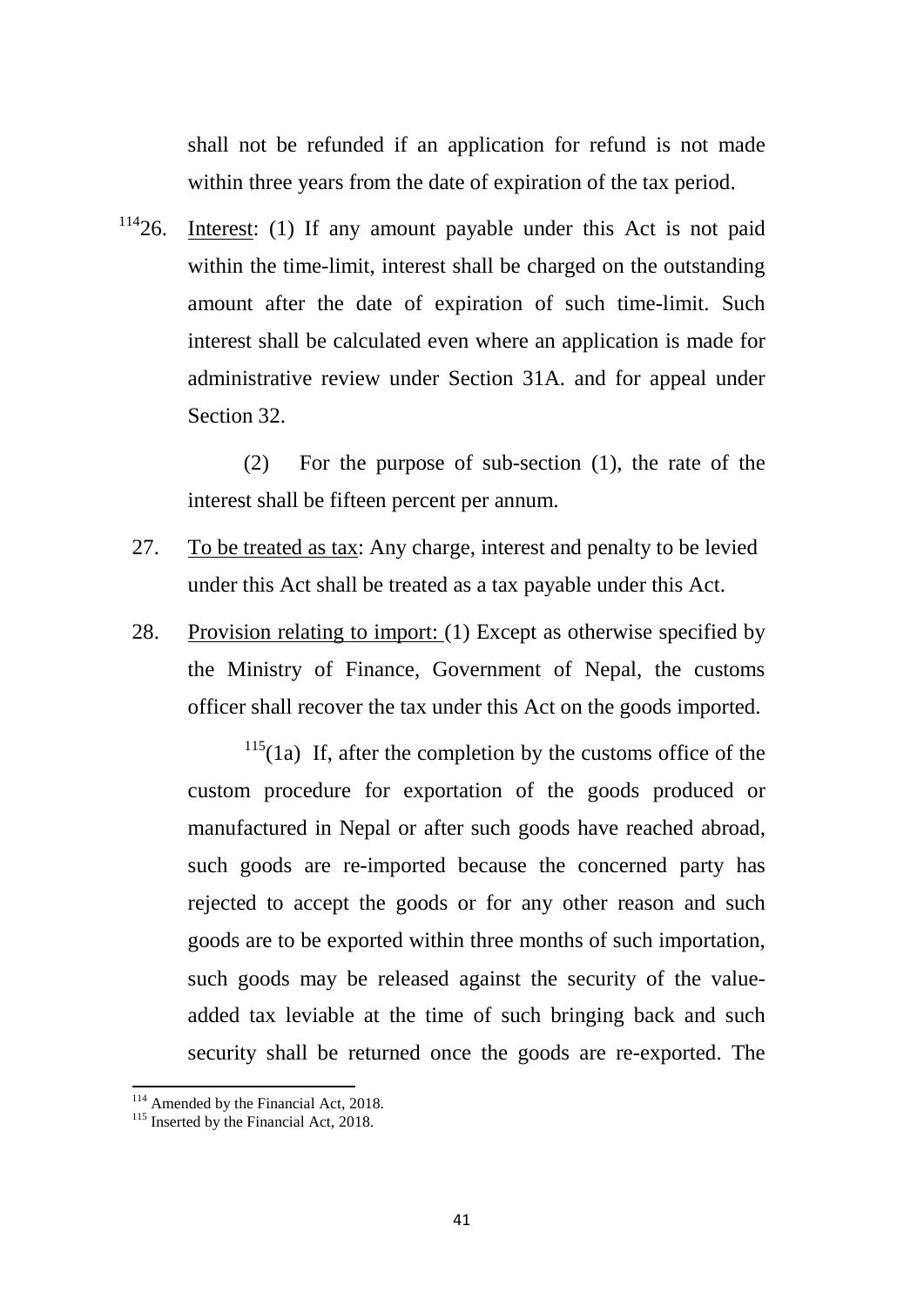concerned customs office shall provide details of the amount so deposited as security and returned to the Inland Revenue Department.

(2) The customs officer may exercise the powers referred to in this Act and the prevailing Customs Act to recover tax with respect to goods to be imported.

- 29. Punishment:  $116(1)$  $116(1)$  In cases where any person commits any of the following offences, the tax officer may impose a fine as follows:
	- (a) Twenty thousand rupees for each time<sup>[117](#page-41-1)</sup> for the violation of an order given by the tax officer to register under Section 5B. or for the violation of sub-section (1) or (2) of Section 10 or for not being registered pursuant to sub-section (1) of Section 10A. and sub-section (1) of Section 10B.,
	- (b) One thousand rupees for each violation, for the violation of  $118$  sub-section (5) or (6) of Section 10,
	- $119(b1)$  $119(b1)$  Two thousand rupees for each time, for not keeping a tax board or not keeping the tax board at the designated place pursuant to this Act or Rules framed under this Act,

<span id="page-41-0"></span><sup>&</sup>lt;sup>116</sup> Amended by the First Amendment.

<span id="page-41-2"></span><span id="page-41-1"></span><sup>&</sup>lt;sup>117</sup> Amended by Financial Act, 2020. <sup>118</sup> Amended by Financial Act, 2019.

<span id="page-41-3"></span><sup>&</sup>lt;sup>119</sup> Inserted by the Financial Act, 2018.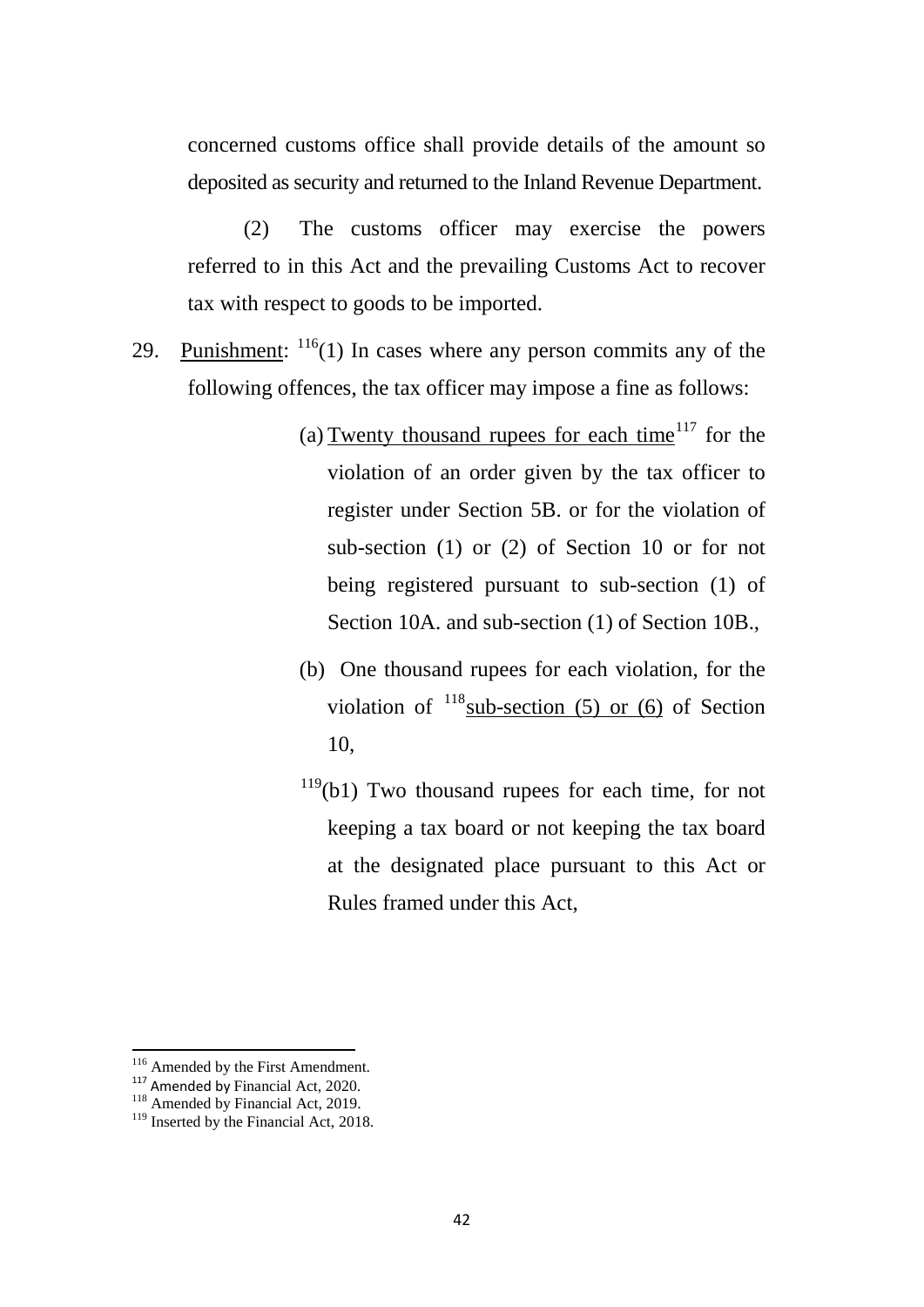- $120$  (b2) Ten thousand rupees for each time, for the violation of sub-section (7) of Section 10,
- $121$ (c) Ten thousand rupees for each time, for the violation of sub-section (1) of Section 14 by not issuing an invoice and one thousand rupees for each time for not taking the invoice,
- $122$ (c1) Ten thousand rupees for each time, for the violation of sub-section (4) of Section 14,
- $123$ (d) One hundred percent of the tax collected in violation of Section 15,
- $124( d1)$  $124( d1)$  A fine of fifty percent of the amount of tax in question imposed by the tax officer on a person required to be registered who engages in transaction without registration,
- $125(e)$  $125(e)$  Ten thousand rupees for a failure to maintain updated accounts of transaction pursuant to subsection (1) of Section 16, and twenty thousand rupees for each time for refusing inspection of the books of accounts,
- (f) A maximum of five thousand rupees for the violation of sub-section (2) of Section 16,

 $120$  Inserted by the Financial Act, 2019.

<span id="page-42-4"></span><span id="page-42-3"></span>

<span id="page-42-2"></span><span id="page-42-1"></span><span id="page-42-0"></span><sup>&</sup>lt;sup>121</sup> Amended by Financial Act, 2019.<br><sup>122</sup> Inserted by the Financial Act, 2019.<br><sup>123</sup> Amended by the Financial Act, 2018.<br><sup>124</sup> Inserted by the Financial Act, 2020.<br><sup>125</sup> Amended by the Financial Act, 2018.

<span id="page-42-5"></span>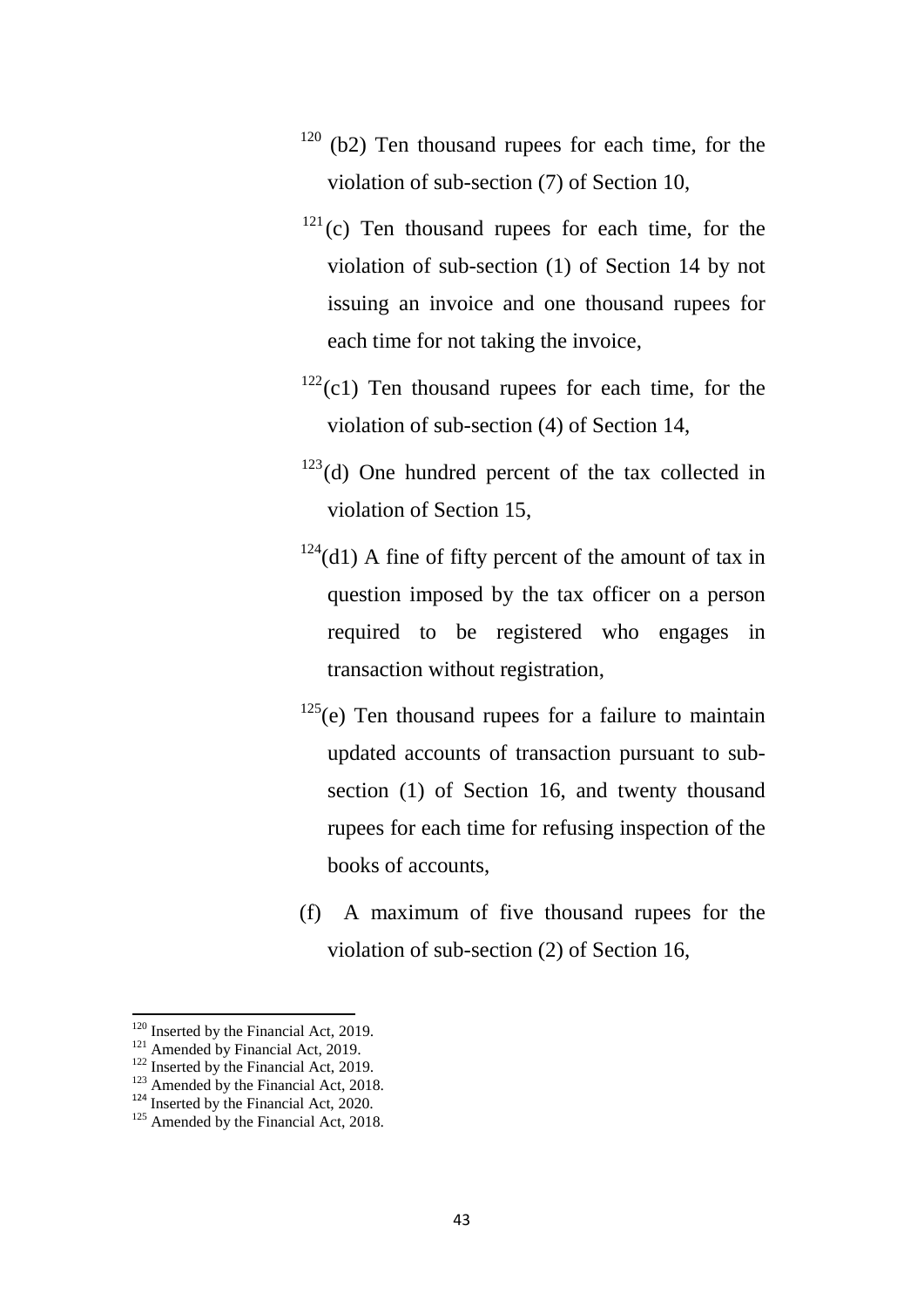(g) Ten thousand rupees for the violation of subsection (3) or (4) of Section 16,

 $^{126}(g1)$  $^{126}(g1)$  $^{126}(g1)$   $^{127}$  $^{127}$  $^{127}$ …..

- $128$ (g2) Five hundred thousand rupees if the taxpayer who has or has not obtained approval for issuance of electronic invoice is found to have used a software that can delete or correct data,
- $129$ (g3) Five hundred thousand rupees if the person constructing, installing or operating the software or equipment for issuance of electronic invoice does not comply with the procedure issued by the Department pursuant to Section 14A.,
- (h) One thousand rupees per tax period or 0.05 percent of the tax payable per day, whichever is higher, for the violation of the provision of Section 18,
- (i) Five thousand rupees for each time for making obstruction in the carrying out of the functions under Section 23,
- (j) Two thousand rupees for each invoice or the fine imposed under sub-section (2), whichever is higher, for under invoicing,

 $126$  Inserted by the Financial Act, 2018.

<span id="page-43-2"></span><span id="page-43-1"></span><span id="page-43-0"></span><sup>127</sup> Removed by the Financial Act, 2018.<br><sup>128</sup> Inserted by the Financial Act, 2018.<br><sup>129</sup> Inserted by the Financial Act, 2018.

<span id="page-43-3"></span>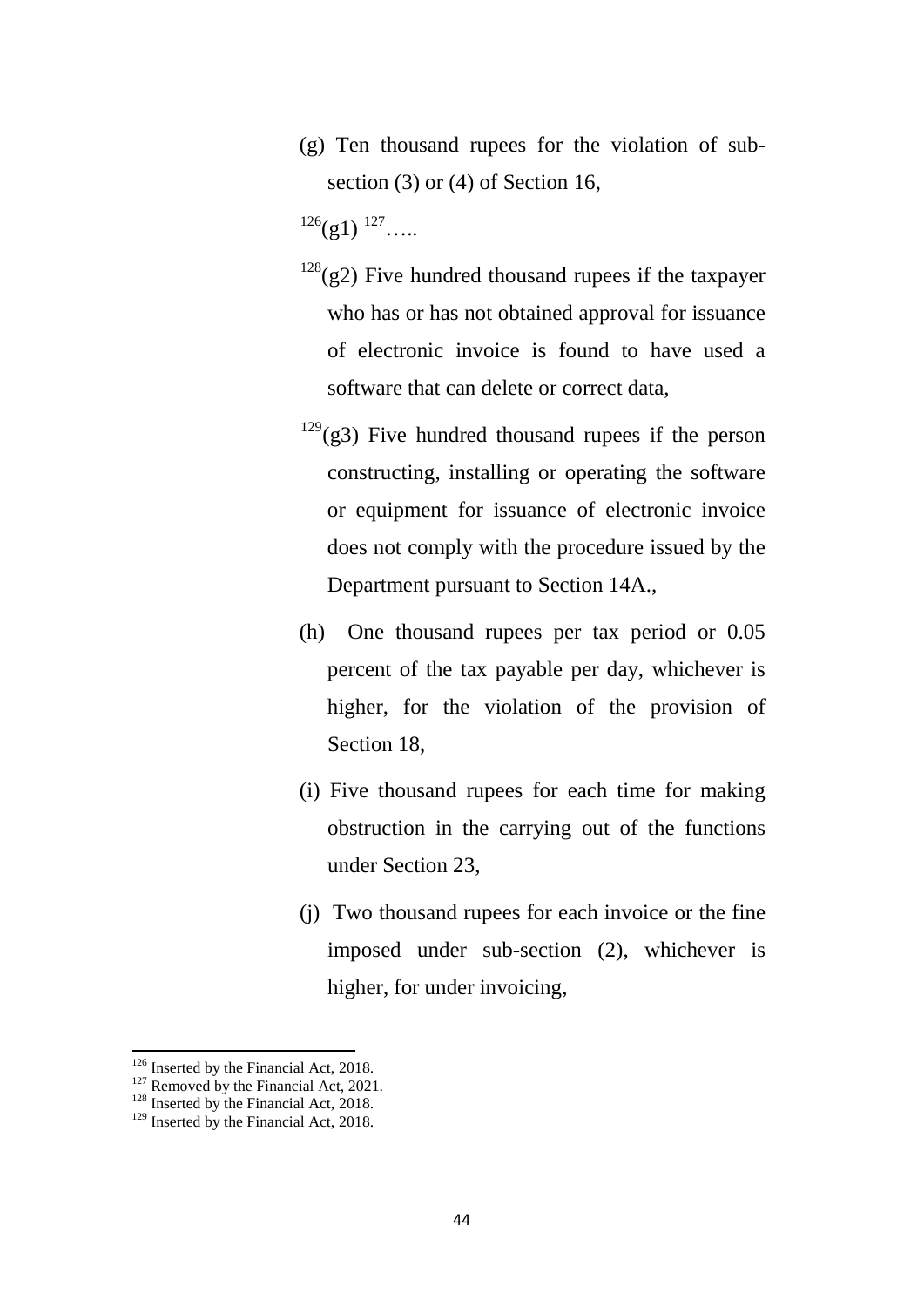Provided that, if the office finds appropriate, it may purchase or cause to be purchased the goods that are under invoiced, as prescribed.

(k) Ten thousand rupees for each time, for the violation of this Act or the Rules framed under this Act.

 $130(1a)$  $130(1a)$  The tax officer may impose a fine of up to twentyfive percent of the claimed tax amount on such basis as specified by the Department if the tax liability is reduced by not complying with this Act or the Rules framed under this Act.

 $131(1b)$  $131(1b)$  If, in inspecting the stock of a taxpayer, the stock of good more than that recorded in the purchase account is found, the tax officer may require to make entry of such goods, set the market price of such goods so found in excess and impose a fine of fifty percent of such price.

 $132(1c)$  $132(1c)$  The tax office may impose  $133$  the sentence of a fine of fifty percent of the issued invoiced price or of imprisonment for a term not exceeding six months or both on a seller person who issues invoice only without transferring the goods or service.

<sup>&</sup>lt;sup>130</sup> Inserted by Financial Act, 2018.

<span id="page-44-2"></span><span id="page-44-1"></span><span id="page-44-0"></span><sup>131</sup> Inserted by Financial Act, 2018.<br><sup>132</sup> Inserted by Financial Act, 2018.<br><sup>133</sup> Inserted by Financial Act, 2019.

<span id="page-44-3"></span>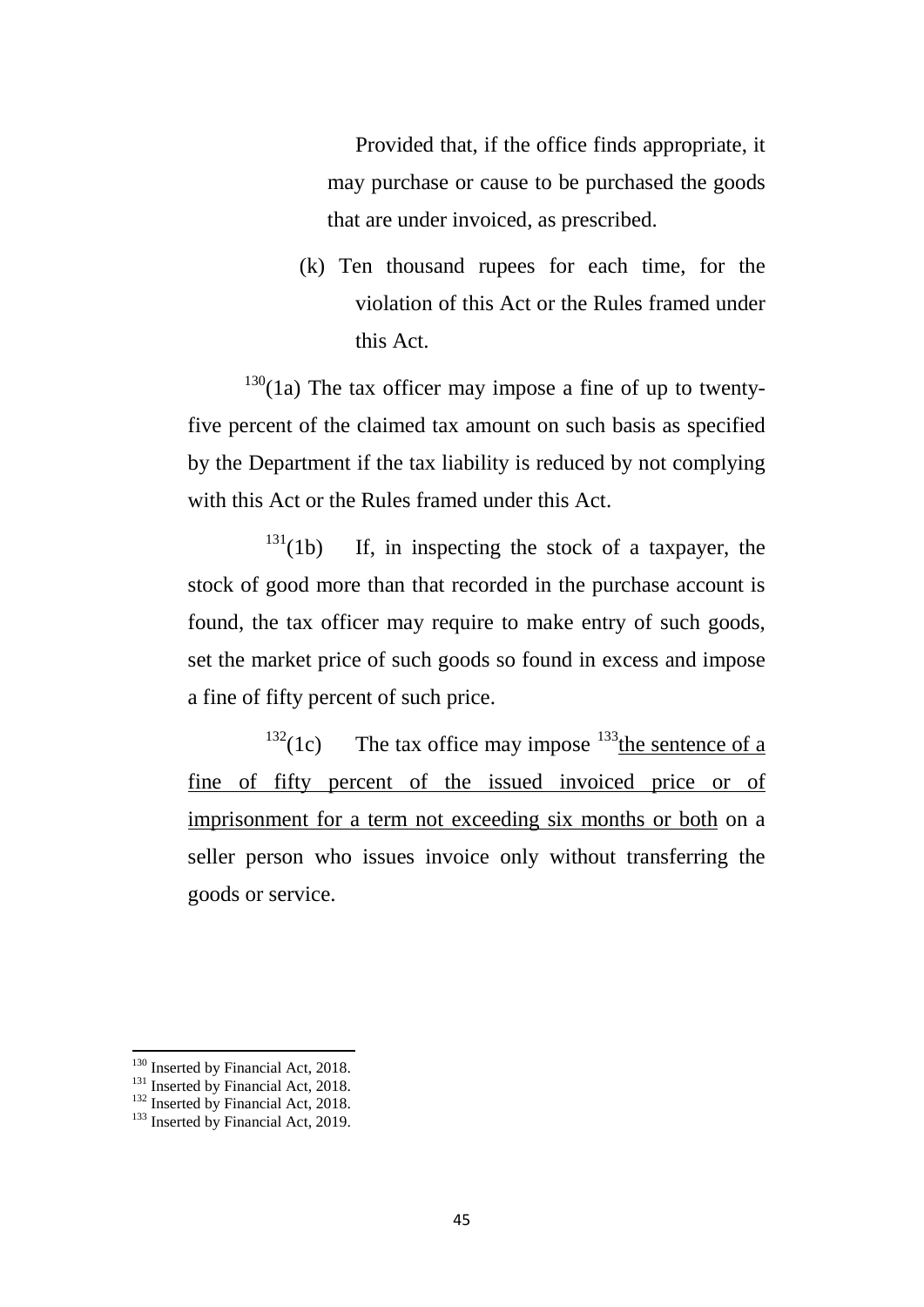$134(1d)$  $134(1d)$  The tax officer may impose a fine of fifty percent of the taxable amount to a person, having obligation to register, if carrying a transaction without registration.

 $135(2)$  $135(2)$  If a person commits any of the following offences, the tax officer may impose on such a person the sentence of a fine of hundred percent of the claimed amount of tax or of imprisonment for a term not exceeding six months or both:

(a) Preparing a false account, invoice or other document,

(b) Evading tax by committing a fraud,

(c) If an unregistered person acts as if he or she were a registered person,

(d) Selling on under-invoicing,

(e) Carrying on transaction in violation of Section 30.

 $136(3)$  $136(3)$  An accomplice who, intentionally or recklessly, aids or abets or entices or advises any person committing any offence mentioned in this Act shall be liable to a fine of fifty percent of the tax paid less by such person.

 $137$  29A. Power of Department to order for deposit of fine: (1) Notwithstanding anything contained elsewhere in this Act, if any person admits in writing the commission of one or more than one

<sup>&</sup>lt;sup>134</sup> Inserted by the Financial Act, 2020.

<span id="page-45-2"></span><span id="page-45-1"></span><span id="page-45-0"></span><sup>135</sup> Amended by Financial Act, 2018.<br>
136 Inserted by the Financial Act, 2018.<br>
137 Inserted by the Financial Act, 2018.

<span id="page-45-3"></span>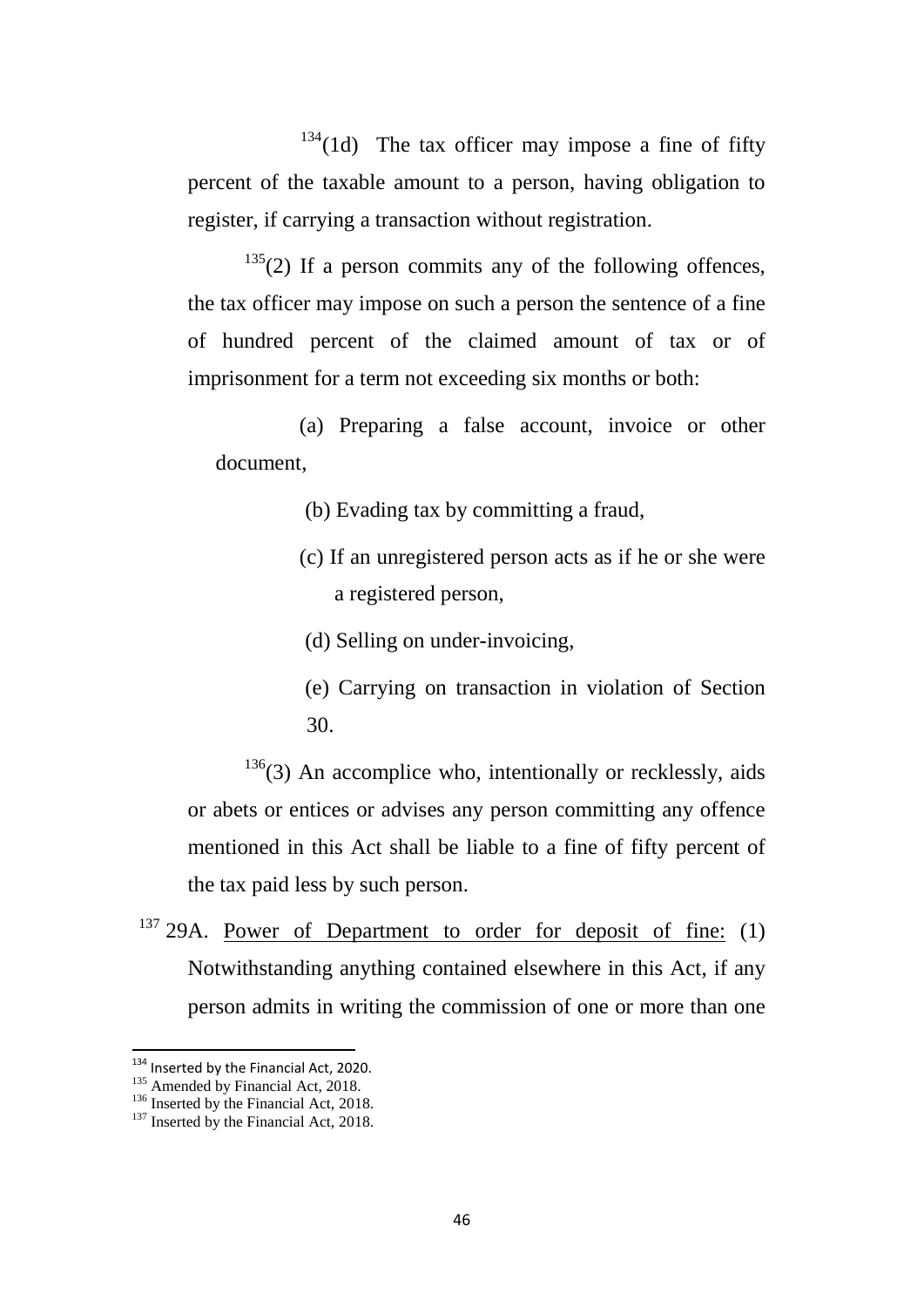offence as mentioned in sub-section (2) of Section 29 prior to the commencement of action, the Department may order such person to deposit the amount fine not exceeding the amount of fine imposable for the commission of such offence.

(2) The Department shall mention the description of the offence, amount of fine to be paid and the date for payment of the fine in in the order to be made pursuant to sub-section (1).

(3) The order made by the Department pursuant to this Section shall be final.

 $13829B$  $13829B$ . Concerned officer to be responsible: (1) If any body does not comply with any matter to be complied with under this Act, every employee of such body working as its officer at that time shall be responsible for such act.

(2) Any body that does not pay the tax within the specified period, every officer working for the time being or before six months shall be deemed to be responsible jointly or severally for the payment of such tax.

(3) Notwithstanding anything contained in sub-sections (1) and (2), the said sub-sections shall not apply to the following circumstances:

- (a) In the case of commission of such offence by that body without notice or approval of such person, and
- (b) In the case where that person is found to have applied or exercised such care, labour and skill as

<span id="page-46-0"></span><sup>&</sup>lt;sup>138</sup> Inserted by the Financial Act, 2018.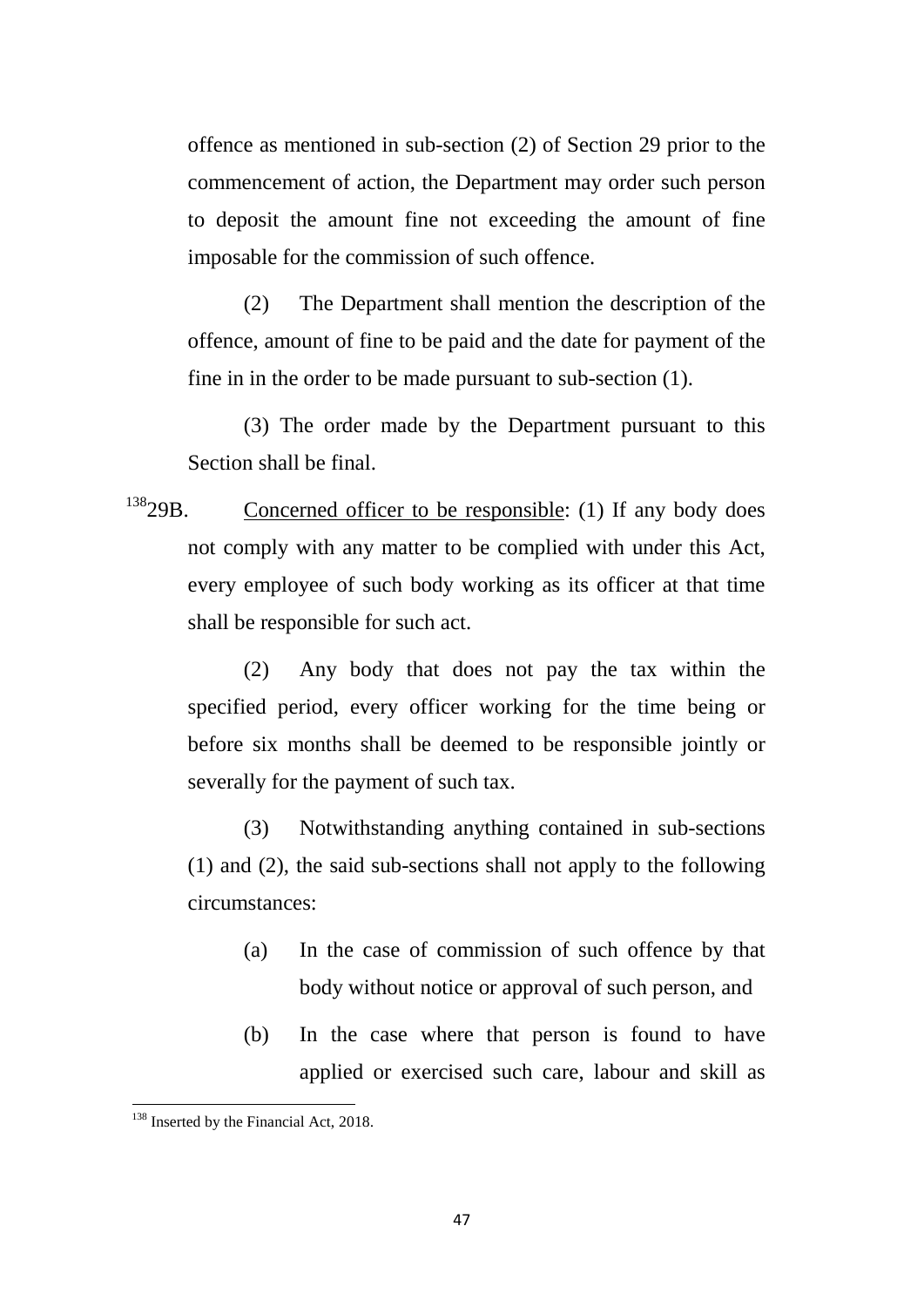may be applied or exercised by a person of common human reason to prevent such offence.

(4) If any person deposits tax pursuant to sub-section (2), that person may act as follows:

- (a) To recover such amount paid by him or her from such body,
- (b) For the purpose of clause (a), to keep under his or her control the property of such body which is or may come under his or her control, not exceeding the amount so deposited.

(5) If any person takes control of any property pursuant to clause (b) of sub-section (4), no such body or other person may make any claim against such person.

Explanation: For the purpose of this Section, "concerned officer" means the manager of such body or a person working in that capacity.

- 30. Suspension of transactions: If a registered person commits any of the offences mentioned in Section 29 for two or more times, the Director General may order the tax officer to suspend such person's place of transaction for up to seven days so that transaction is not carried out during that period.
- $13930A$  $13930A$ . Power to order for re-assessment of tax: (1) The Director General may, clearly setting out the reason and executing a memorandum, order the concerned tax officer or any other tax officer to make re-

<span id="page-47-0"></span><sup>&</sup>lt;sup>139</sup> Inserted by the Financial Act, 2018. **.**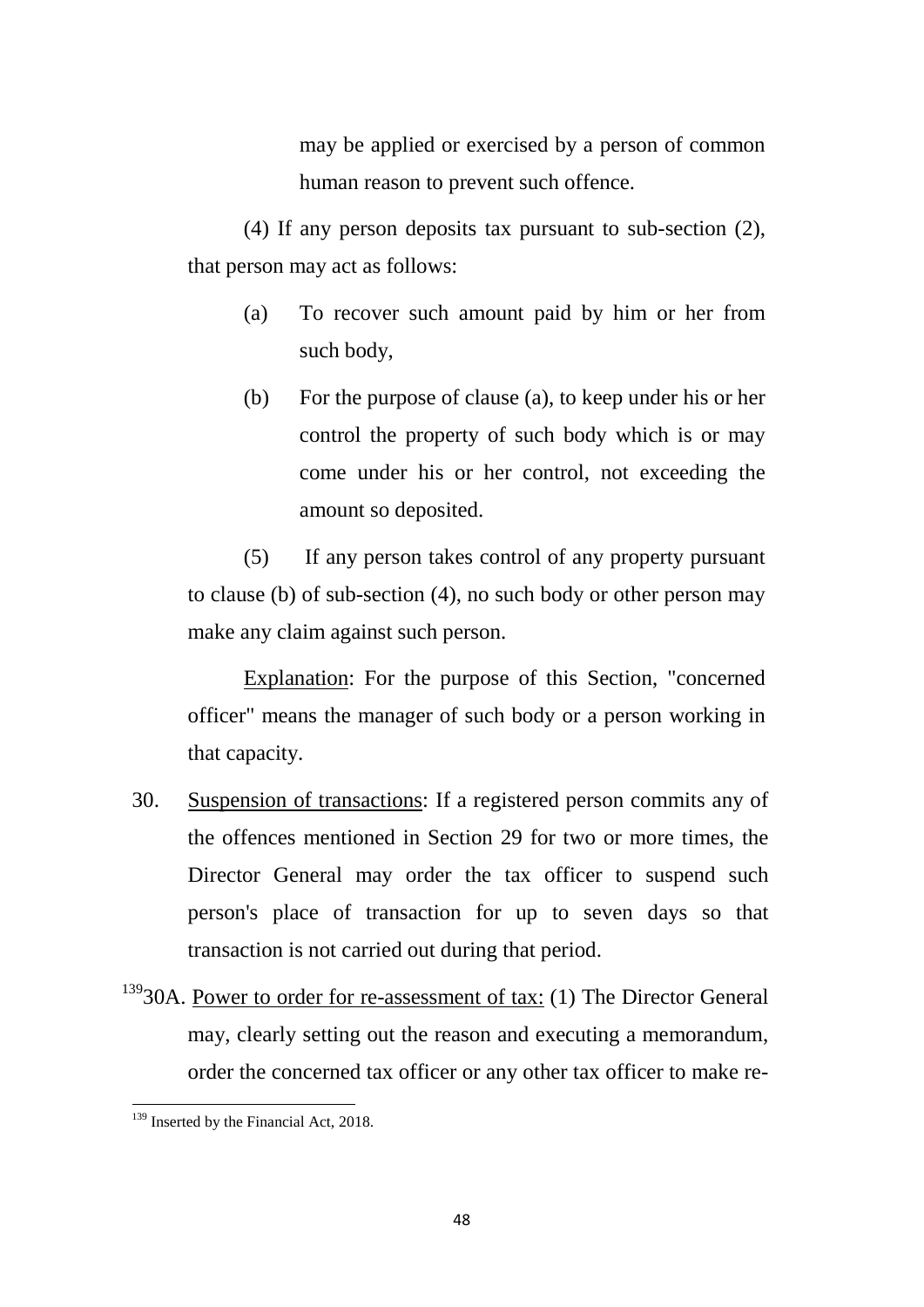assessment of the tax if it appears from the information received by the Director General that, prior to its assessment, any action related to such tax assessment has become irregular or is going to be irregular.

(2) The Director General may, within four years of the date of initial tax assessment, order for amendment in the tax assessment order if it appears that there has been reduction in tax liability as a result of recklessness or mala fide intention on the part of the tax officer.

- 31. To have powers as may be exercisable by the court: For the purpose of this Act, the tax officer shall have such powers as may be exercisable by the court with respect to the summoning the presence, taking statement, of the concerned person, examining evidence and requiring the submission of documents.
- $14031$  $14031$ A. Power to make application for administrative review: (1) A person who is not satisfied with the decision of tax assessment made by the tax officer may make an application to the Director General against such decision within thirty days of the receipt of information of such decision.

(2) If the time limit for making an application under subsection (1) expires, such person may, within seven days of such expiration of the time limit, make an application to the Director General for the extension of the time limit, setting out the reason for such expiration, and the Director General may extend the time

<span id="page-48-0"></span><sup>&</sup>lt;sup>140</sup> Amended by the Financial Act, 2018.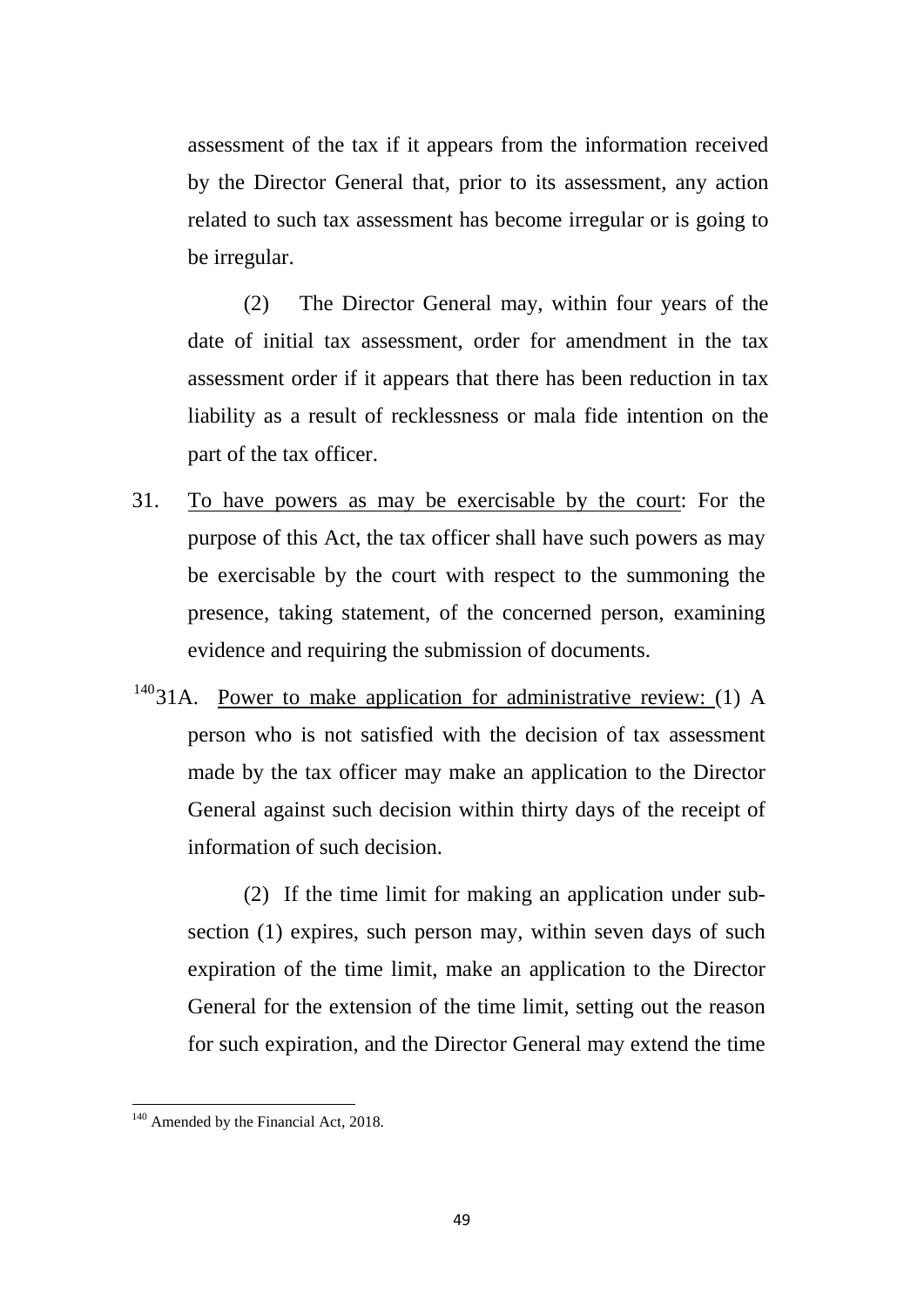limit for thirty days from the date of such expiration if the reason mentioned in the application appears reasonable.

(3) The Director may, clearly setting out the reason and executing a memorandum, give an order to the concerned tax officer or any other tax officer to void such tax assessment order and make reassessment of tax if the applicant's claim seems to be true upon examination of the application made by the taxpayer pursuant to sub-section (1).

(4) The Director General shall decide the application within sixty days of the date on which it was made pursuant to sub-section  $(1)$ .

(5) The concerned person may make an appeal to the Revenue Tribunal pursuant to Section 32 if the Director General does not make decision within the time limit referred to in subsection  $(4)$ .

(6) The taxpayer who makes an application pursuant to sub-section (1) shall pay the undisputed amount of tax out of the amount of tax assessed, and deposit <sup>141</sup><sub>one</sub> fourth of the disputed amount.

(7) If the amount to be deposited  $142$  pursuant to subsection (6) has been deposited in excess prior to the making of application, only the amount that remains upon deducting the amount covered by such amount needs to be deposited.

<span id="page-49-1"></span><span id="page-49-0"></span><sup>&</sup>lt;sup>141</sup> Amended by the Financial Act, 2019.<br><sup>142</sup> Amended by the Financial Act, 2020.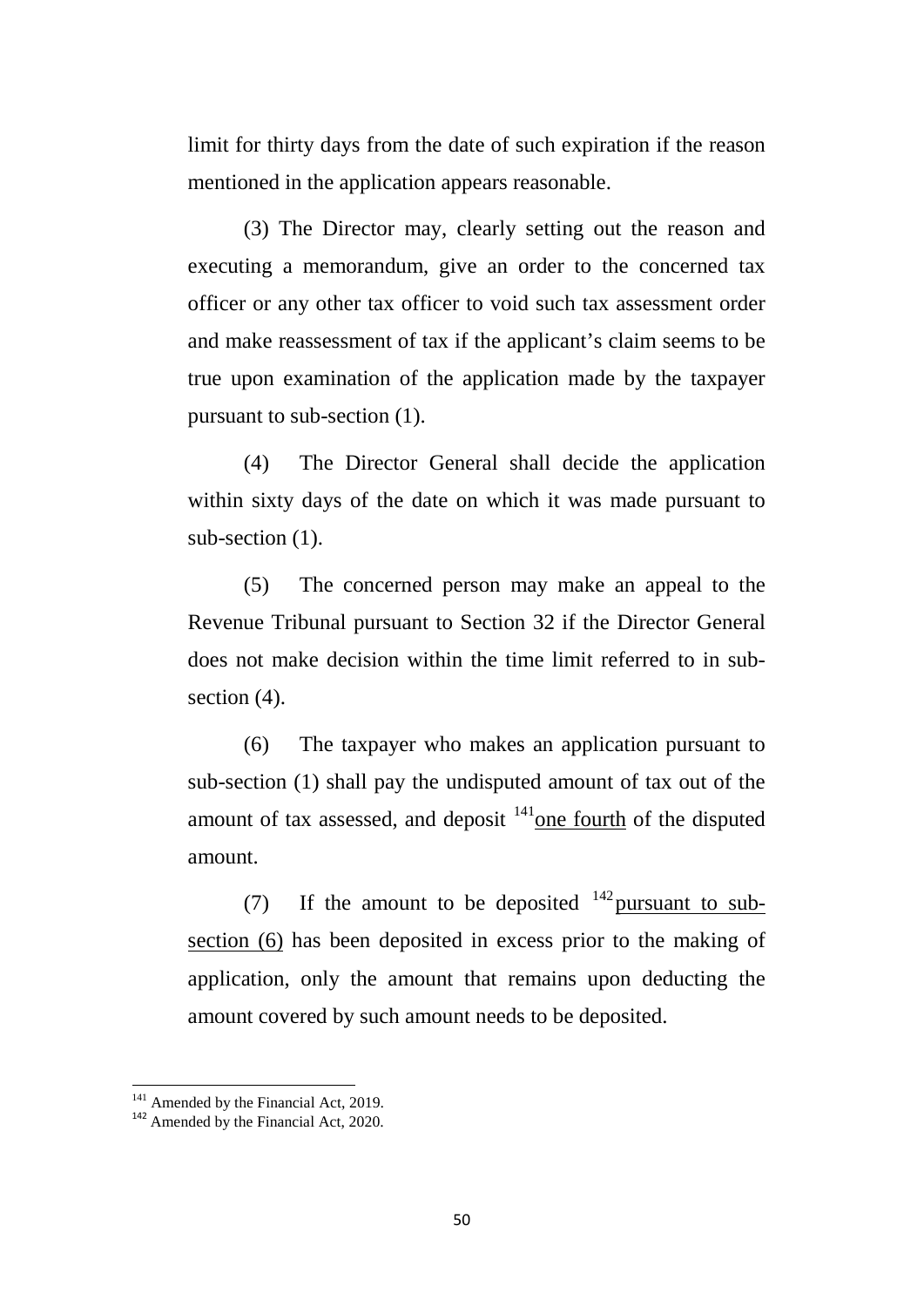(8) The amount deposited under this Section shall not be refunded until the case is finally settled.

 $14332$  $14332$ . Appeal to the Revenue Tribunal: (1) A person who is not satisfied with the order of suspension made by the Director General under Section 30 or decision made by the Director General under Subsection (4) of Section 31A may make an appeal to the Revenue Tribunal.

(2) The person who makes appeal pursuant to subsection (1) shall inform the Department in writing, enclosing the copy of memorandum of appeal within fifteen days of the date of registration of such appeal.

<sup>[144](#page-50-1)</sup> 32A. Advance ruling: (1) If any person makes an application in writing to the Department for the avoidance of any doubt as to the application of this Act, the Department may issue its opinion through an advance ruling as prescribed, and inform such person thereof in writing.

(2) Notwithstanding anything contained in sub-section (1), the Department may not issue any advance ruling referred to in sub-section (1) if any matter concerning any doubt as to the implementation of this Act is sub judice in the court or has already been decided by the court.

 $14532B$  $14532B$ . Public circular: (1) The Department may issue public written circulars along with interpretations about the provisions of this

 $\overline{\phantom{a}}$ 

<span id="page-50-0"></span><sup>&</sup>lt;sup>143</sup> Amended by the Financial Act, 2018.<br><sup>144</sup> Inserted by the Financial Act, 2018.<br><sup>145</sup> Inserted by the Financial Act, 2018.

<span id="page-50-1"></span>

<span id="page-50-2"></span>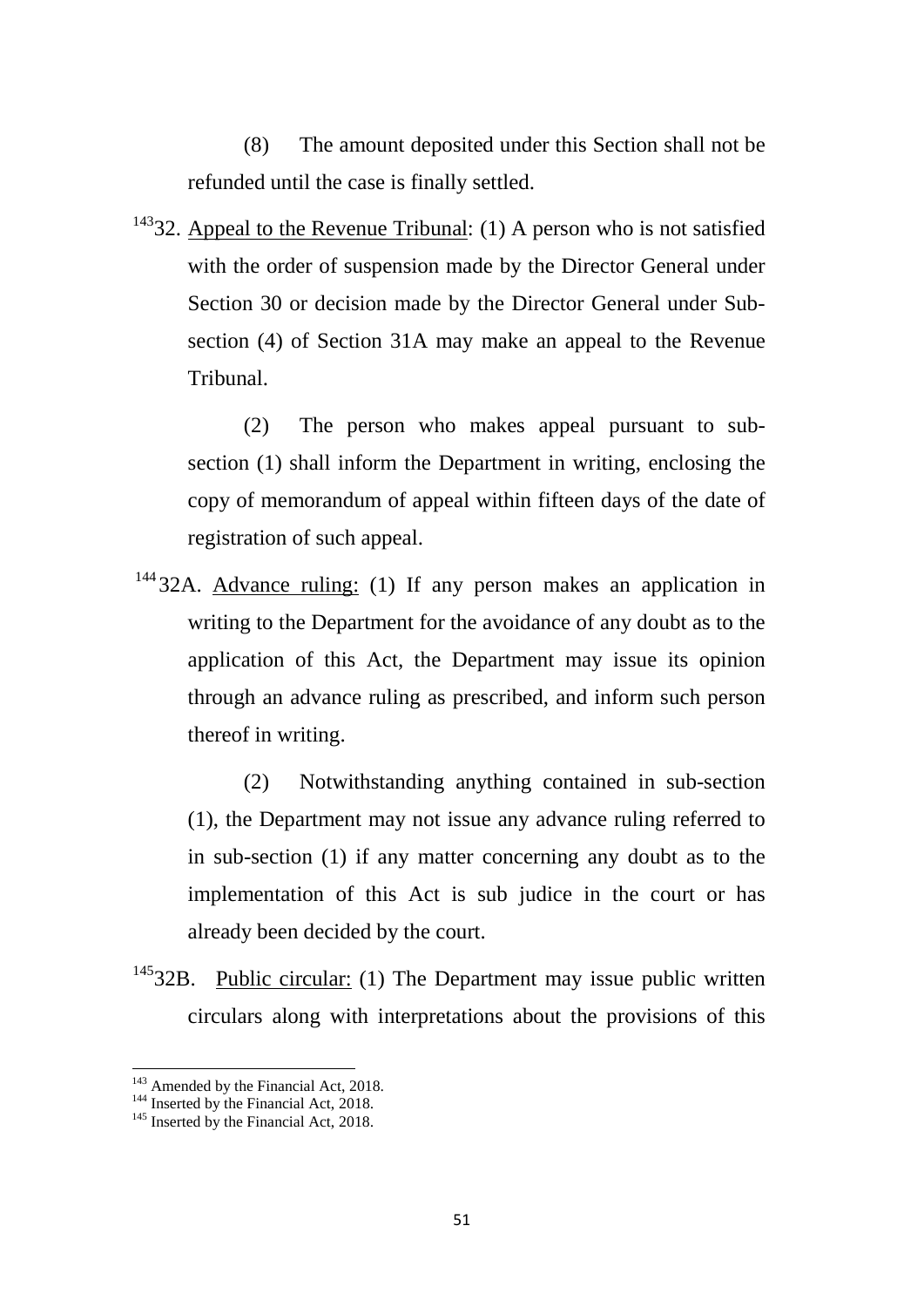Act in order to make the tax administration simple by applying the Act uniformly and to provide guidelines to the officers of the Department or subordinate offices and persons affected by this Act.

(2) The Department may publish the circulars issued under sub-section (1) on its website or  $146$  in a newspaper of national level or other electronic media for information of the public.

(3) The Department shall be bound to take action pursuant to any circular issued under sub-section (1) until such circular is cancelled.

 $14733$  $14733$ . Security to be deposited: (1) Upon filing an appeal to the Revenue Tribunal, fifty percent of the disputed tax amount and fine amount or a bank guarantee of such amount shall be furnished after deposition of the undisputed tax amount from the tax assessed.

(2) Upon calculation of the amount or bank guarantee to be furnished, twenty- five percent of tax amount furnished in the Inland Revenue Department for administrative review shall be included.

34. Delegation of power: (1) Except for the powers to make tax assessment and impose punishment, the tax officer may delegate all or any of the powers conferred on him or her by this Act to his or her subordinate employees.

<span id="page-51-0"></span><sup>&</sup>lt;sup>146</sup> Amended by the Financial Act, 2021.<br><sup>147</sup> Amended by the Financial Act, 2021.

<span id="page-51-1"></span>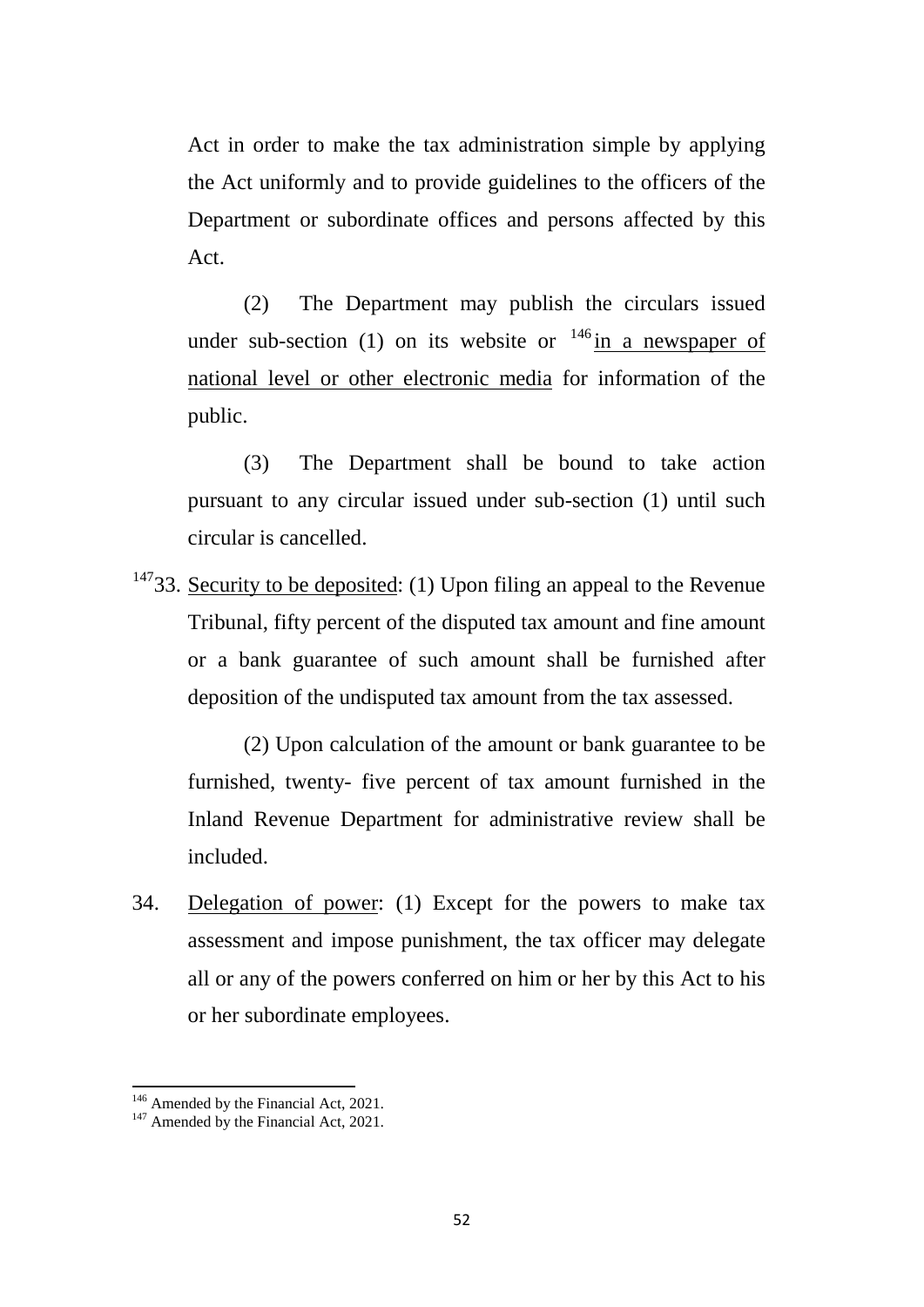(2) No such power as specified in this Act to be exercised by the Director General may be delegated.

- <sup>[148](#page-52-0)</sup>34A. Powe<u>r to obtain expert's service</u>: The Government of Nepal or Department may obtain the concerned expert's service for tax examination, investigation or management related work, and the provision of governmental confidentiality mentioned in Section 37 shall be applicable to such expert.
	- 35. Identity card of tax officer: Each tax officer shall keep with him or her such identity card as prescribed and <sup>[149](#page-52-1)</sup>the identity card has to be shown to the concerned person in the course of performing duty.
	- 36. Serving of notice: Any notice, order or document issued by the Director General or the tax officer shall be considered to have been served on a taxpayer after the procedure, as prescribed, has been completed.
	- 37**.** Confidentiality: No document or other information related with tax received from any person shall be disclosed or published except in the following circumstances:
		- (a) To inform the revenue collecting officer in connection with the protection of the revenue of the Government of Nepal,

<span id="page-52-0"></span><sup>&</sup>lt;sup>148</sup> Inserted by the Financial Act, 2018.<br><sup>149</sup> Amended by First Amendment.

<span id="page-52-1"></span>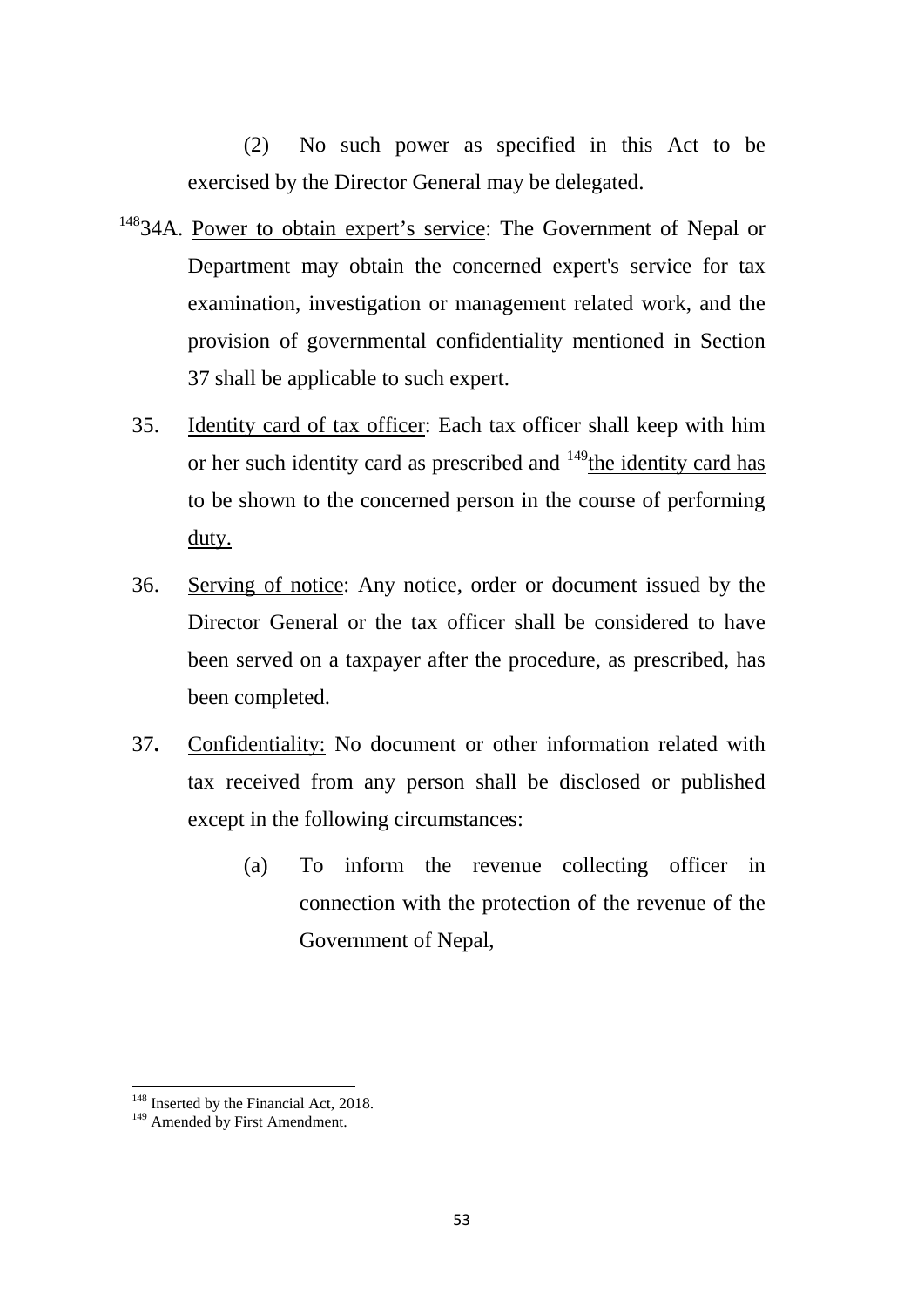- (b) To produce in the court in accordance with the law related to revenue in connection with certification of the liability of a tax payer**,**
- (c) To keep as a part of public records in the course of proceedings of the Revenue Tribunal or court.
- 38. Tax officer to be punished: If the Director General decides that tax assessment was so made maliciously or recklessly that the tax amount was reduced or increased, he or she shall initiate departmental action against the assessing tax officer in accordance with the law related with his or her conditions of service.

Provided that a reasonable opportunity shall be given to the tax officer to submit his or her clarification.

- 39. No responsibility for act done in good faith: Notwithstanding anything contained elsewhere in this Act, no tax officer shall be personally responsible for any act which he or she has done in good faith in the course of discharging his or her duties.
- 40**. [150](#page-53-0)** Reward and informer expense: (1) A person who provides information with evidence showing that a taxpayer has evaded or attempted to evade all or some portions of tax may, by a decision of the Director General, be provided with a reward in an amount that is equal to twenty percent of the amount of tax recovered on the basis of that information.

<span id="page-53-0"></span><sup>&</sup>lt;sup>150</sup> Amended by the Financial Act, 2018.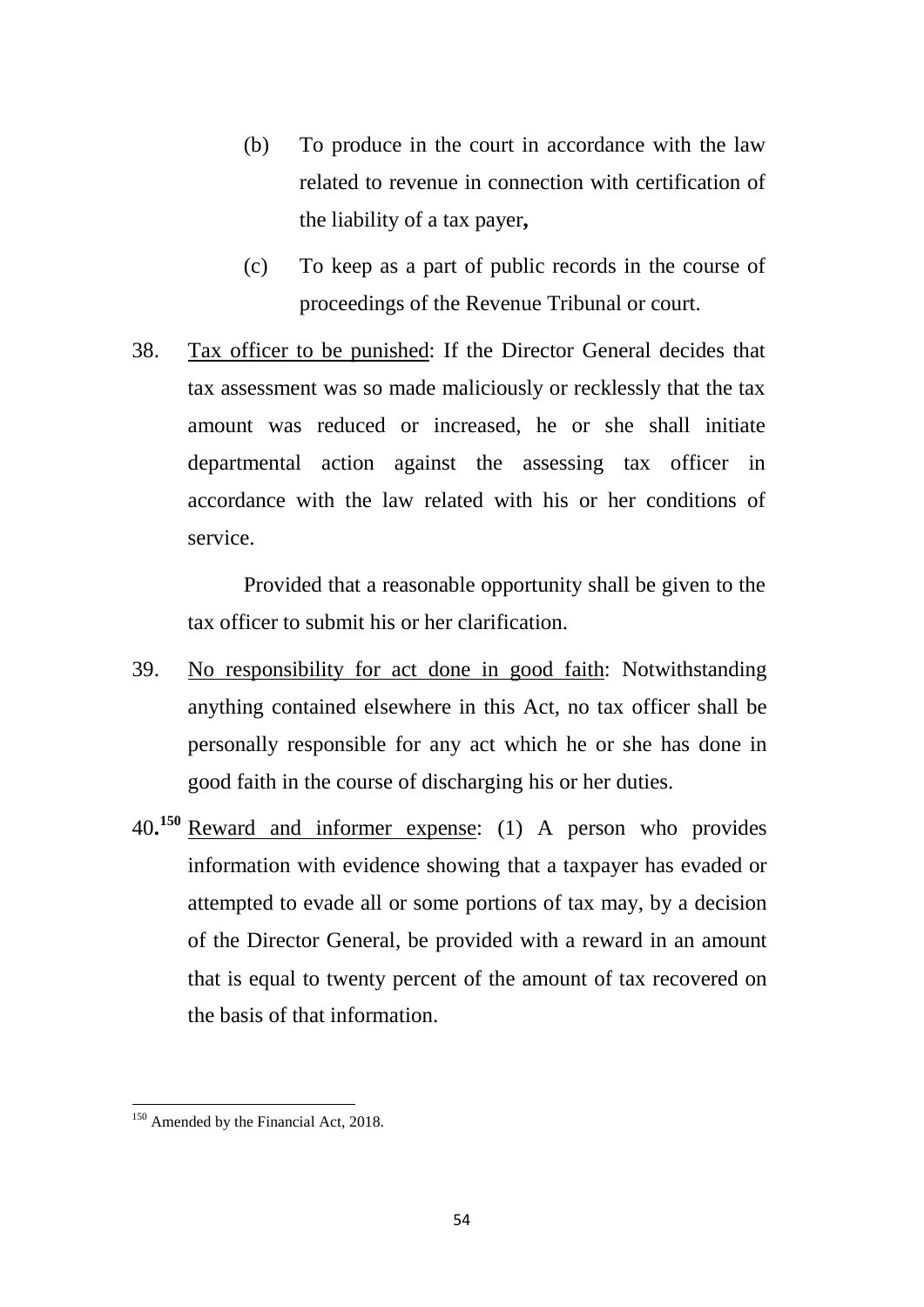(2) If there are more than one informer entitled to reward, the amount of reward shall be given on pro rata basis.

(3) Notwithstanding anything contained in sub-section (1), a person who provides information of revenue leakage may be provided immediately with a sum not exceeding ten thousand rupees as the informer expense, on the basis of truthfulness of the information.

(4) The name, surname and address of the person providing information referred to in sub-sections (1) and (3) shall be kept confidential.

- 41. Power to frame Rules: The Government of Nepal may frame Rules to implement the objectives of this Act.
- 42. Alteration in schedule: The Government of Nepal may, by a notification in the Nepal Gazette, make required alteration in the schedule.
- 43. Other matters to be governed by prevailing law: The matters contained in this Act and the Rules framed under this Act shall be governed accordingly, and the other matters shall be governed by the prevailing law.
- 44. Repeal and saving: (1) The following Acts are hereby repealed:
	- (a) The Sales Tax Act, 2023 (1967).
	- (b) The Hotel Tax Act, 2018 (1962).
	- (c) The Contract Tax Act, 2023 (1967).
	- (d) The Entertainment Act, 2016 (1960).